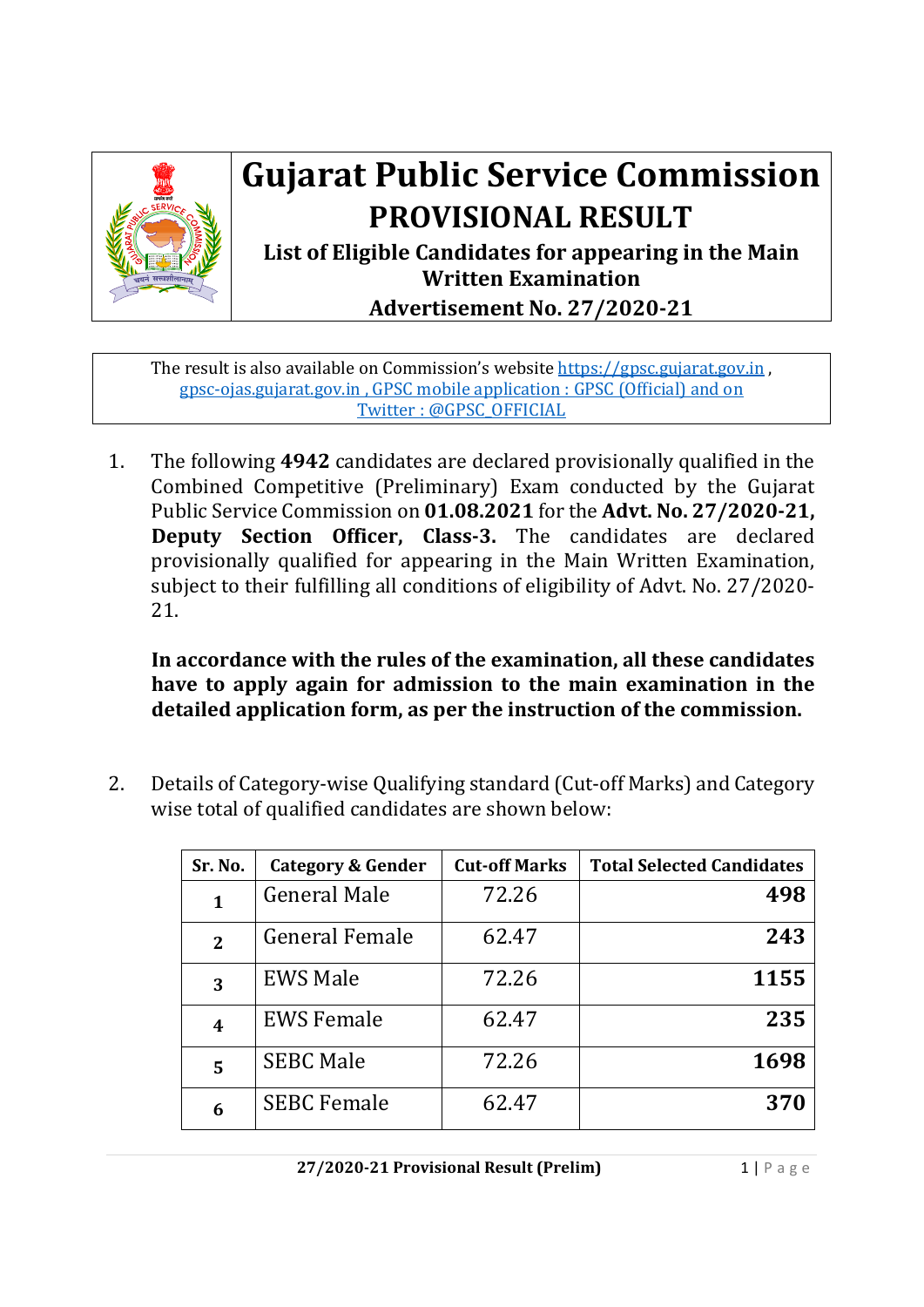| 7  | <b>SC Male</b>   | 72.26        | 389  |
|----|------------------|--------------|------|
| 8  | <b>SC Female</b> | 62.47        | 96   |
| 9  | <b>ST Male</b>   | 65.24        | 174  |
| 10 | <b>ST Female</b> | 54.50        | 84   |
|    |                  | <b>Total</b> | 4942 |

## **Note:‐**

(1) Final Answer Key published on dt.13.09.2021 is revised with following corrections :-

| 102 |  |  | 77   52   27   2   177   152   127   102 |  |  |
|-----|--|--|------------------------------------------|--|--|

- (2) Cut-off marks means marks obtained by the last candidate in merit list (arrangement of total marks obtained in descending order) of the concerned category.
- (3) As per Final Answer key declared for (DSP-2021), Twelve (12) questions are cancelled. Therefore, it is decided by the Commission to equally distribute the marks of cancelled questions among 188 questions on pro-rata basis, as such evaluation has been carried out by treating each question with **1.064** mark for the right answer and (-) **0.319** mark for the wrong/multiple encoded/blank answer.
- (4) In the cases, when Cut-off marks of reserved category candidates is higher than general category candidates, Cut-off marks of reserved category candidates required to be lowered down to the Cut-off marks of General category candidates.

Accordingly, in this result, Cut-off marks of General Category (Male) is 72.26 marks whereas Cut-off marks of EWS (Male), SEBC (Male) and SC (Male) Category is 95.24, 90.03 and 91.09 respectively. Therefore, Cut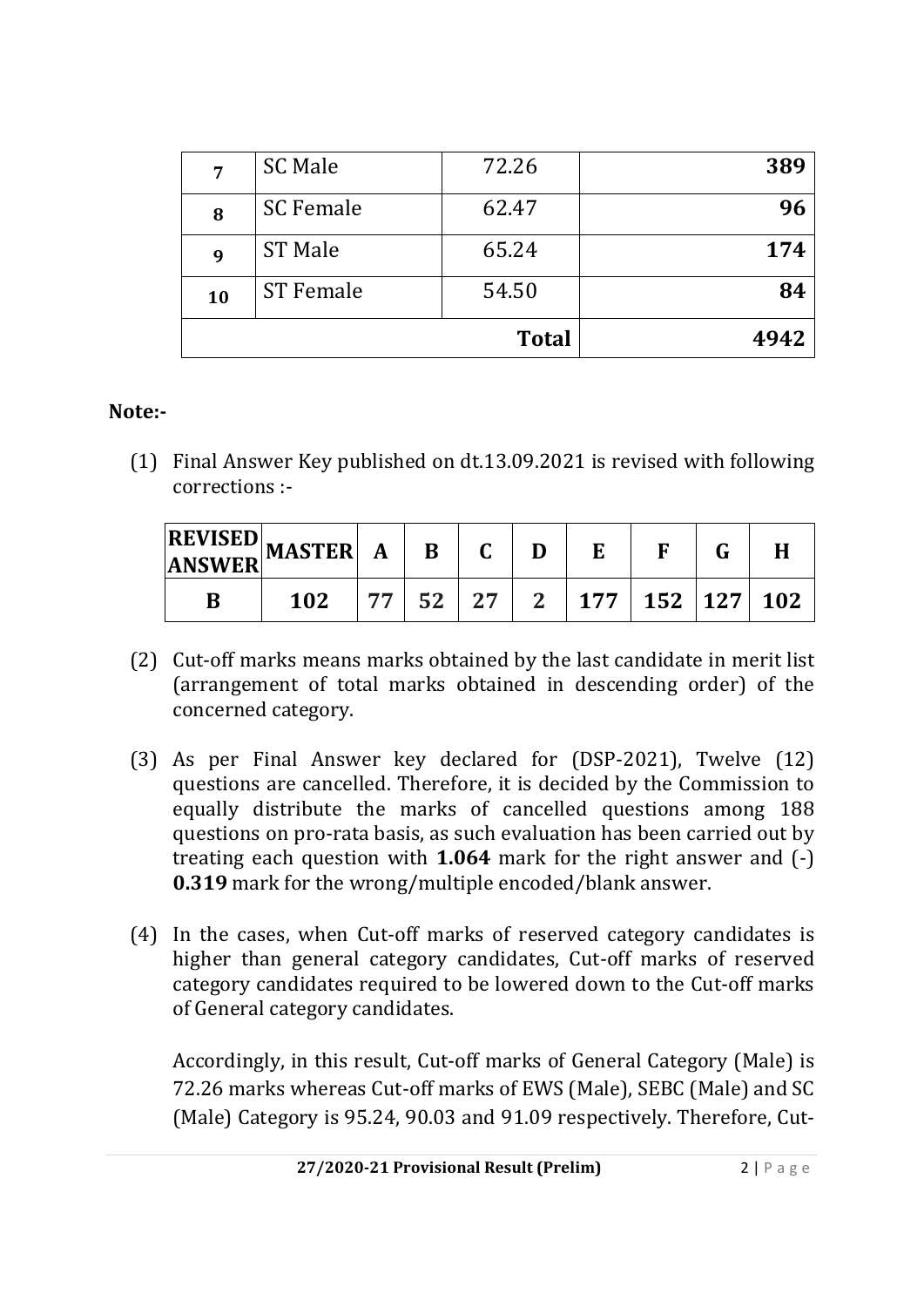off marks of EWS (Male), SEBC (Male) & SC (Male)Category is lowered down to 72.26 marks which is equivalent to the Cut-off marks of General (Male) category.

Cut-off marks of General Category (Female) is 62.47 marks whereas Cutoff marks of EWS (Female), SEBC (Female) and SC (Female) Category is 75.98, 72.15 and 77.47 respectively. Therefore, Cut-off marks of EWS (Female), SEBC (Female) & SC (Female)Category is lowered down to 62.47 marks which is equivalent to the Cut-off marks of General (Female) category.

In order to select the required no. of candidates from the Ex-serviceman category, the Cut-off Marks of each category has been relaxed upto 10%.

In order to select the required no. of candidates from the PH (Divyang) category, the Cut-off Marks of the last meritorious candidate (category) has been relaxed upto 10% with reference to the Office order of the Commission No. RMG-7514-2014-R&D, Dt.22-9-21.

**3. Roll Number of candidates, provisionally qualified for appearing in the Main Written Examination are as under:‐** 

| 101000023 | 101000089 | 101000129 | 101000181 | 101000332 |
|-----------|-----------|-----------|-----------|-----------|
| 101000383 | 101000402 | 101000407 | 101000448 | 101000465 |
| 101000549 | 101000550 | 101000564 | 101000619 | 101000677 |
| 101000692 | 101000705 | 101000712 | 101000735 | 101000759 |
| 101000764 | 101000806 | 101000847 | 101000878 | 101000902 |
| 101000952 | 101000992 | 101001012 | 101001091 | 101001129 |
| 101001134 | 101001180 | 101001202 | 101001265 | 101001267 |
| 101001304 | 101001312 | 101001336 | 101001340 | 101001400 |
| 101001456 | 101001536 | 101001591 | 101001608 | 101001657 |
| 101001729 | 101001756 | 101001830 | 101001845 | 101001947 |
| 101002029 | 101002051 | 101002058 | 101002071 | 101002145 |
| 101002225 | 101002307 | 101002309 | 101002329 | 101002386 |

**27/2020‐21 Provisional Result (Prelim)** 3 | Page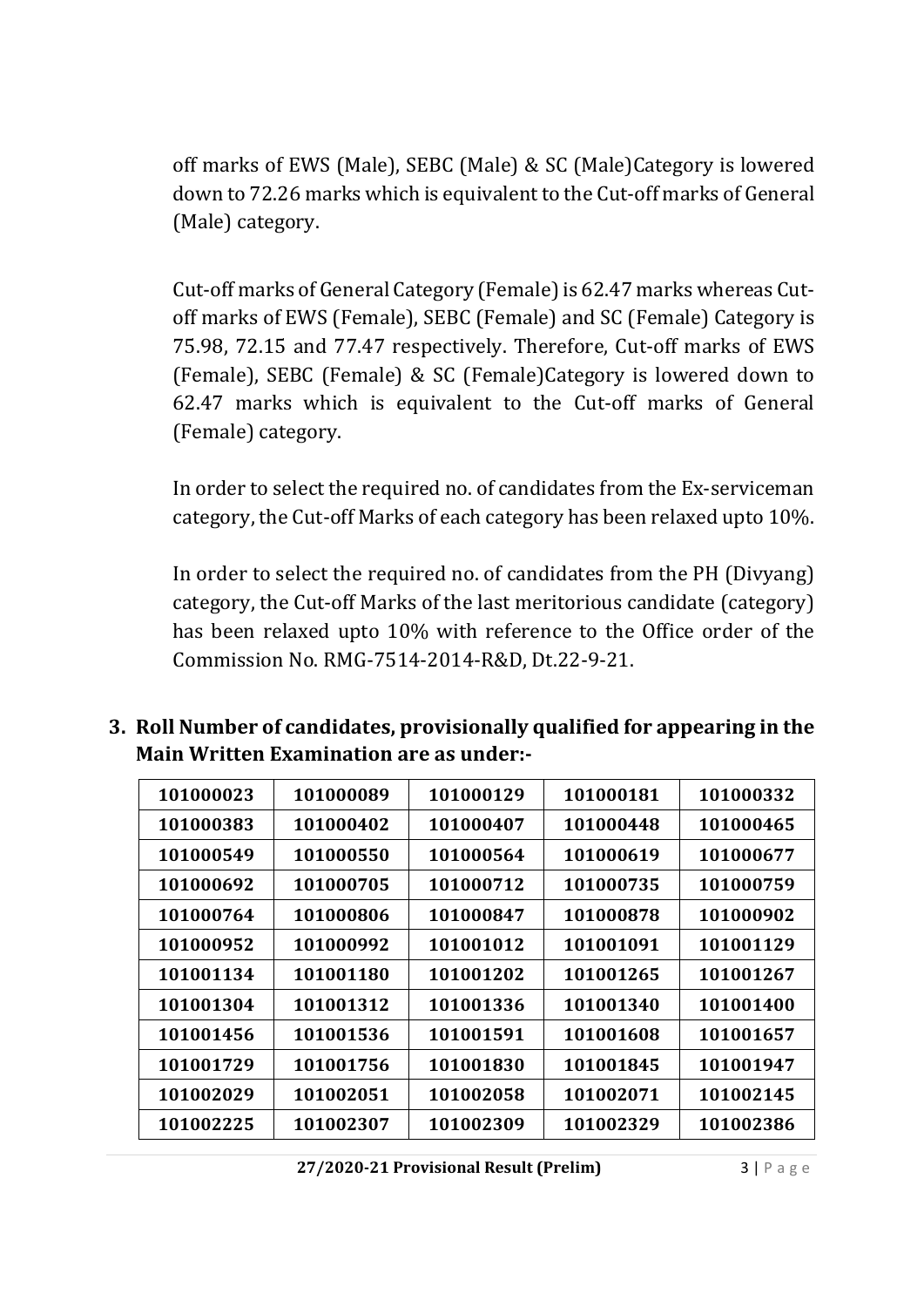| 101002387 | 101002394 | 101002647 | 101002699 | 101002708 |
|-----------|-----------|-----------|-----------|-----------|
| 101002716 | 101002735 | 101002780 | 101002795 | 101002805 |
| 101002925 | 101002979 | 101002991 | 101003008 | 101003054 |
| 101003180 | 101003240 | 101003280 | 101003287 | 101003307 |
| 101003399 | 101003448 | 101003509 | 101003554 | 101003609 |
| 101003630 | 101003697 | 101003701 | 101003780 | 101003788 |
| 101003801 | 101003840 | 101003905 | 101003937 | 101004017 |
| 101004070 | 101004116 | 101004182 | 101004217 | 101004218 |
| 101004234 | 101004235 | 101004270 | 101004279 | 101004339 |
| 101004434 | 101004495 | 101004574 | 101004641 | 101004673 |
| 101004689 | 101004798 | 101004818 | 101004979 | 101005006 |
| 101005030 | 101005054 | 101005129 | 101005143 | 101005217 |
| 101005243 | 101005259 | 101005270 | 101005329 | 101005342 |
| 101005354 | 101005386 | 101005424 | 101005436 | 101005471 |
| 101005526 | 101005528 | 101005549 | 101005651 | 101005654 |
| 101005710 | 101005772 | 101005786 | 101005888 | 101005983 |
| 101005985 | 101005991 | 101006024 | 101006037 | 101006047 |
| 101006140 | 101006154 | 101006163 | 101006218 | 101006252 |
| 101006382 | 101006406 | 101006492 | 101006506 | 101006536 |
| 101006538 | 101006659 | 101006725 | 101006746 | 101006774 |
| 101006893 | 101006895 | 101006953 | 101006978 | 101007013 |
| 101007033 | 101007233 | 101007267 | 101007370 | 101007487 |
| 101007518 | 101007529 | 101007567 | 101007586 | 101007631 |
| 101007668 | 101007681 | 101007688 | 101007775 | 101007899 |
| 101008035 | 101008084 | 101008087 | 101008200 | 101008205 |
| 101008208 | 101008226 | 101008424 | 101008440 | 101008584 |
| 101008598 | 101008638 | 101008845 | 101008875 | 101009021 |
| 101009028 | 101009175 | 101009183 | 101009213 | 101009219 |
| 101009298 | 101009366 | 101009388 | 101009400 | 101009413 |
| 101009486 | 101009518 | 101009683 | 101009768 | 101009875 |
| 101009880 | 101009890 | 101009893 | 101009940 | 101010039 |
| 101010058 | 101010120 | 101010332 | 101010431 | 101010457 |
| 101010466 | 101010496 | 101010617 | 101010679 | 101010683 |

**27/2020‐21 Provisional Result (Prelim)** 4 | Page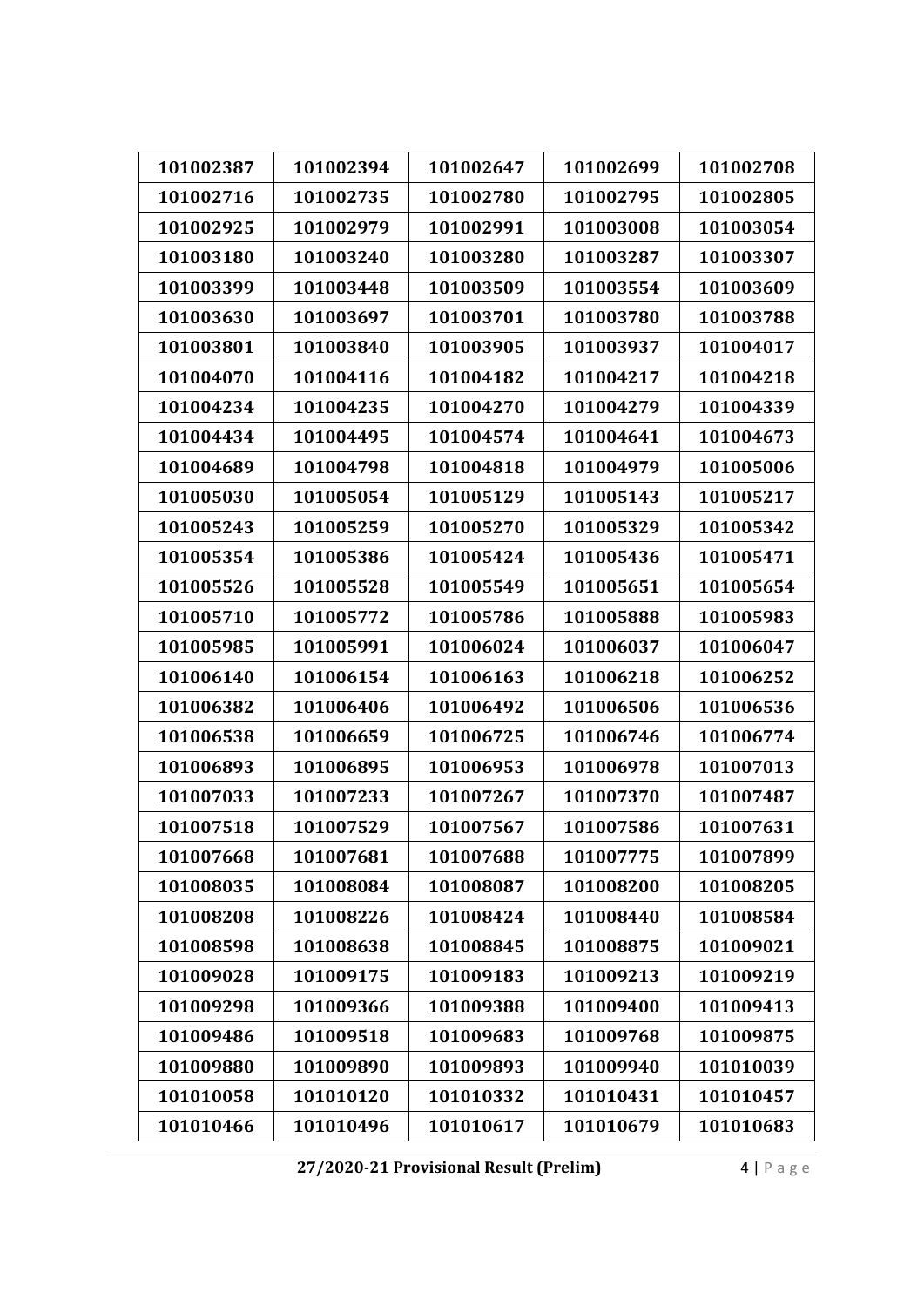| 101010721 | 101010779 | 101010800 | 101010803 | 101010838 |
|-----------|-----------|-----------|-----------|-----------|
| 101010946 | 101011014 | 101011060 | 101011070 | 101011071 |
| 101011077 | 101011086 | 101011140 | 101011154 | 101011165 |
| 101011193 | 101011238 | 101011258 | 101011290 | 101011435 |
| 101011455 | 101011500 | 101011507 | 101011605 | 101011732 |
| 101011803 | 101011819 | 101011826 | 101011830 | 101011846 |
| 101011856 | 101011861 | 101011862 | 101011900 | 101011924 |
| 101011946 | 101011959 | 101012061 | 101012128 | 101012145 |
| 101012177 | 101012210 | 101012346 | 101012350 | 101012368 |
| 101012449 | 101012535 | 101012565 | 101012582 | 101012635 |
| 101012655 | 101012699 | 101012804 | 101012910 | 101013005 |
| 101013033 | 101013047 | 101013143 | 101013161 | 101013242 |
| 101013330 | 101013377 | 101013427 | 101013428 | 101013558 |
| 101013579 | 101013587 | 101013603 | 101013643 | 101013686 |
| 101013705 | 101013732 | 101013885 | 101013897 | 101013905 |
| 101013912 | 101014041 | 101014131 | 101014149 | 101014202 |
| 101014281 | 101014286 | 101014293 | 101014297 | 101014322 |
| 101014405 | 101014441 | 101014487 | 101014547 | 101014574 |
| 101014588 | 101014592 | 101014593 | 101014610 | 101014619 |
| 101014623 | 101014682 | 101014720 | 101014799 | 101014872 |
| 101014874 | 101014904 | 101014916 | 101014996 | 101015013 |
| 101015025 | 101015028 | 101015226 | 101015259 | 101015273 |
| 101015385 | 101015404 | 101015442 | 101015478 | 101015508 |
| 101015513 | 101015518 | 101015553 | 101015758 | 101015820 |
| 101015887 | 101016041 | 101016058 | 101016094 | 101016137 |
| 101016169 | 101016180 | 101016210 | 101016371 | 101016403 |
| 101016463 | 101016485 | 101016490 | 101016504 | 101016524 |
| 101016530 | 101016533 | 101016556 | 101016561 | 101016688 |
| 101016706 | 101016707 | 101016710 | 101016719 | 101016721 |
| 101016729 | 101016799 | 101016864 | 101016908 | 101016911 |
| 101016941 | 101016976 | 101017011 | 101017048 | 101017049 |
| 101017050 | 101017317 | 101017340 | 101017378 | 101017397 |
| 101017409 | 101017411 | 101017413 | 101017455 | 101017489 |

**27/2020‐21 Provisional Result (Prelim)** 5 | Page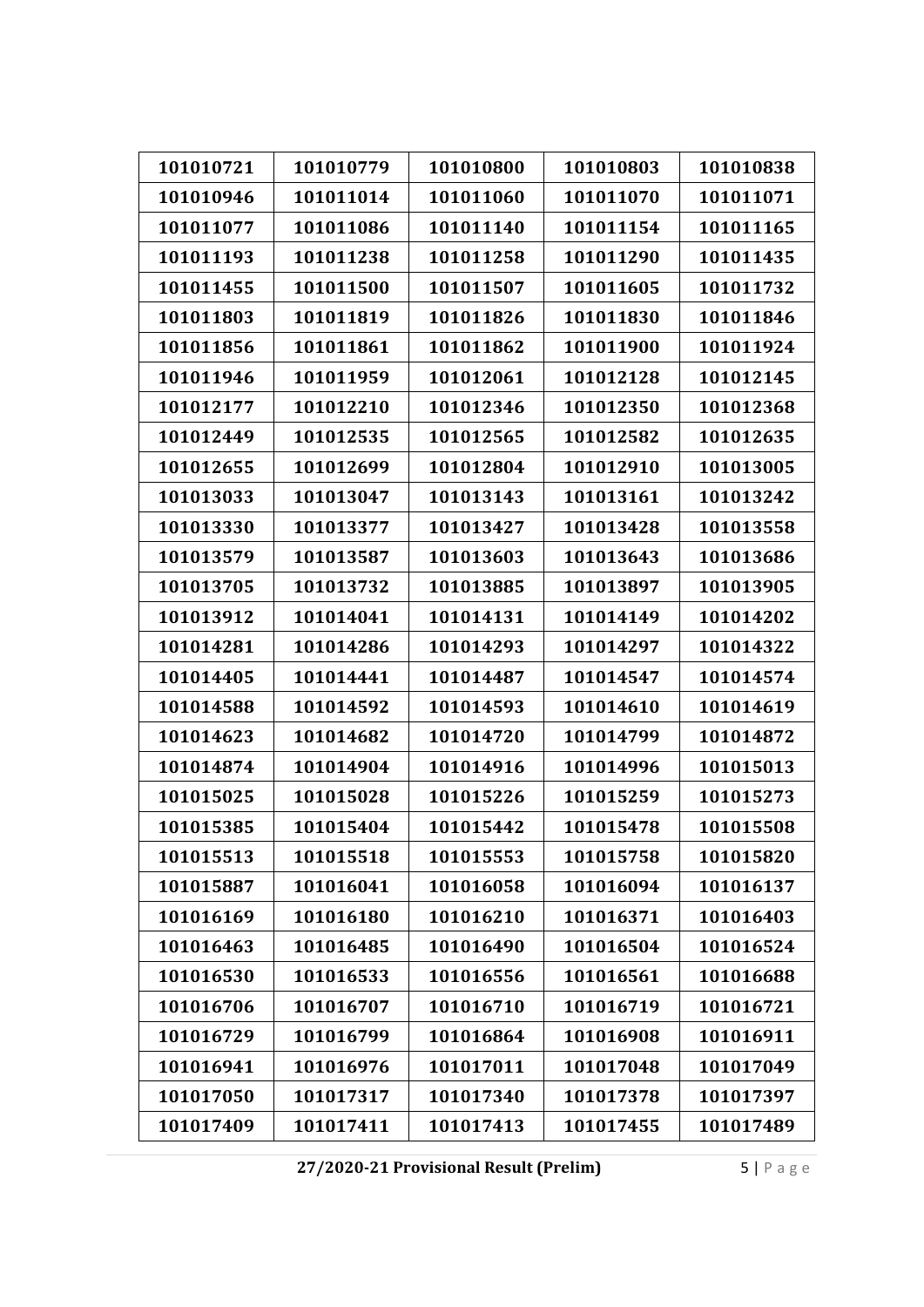| 101017493 | 101017539 | 101017571 | 101017582 | 101017756 |
|-----------|-----------|-----------|-----------|-----------|
| 101017776 | 101017811 | 101017862 | 101017879 | 101017945 |
| 101017948 | 101017956 | 101017994 | 101018118 | 101018163 |
| 101018192 | 101018258 | 101018284 | 101018291 | 101018301 |
| 101018304 | 101018312 | 101018332 | 101018404 | 101018419 |
| 101018528 | 101018597 | 101018610 | 101018624 | 101018659 |
| 101018752 | 101018800 | 101018819 | 101018829 | 101018831 |
| 101018932 | 101018974 | 101019003 | 101019006 | 101019010 |
| 101019054 | 101019096 | 101019140 | 101019148 | 101019153 |
| 101019233 | 101019244 | 101019354 | 101019390 | 101019394 |
| 101019419 | 101019509 | 101019511 | 101019513 | 101019532 |
| 101019534 | 101019606 | 101019783 | 101019790 | 101019803 |
| 101019814 | 101019840 | 101019862 | 101019976 | 101019992 |
| 101020035 | 101020135 | 101020249 | 101020313 | 101020318 |
| 101020320 | 101020357 | 101020390 | 101020415 | 101020445 |
| 101020457 | 101020474 | 101020481 | 101020486 | 101020502 |
| 101020570 | 101020633 | 101020677 | 101020698 | 101020711 |
| 101020728 | 101020742 | 101020744 | 101020795 | 101020872 |
| 101020963 | 101020997 | 101021033 | 101021110 | 101021276 |
| 101021283 | 101021338 | 101021341 | 101021373 | 101021454 |
| 101021459 | 101021496 | 101021531 | 101021537 | 101021601 |
| 101021615 | 101021646 | 101021753 | 101021787 | 101021811 |
| 101021821 | 101021827 | 101021839 | 101021913 | 101022022 |
| 101022032 | 101022041 | 101022094 | 101022304 | 101022317 |
| 101022408 | 101022462 | 101022470 | 101022509 | 101022619 |
| 101022693 | 101022704 | 101022760 | 101022946 | 101022960 |
| 101022980 | 101022990 | 101022993 | 101023011 | 101023040 |
| 101023164 | 101023165 | 101023185 | 101023197 | 101023269 |
| 101023312 | 101023324 | 101023366 | 101023412 | 101023418 |
| 101023426 | 101023447 | 101023465 | 101023493 | 101023520 |
| 101023584 | 101023592 | 101023624 | 101023687 | 101023708 |
| 101023760 | 101023763 | 101023767 | 101023811 | 101023912 |
| 101024138 | 101024148 | 101024294 | 101024300 | 101024311 |

**27/2020‐21 Provisional Result (Prelim)** 6 | Page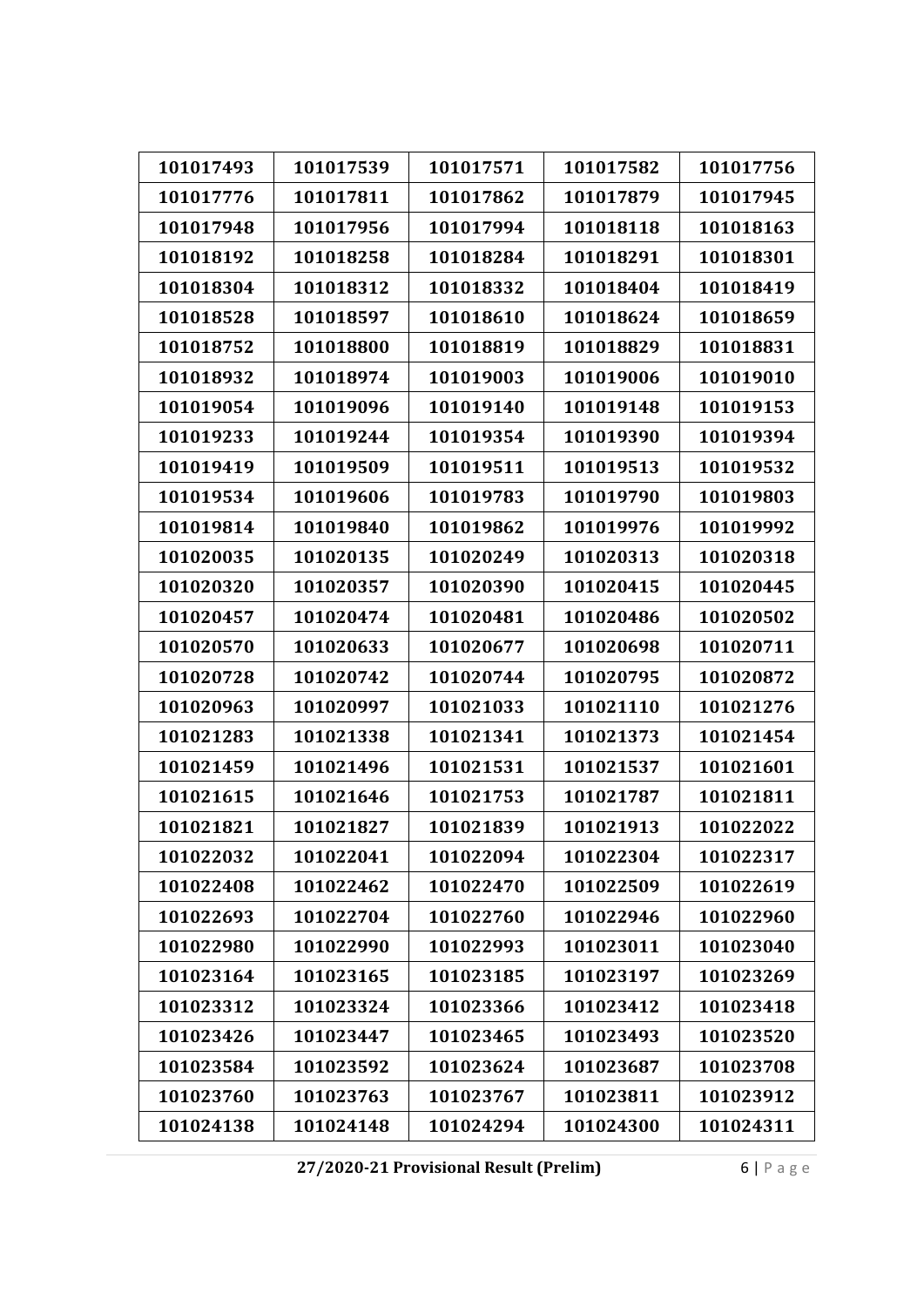| 101024375 | 101024412 | 101024438 | 101024469 | 101024524 |
|-----------|-----------|-----------|-----------|-----------|
| 101024549 | 101024552 | 101024586 | 101024819 | 101024837 |
| 101024848 | 101024851 | 101024883 | 101024887 | 101024975 |
| 101025093 | 101025182 | 101025238 | 101025291 | 101025305 |
| 101025377 | 101025380 | 101025408 | 101025426 | 101025431 |
| 101025624 | 101025648 | 101025675 | 101025686 | 101025690 |
| 101025732 | 101025768 | 101025786 | 101026008 | 101026036 |
| 101026076 | 101026097 | 101026103 | 101026136 | 101026143 |
| 101026247 | 101026285 | 101026310 | 101026411 | 101026413 |
| 101026417 | 101026427 | 101026436 | 101026483 | 101026530 |
| 101026550 | 101026570 | 101026649 | 101026666 | 101026676 |
| 101026818 | 101026838 | 101026895 | 101026897 | 101026918 |
| 101026936 | 101026989 | 101027010 | 101027041 | 101027146 |
| 101027152 | 101027343 | 101027415 | 101027428 | 101027433 |
| 101027526 | 101027607 | 101027623 | 101027637 | 101027723 |
| 101027731 | 101027749 | 101027776 | 101027797 | 101027822 |
| 101027928 | 101027943 | 101027996 | 101028052 | 101028113 |
| 101028128 | 101028130 | 101028190 | 101028212 | 101028320 |
| 101028392 | 101028466 | 101028511 | 101028554 | 101028599 |
| 101028634 | 101028668 | 101028675 | 101028714 | 101028746 |
| 101028804 | 101028821 | 101028880 | 101028898 | 101028907 |
| 101028972 | 101029045 | 101029131 | 101029142 | 101029151 |
| 101029222 | 101029257 | 101029292 | 101029321 | 101029426 |
| 101029445 | 101029557 | 101029735 | 101029745 | 101029830 |
| 101029880 | 101029953 | 101029971 | 101030019 | 101030086 |
| 101030113 | 101030136 | 101030141 | 101030187 | 101030196 |
| 101030224 | 101030225 | 101030235 | 101030255 | 101030304 |
| 101030366 | 101030407 | 101030411 | 101030433 | 101030443 |
| 101030507 | 101030521 | 101030657 | 101030664 | 101030708 |
| 101030731 | 101030787 | 101030905 | 101030935 | 101030942 |
| 101031077 | 101031356 | 101031375 | 101031417 | 101031433 |
| 101031453 | 101031472 | 101031484 | 101031555 | 101031578 |
| 101031664 | 101031769 | 101031808 | 101031828 | 101031835 |

**27/2020‐21 Provisional Result (Prelim)** 7 | Page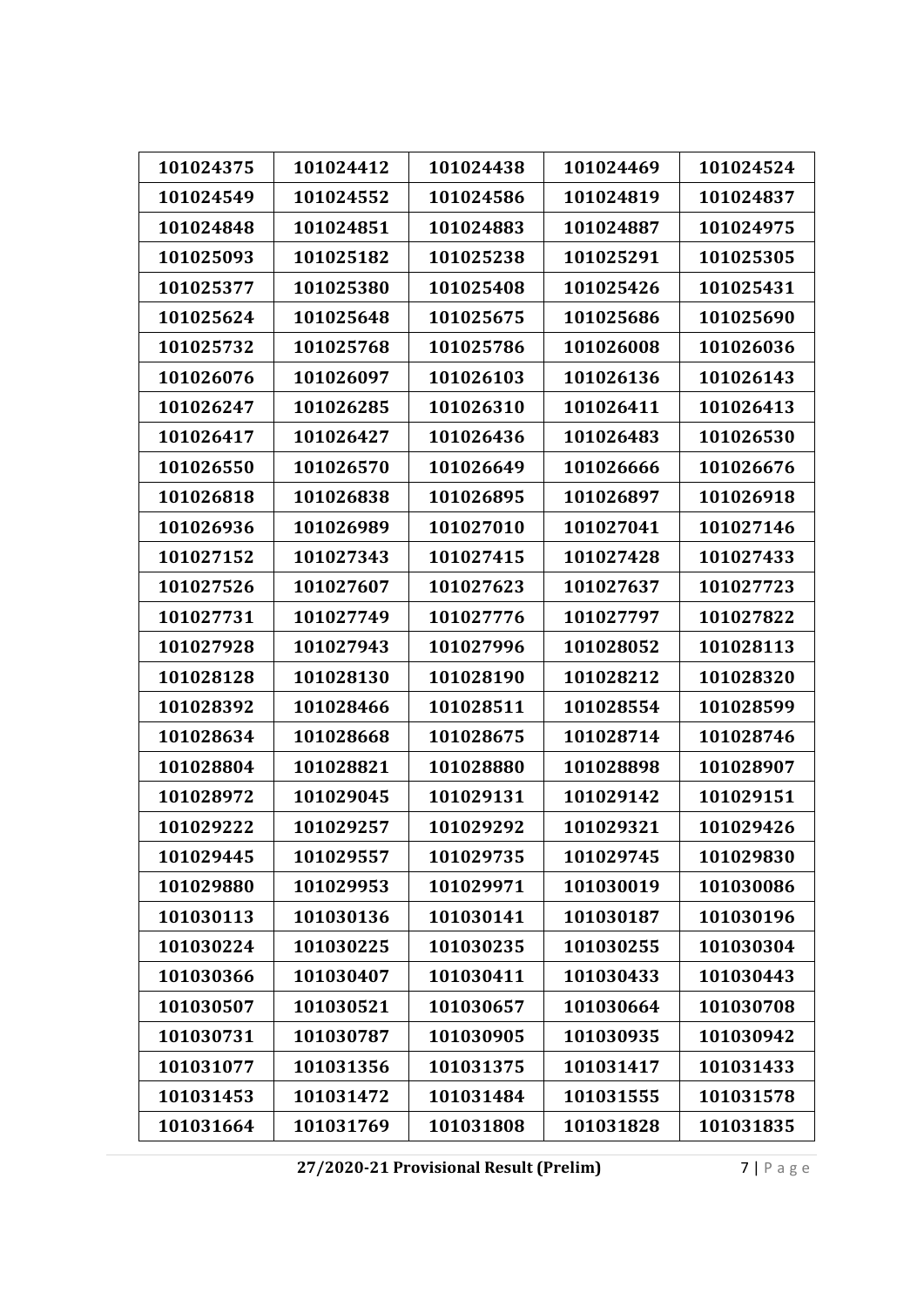| 101031872 | 101031886 | 101031891 | 101031912 | 101031991 |
|-----------|-----------|-----------|-----------|-----------|
| 101032038 | 101032044 | 101032109 | 101032177 | 101032262 |
| 101032306 | 101032310 | 101032311 | 101032321 | 101032369 |
| 101032404 | 101032442 | 101032479 | 101032481 | 101032490 |
| 101032498 | 101032503 | 101032631 | 101032760 | 101032843 |
| 101032846 | 101032853 | 101032989 | 101033047 | 101033053 |
| 101033064 | 101033068 | 101033166 | 101033256 | 101033269 |
| 101033289 | 101033349 | 101033350 | 101033352 | 101033362 |
| 101033456 | 101033460 | 101033467 | 101033487 | 101033510 |
| 101033517 | 101033582 | 101033620 | 101033721 | 101033781 |
| 101033786 | 101033803 | 101033804 | 101033827 | 101033891 |
| 101033985 | 101033995 | 101033998 | 101034017 | 101034019 |
| 101034048 | 101034090 | 101034158 | 101034162 | 101034330 |
| 101034333 | 101034359 | 101034403 | 101034425 | 101034434 |
| 101034466 | 101034506 | 101034514 | 101034520 | 101034529 |
| 101034613 | 101034614 | 101034674 | 101034748 | 101034807 |
| 101034810 | 101034811 | 101034837 | 101034847 | 101034852 |
| 101034914 | 101034953 | 101034959 | 101035006 | 101035163 |
| 101035216 | 101035219 | 101035333 | 101035390 | 101035521 |
| 101035548 | 101035569 | 101035580 | 101035606 | 101035620 |
| 101035638 | 101035663 | 101035715 | 101035723 | 101035766 |
| 101035787 | 101035793 | 101035836 | 101035881 | 101035890 |
| 101035961 | 101035981 | 101036009 | 101036049 | 101036055 |
| 101036086 | 101036094 | 101036163 | 101036179 | 101036265 |
| 101036286 | 101036295 | 101036323 | 101036328 | 101036339 |
| 101036425 | 101036462 | 101036496 | 101036521 | 101036597 |
| 101036814 | 101036864 | 101036982 | 101036983 | 101036988 |
| 101037060 | 101037068 | 101037130 | 101037132 | 101037140 |
| 101037146 | 101037174 | 101037184 | 101037264 | 101037309 |
| 101037353 | 101037386 | 101037457 | 101037472 | 101037479 |
| 101037494 | 101037528 | 101037552 | 101037621 | 101037641 |
| 101037648 | 101037655 | 101037788 | 101037790 | 101037856 |
| 101037868 | 101037931 | 101037958 | 101037979 | 101037986 |

**27/2020‐21 Provisional Result (Prelim)** 8 | Page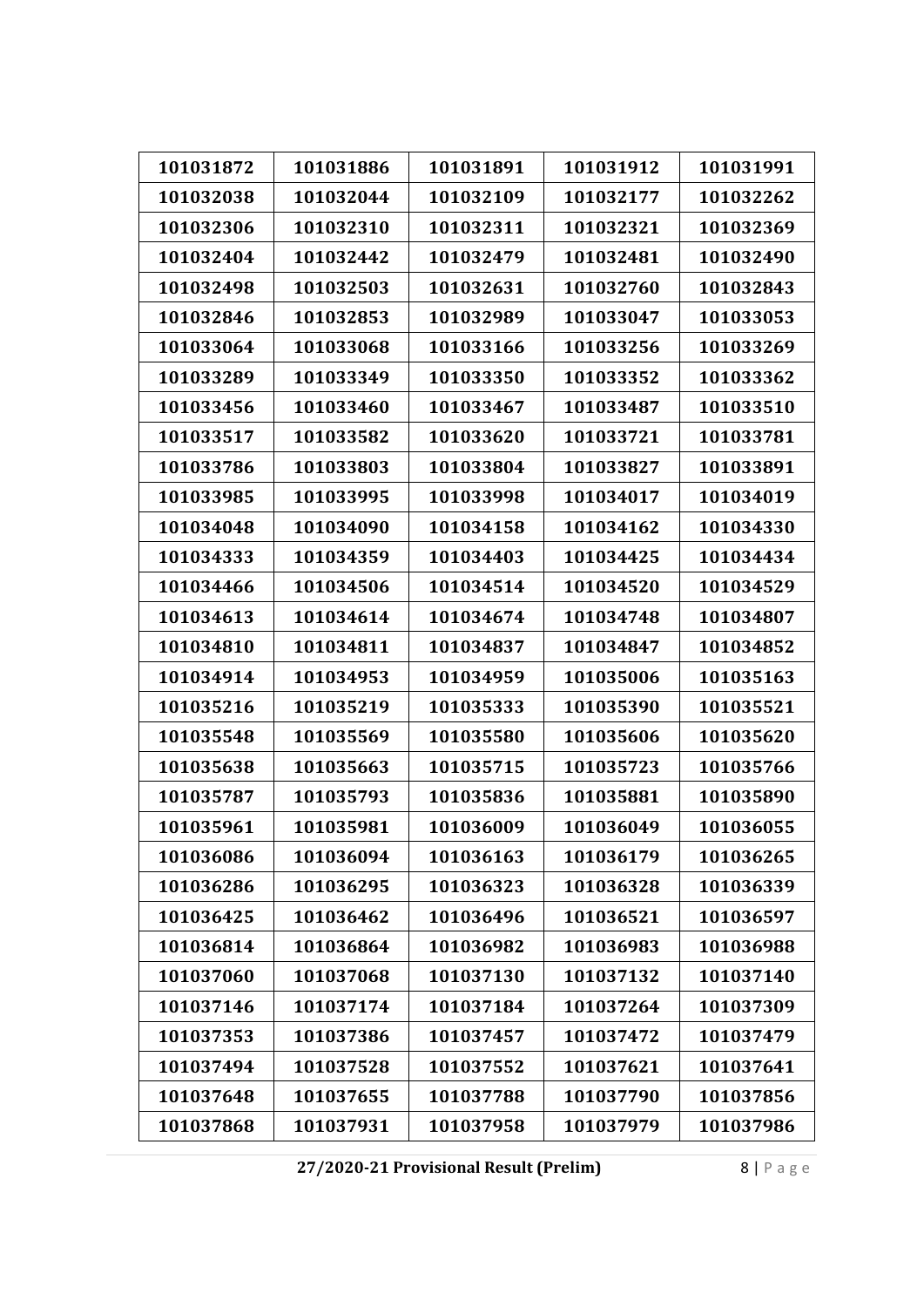| 101038014 | 101038016 | 101038134 | 101038308 | 101038378 |
|-----------|-----------|-----------|-----------|-----------|
| 101038406 | 101038429 | 101038491 | 101038599 | 101038620 |
| 101038630 | 101038638 | 101038710 | 101038751 | 101038839 |
| 101038847 | 101038880 | 101039048 | 101039052 | 101039226 |
| 101039271 | 101039281 | 101039320 | 101039327 | 101039338 |
| 101039372 | 101039435 | 101039450 | 101039460 | 101039470 |
| 101039503 | 101039517 | 101039554 | 101039563 | 101039566 |
| 101039574 | 101039607 | 101039635 | 101039686 | 101039793 |
| 101039830 | 101039931 | 101039958 | 101039959 | 101040045 |
| 101040154 | 101040176 | 101040206 | 101040282 | 101040292 |
| 101040305 | 101040352 | 101040433 | 101040500 | 101040564 |
| 101040566 | 101040663 | 101040700 | 101040741 | 101040806 |
| 101040835 | 101040966 | 101040974 | 101040976 | 101040999 |
| 101041003 | 101041013 | 101041141 | 101041336 | 101041436 |
| 101041519 | 101041555 | 101041606 | 101041662 | 101041684 |
| 101041710 | 101041721 | 101041722 | 101041998 | 101042067 |
| 101042088 | 101042091 | 101042193 | 101042266 | 101042294 |
| 101042324 | 101042347 | 101042395 | 101042411 | 101042491 |
| 101042537 | 101042586 | 101042619 | 101042626 | 101042808 |
| 101042845 | 101042853 | 101042860 | 101042904 | 101042928 |
| 101042934 | 101042946 | 101042977 | 101042980 | 101043064 |
| 101043079 | 101043123 | 101043131 | 101043149 | 101043162 |
| 101043212 | 101043216 | 101043341 | 101043390 | 101043396 |
| 102043463 | 102043466 | 102043559 | 102043563 | 102043620 |
| 102043639 | 102043748 | 102043760 | 102043767 | 102043791 |
| 102043808 | 102043838 | 102043842 | 102043906 | 102043960 |
| 102043993 | 102044069 | 102044145 | 102044172 | 102044173 |
| 102044402 | 102044428 | 102044440 | 102044523 | 102044538 |
| 102044558 | 102044643 | 102044831 | 102044839 | 102044847 |
| 102045128 | 102045184 | 102045202 | 102045261 | 102045287 |
| 102045304 | 102045593 | 102045626 | 102045653 | 102045757 |
| 102045792 | 102045831 | 102045845 | 102045859 | 102045894 |
| 102045901 | 102045914 | 102045994 | 102046117 | 102046174 |

**27/2020‐21 Provisional Result (Prelim)** 9 | Page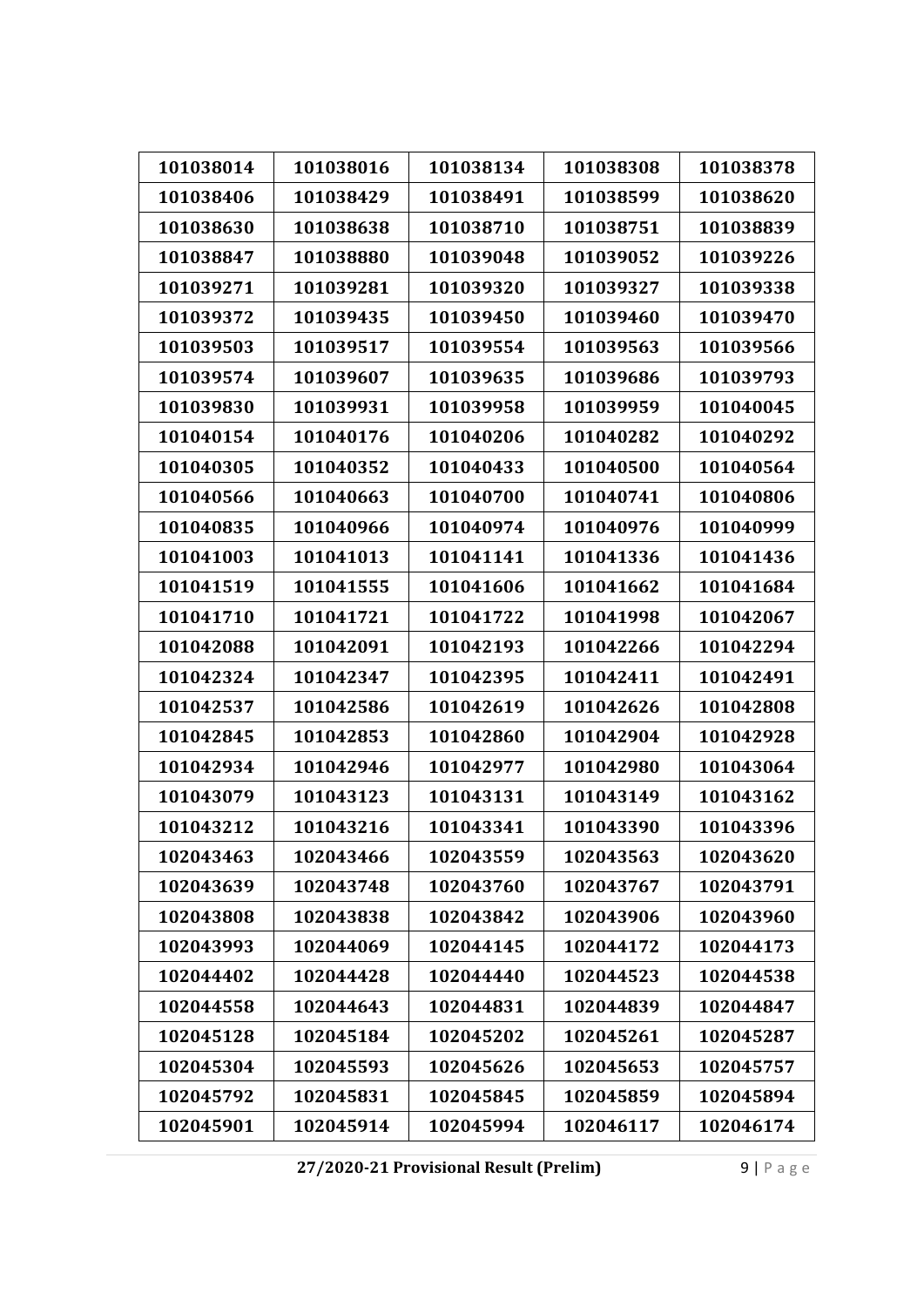| 102046273 | 102046329 | 102046419 | 102046453 | 102046491 |
|-----------|-----------|-----------|-----------|-----------|
| 102046514 | 102046617 | 102046716 | 102046818 | 102046826 |
| 102046860 | 102046964 | 102046980 | 102047111 | 102047114 |
| 102047230 | 102047234 | 102047260 | 102047295 | 102047461 |
|           |           |           |           |           |
| 102047587 | 102047605 | 102047618 | 102047747 | 102047856 |
| 102047904 | 102047922 | 102047963 | 102048087 | 103048223 |
| 103048281 | 103048400 | 103048410 | 103048566 | 103048644 |
| 103048682 | 103048689 | 103048702 | 103049012 | 103049086 |
| 103049168 | 103049345 | 103049395 | 103049449 | 103049721 |
| 103049778 | 103049895 | 103049965 | 103050161 | 103050194 |
| 103050274 | 103050282 | 103050393 | 103050597 | 103050643 |
| 103050687 | 103050737 | 103050740 | 103050852 | 103051268 |
| 103051343 | 103051362 | 103051365 | 103051598 | 103051607 |
| 103051669 | 103051734 | 103051772 | 103051782 | 103051816 |
| 103052093 | 103052142 | 103052200 | 103052216 | 103052360 |
| 103052455 | 103052602 | 103052781 | 103052866 | 103052900 |
| 103052945 | 103053201 | 104053552 | 104053581 | 104053763 |
| 104053776 | 104053799 | 104053855 | 104053904 | 104054096 |
| 104054165 | 104054241 | 104054352 | 104054416 | 104054454 |
| 104054469 | 104054542 | 104054769 | 104054978 | 104055095 |
| 104055166 | 104055375 | 104055500 | 104055552 | 104055746 |
| 104055783 | 104055822 | 104056060 | 104056061 | 104056068 |
| 104056092 | 104056236 | 104056302 | 104056397 | 104056474 |
| 104056478 | 104056631 | 104056881 | 104056966 | 104057030 |
| 104057305 | 104057377 | 104057546 | 104057678 | 104057685 |
| 104057740 | 104057767 | 104057816 | 104057839 | 104057866 |
| 104058057 | 104058079 | 104058113 | 104058225 | 104058268 |
| 104058344 | 104058508 | 104058623 | 104058863 | 104059318 |
| 104059690 | 104059779 | 104059963 | 104060210 | 104060286 |
| 104060341 | 104060353 | 104060577 | 104060604 | 104060624 |
| 104060723 | 104060830 | 105060967 | 105061114 | 105061498 |
| 105061734 | 105061794 | 105061795 | 105061812 | 105061973 |
| 105062078 | 105062281 | 105062481 | 105062575 | 105062611 |

**27/2020‐21 Provisional Result (Prelim)** 10 | Page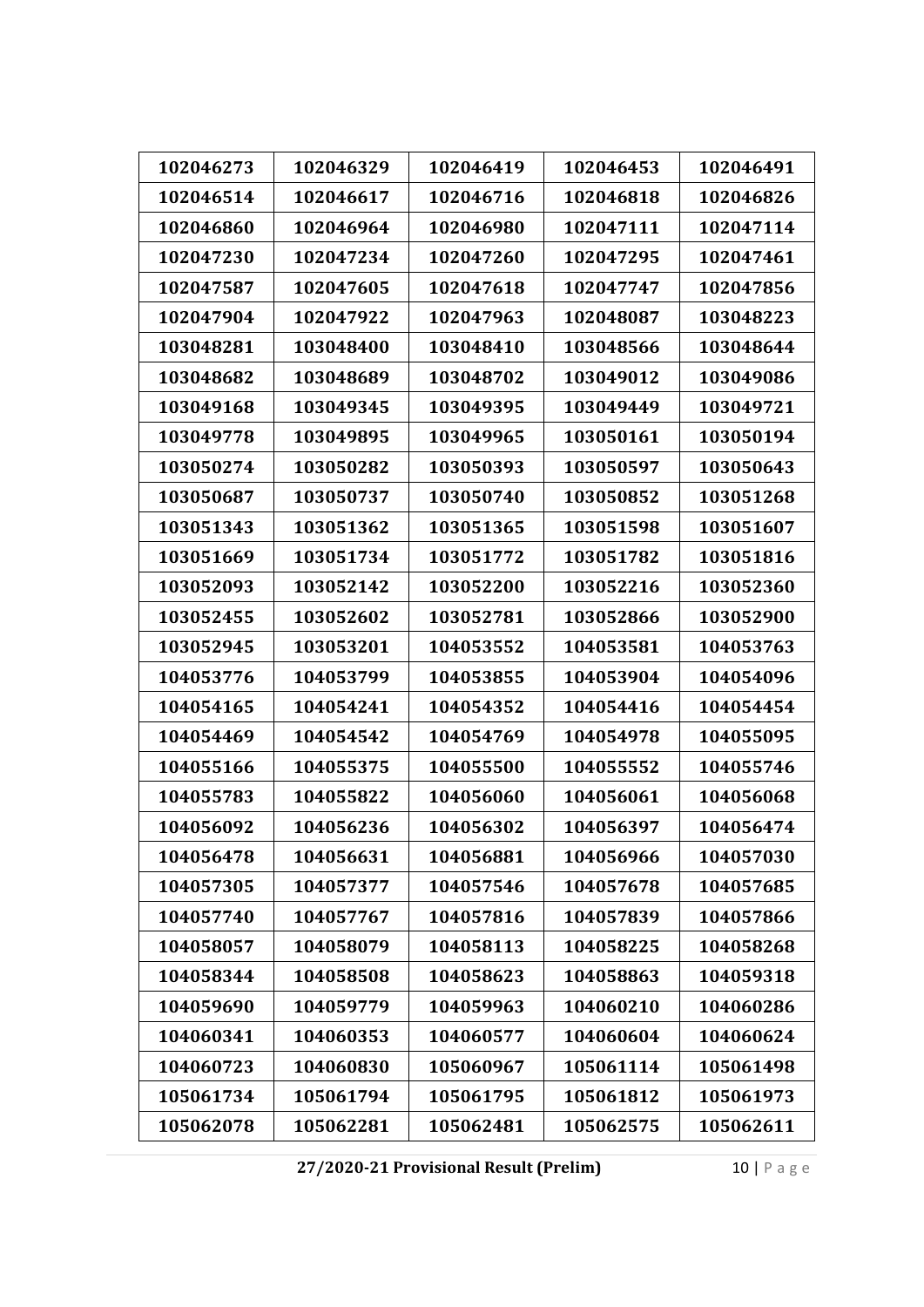| 105062708 | 105062767 | 105062806 | 105063088 | 105063117 |
|-----------|-----------|-----------|-----------|-----------|
| 105063352 | 105063406 | 105063508 | 105063722 | 105063756 |
| 105063884 | 105063896 | 105064038 | 105064161 | 105064258 |
| 105064283 | 105064462 | 105064593 | 105064616 | 105064681 |
| 105064802 | 105064945 | 105065034 | 106065247 | 106065253 |
| 106065276 | 106065294 | 106065359 | 106065361 | 106065370 |
| 106065415 | 106065431 | 106065451 | 106065582 | 106065606 |
| 106065695 | 106065707 | 106065748 | 106065862 | 106065919 |
| 106065959 | 106065973 | 106066011 | 106066020 | 106066216 |
| 106066383 | 106066437 | 106066471 | 106066594 | 106066638 |
| 106066645 | 106066709 | 106066736 | 106066743 | 106066819 |
| 106066836 | 106066854 | 106066862 | 106066925 | 106066927 |
| 106066980 | 106067222 | 106067245 | 106067343 | 106067423 |
| 106067460 | 106067475 | 106067617 | 106067639 | 106067772 |
| 106067841 | 106067947 | 106068097 | 106068283 | 106068335 |
| 106068424 | 106068466 | 106068495 | 106068509 | 106068680 |
| 106068816 | 106068825 | 106068857 | 106068915 | 106068921 |
| 106068960 | 106068976 | 106069078 | 106069115 | 106069153 |
| 106069155 | 106069197 | 106069237 | 106069303 | 106069305 |
| 106069354 | 106069361 | 106069409 | 106069459 | 106069466 |
| 106069540 | 106069602 | 106069666 | 106069690 | 106069750 |
| 106069797 | 106069878 | 106069902 | 106069965 | 106070027 |
| 106070127 | 106070129 | 106070134 | 106070300 | 106070335 |
| 106070397 | 106070403 | 106070449 | 106070490 | 106070530 |
| 106070617 | 106070646 | 106070794 | 106070883 | 106070911 |
| 106071035 | 106071063 | 106071097 | 106071098 | 106071145 |
| 106071349 | 106071355 | 106071412 | 106071474 | 106071550 |
| 106071560 | 106071689 | 106071770 | 106071786 | 106071806 |
| 106071832 | 106071855 | 106071866 | 106071946 | 106071964 |
| 106071988 | 106072086 | 106072165 | 106072295 | 106072302 |
| 106072356 | 106072471 | 106072562 | 106072715 | 106072745 |
| 106072805 | 106072959 | 106072997 | 106073072 | 106073174 |
| 106073288 | 106073330 | 106073391 | 106073426 | 106073448 |

**27/2020‐21 Provisional Result (Prelim)** 11 | Page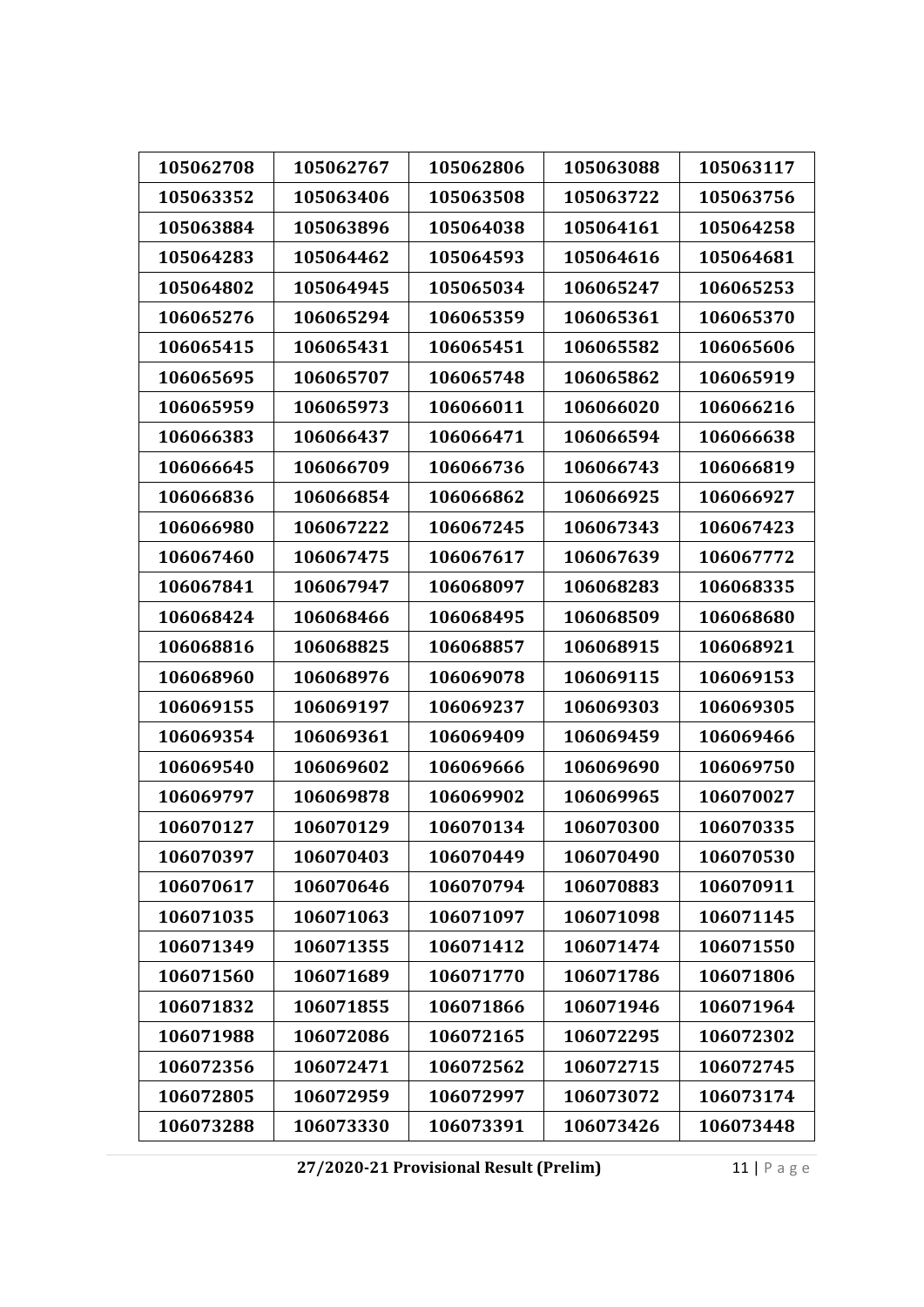| 106073491 | 106073500 | 106073530 | 106073548 | 106073559 |
|-----------|-----------|-----------|-----------|-----------|
| 106073593 | 106073596 | 106073674 | 106073724 | 106073823 |
| 106073864 | 106073920 | 106074018 | 106074024 | 106074065 |
| 106074135 | 106074192 | 106074223 | 106074276 | 106074291 |
| 106074293 | 106074311 | 106074335 | 106074405 | 106074499 |
| 106074533 | 106074561 | 106074615 | 106074647 | 106074651 |
| 106074686 | 106074699 | 106074770 | 106074926 | 106075023 |
| 106075151 | 106075179 | 106075183 | 106075324 | 106075333 |
| 106075428 | 106075439 | 106075474 | 106075494 | 106075531 |
| 106075537 | 106075552 | 106075609 | 106075610 | 106075623 |
| 106075655 | 106075669 | 106075768 | 106075788 | 106075833 |
| 106075836 | 106075902 | 106075903 | 106076044 | 106076054 |
| 106076093 | 106076100 | 106076143 | 106076257 | 106076293 |
| 106076294 | 106076369 | 106076453 | 106076499 | 106076577 |
| 106076586 | 106076691 | 106076754 | 106076801 | 106076805 |
| 106076829 | 106076961 | 106076971 | 106076994 | 106077007 |
| 106077020 | 106077094 | 106077198 | 106077411 | 106077482 |
| 106077530 | 106077584 | 106077596 | 106077613 | 106077623 |
| 106077642 | 106077653 | 106077761 | 106077763 | 106077807 |
| 106077842 | 106077855 | 106077892 | 106077954 | 106078016 |
| 106078022 | 106078188 | 106078275 | 106078338 | 106078395 |
| 106078408 | 106078436 | 106078490 | 106078574 | 106078616 |
| 106078638 | 106078726 | 106078758 | 106078953 | 106078958 |
| 106078965 | 106078970 | 106079049 | 106079133 | 106079159 |
| 106079167 | 106079197 | 106079262 | 106079292 | 106079320 |
| 106079352 | 106079411 | 106079460 | 106079574 | 106079627 |
| 106079646 | 106079811 | 106079828 | 106079942 | 106080034 |
| 106080089 | 106080148 | 106080248 | 106080287 | 106080301 |
| 106080304 | 106080306 | 106080309 | 106080344 | 106080430 |
| 106080435 | 106080452 | 106080456 | 106080509 | 106080591 |
| 106080614 | 106080760 | 106080801 | 107080877 | 107081016 |
| 107081116 | 107081162 | 107081163 | 107081469 | 107081486 |
| 107081773 | 107081961 | 107081976 | 107082048 | 107082274 |

**27/2020‐21 Provisional Result (Prelim)** 12 | Page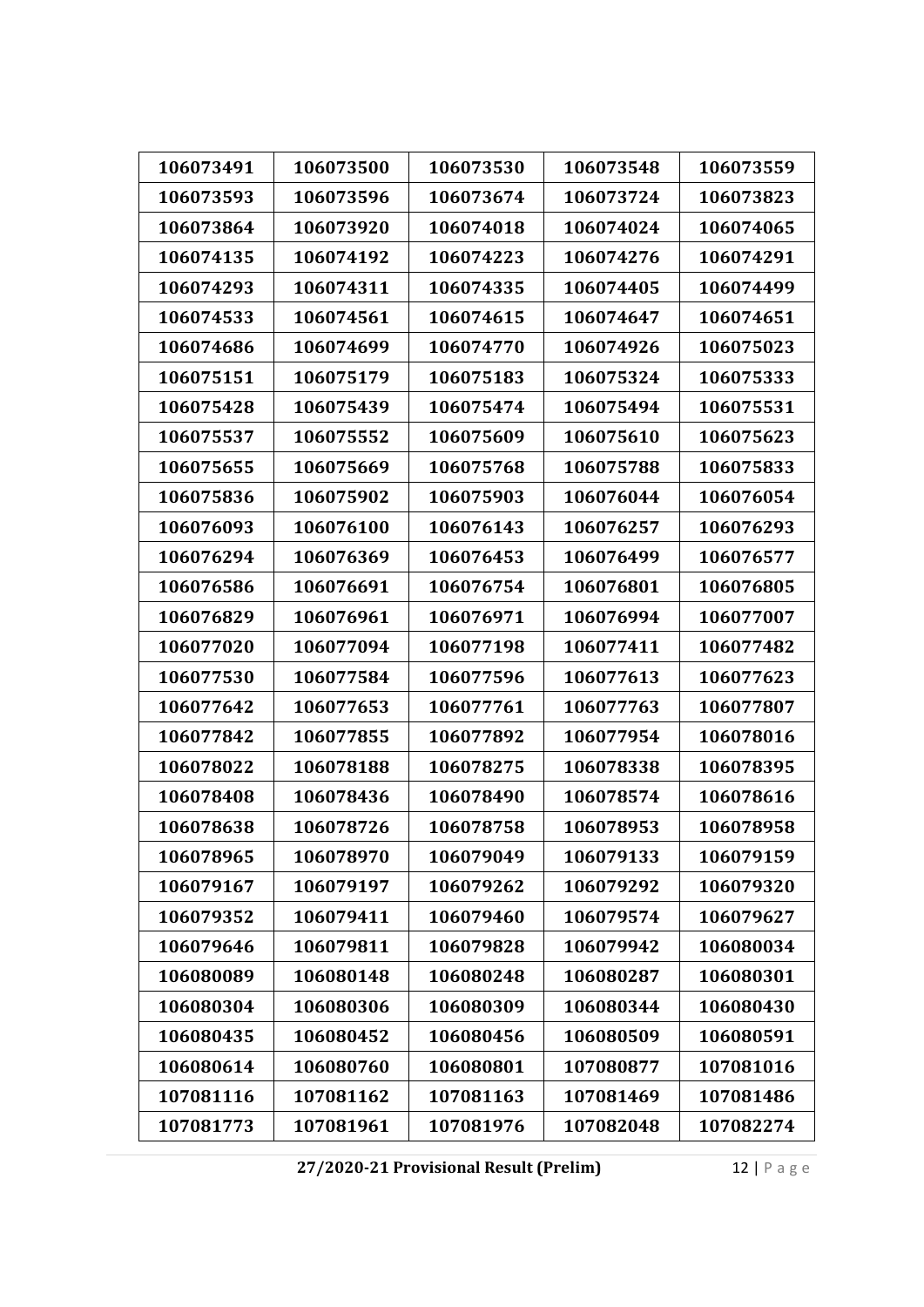| 107082431 | 107082523 | 107082571 | 107082580 | 107082583 |
|-----------|-----------|-----------|-----------|-----------|
| 107082610 | 107082662 | 107082709 | 107082712 | 107082766 |
| 107082815 | 107082838 | 107082864 | 107082931 | 107082964 |
| 107082969 | 107082985 | 107083156 | 107083220 | 107083250 |
| 107083288 | 107083330 | 107083476 | 107083501 | 107083528 |
| 107083582 | 107083611 | 107083641 | 107083737 | 107083936 |
| 107083984 | 107084033 | 107084037 | 107084445 | 107084452 |
| 107084492 | 107084791 | 107084807 | 107084989 | 107084997 |
| 107085014 | 107085244 | 107085291 | 107085322 | 107085426 |
| 107085486 | 107085755 | 107085878 | 107085956 | 107085977 |
| 107086027 | 107086218 | 107086253 | 107086275 | 107086403 |
| 107086430 | 107086634 | 107086651 | 107086693 | 107086704 |
| 107086705 | 107086734 | 107086864 | 107086886 | 107086899 |
| 107086980 | 107087075 | 107087143 | 107087238 | 107087279 |
| 107087330 | 107087361 | 107087443 | 107087508 | 107087522 |
| 107087764 | 107087955 | 107087999 | 107088013 | 107088203 |
| 107088277 | 107088430 | 107088466 | 107088675 | 107088678 |
| 107088905 | 107088950 | 107088952 | 107089158 | 107089215 |
| 107089682 | 107089859 | 107089912 | 107090133 | 107090146 |
| 107090151 | 107090369 | 107090412 | 107090498 | 107090653 |
| 107090671 | 107090732 | 107090742 | 107090850 | 107091023 |
| 107091029 | 107091046 | 107091229 | 107091280 | 107091322 |
| 107091419 | 107091436 | 107091449 | 107091725 | 107091786 |
| 107091912 | 107091974 | 107092059 | 107092153 | 107092154 |
| 107092205 | 107092276 | 107092322 | 107092347 | 107092397 |
| 107092401 | 107092457 | 107092480 | 107092550 | 107092567 |
| 107092594 | 107092630 | 107092637 | 107092657 | 107092816 |
| 107092822 | 107092838 | 107092840 | 107093043 | 107093089 |
| 107093120 | 107093225 | 107093309 | 107093356 | 107093502 |
| 107093632 | 107093751 | 107093992 | 107094010 | 107094032 |
| 107094041 | 107094049 | 107094067 | 107094246 | 107094345 |
| 107094351 | 107094367 | 107094452 | 107094619 | 107094690 |
| 107094811 | 107094936 | 107095002 | 107095049 | 107095062 |

**27/2020‐21 Provisional Result (Prelim)** 13 | Page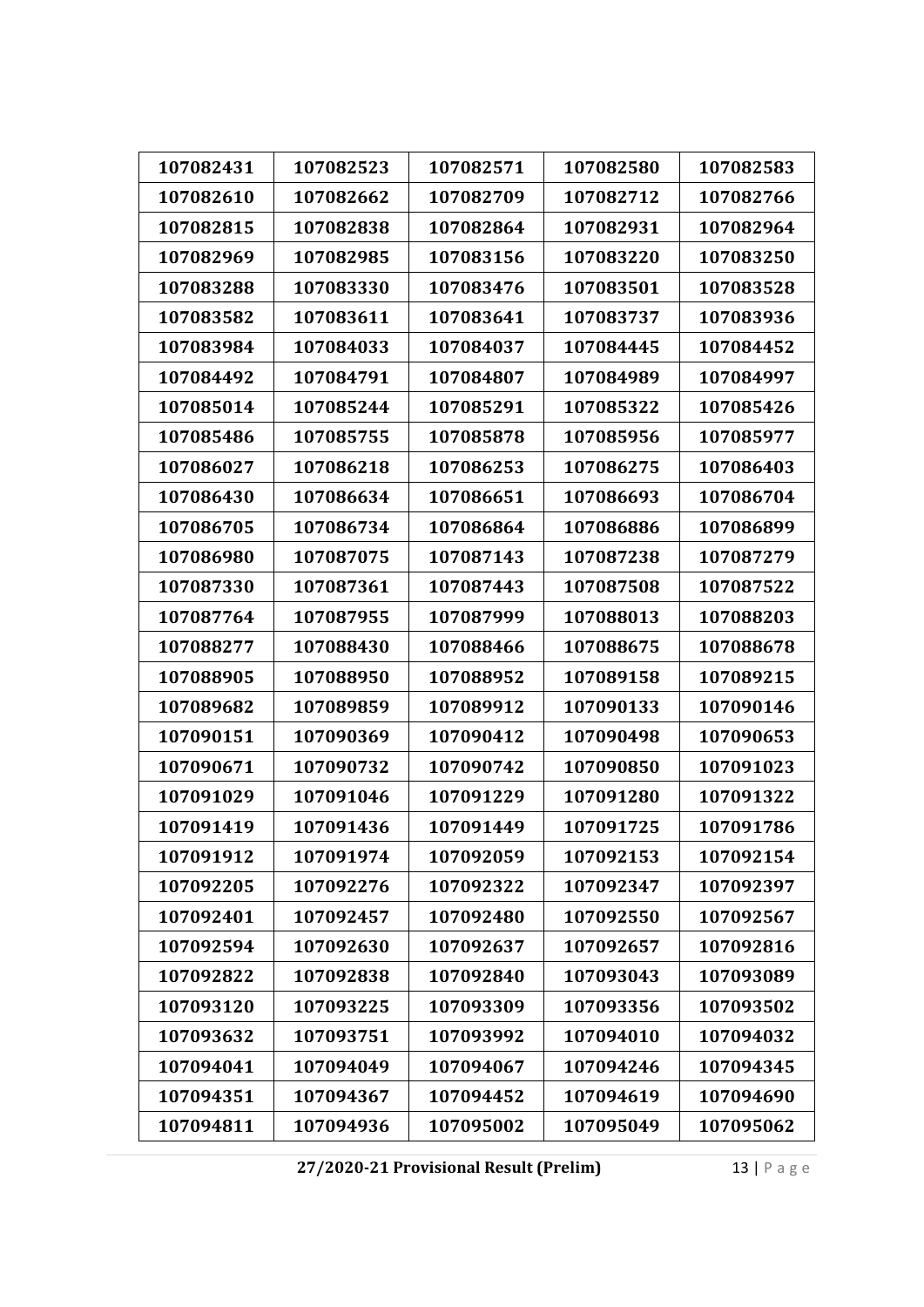| 107095258 | 107095269 | 107095409 | 107095461 | 107095567 |
|-----------|-----------|-----------|-----------|-----------|
| 107095586 | 107095927 | 107096026 | 107096043 | 107096062 |
| 107096117 | 107096339 | 107096343 | 107096458 | 107096614 |
| 107096680 | 107096862 | 107096998 | 107097030 | 107097070 |
| 107097078 | 107097080 | 107097094 | 107097182 | 107097261 |
| 107097279 | 107097369 | 107097530 | 107097692 | 107097729 |
| 107097809 | 107097829 | 107098125 | 107098140 | 107098165 |
| 107098246 | 107098386 | 107098549 | 107098554 | 107098570 |
| 107098627 | 107098683 | 107098834 | 107098921 | 107098945 |
| 107099117 | 107099161 | 107099191 | 107099273 | 107099319 |
| 107099419 | 107099421 | 107099422 | 107099447 | 107099546 |
| 107099596 | 107099721 | 107099781 | 107099807 | 107099809 |
| 107099896 | 107099962 | 107099977 | 107100007 | 107100055 |
| 107100143 | 107100427 | 107100479 | 107100545 | 107100671 |
| 107100704 | 108100878 | 108100902 | 108100931 | 108101023 |
| 108101032 | 108101036 | 108101086 | 108101119 | 108101257 |
| 108101305 | 108101407 | 108101413 | 108101420 | 108101600 |
| 108101684 | 108101690 | 108101701 | 108101760 | 108101781 |
| 108101803 | 108101966 | 108102043 | 108102153 | 108102232 |
| 108102311 | 108102331 | 108102392 | 108102436 | 108102476 |
| 108102507 | 108102579 | 108102622 | 108102645 | 108102657 |
| 108102702 | 108102741 | 108102935 | 108102959 | 108103098 |
| 108103125 | 108103159 | 108103200 | 108103207 | 108103208 |
| 108103384 | 108103422 | 108103440 | 108103468 | 108103594 |
| 108103617 | 108103698 | 108103722 | 108103854 | 108103873 |
| 108103878 | 108103886 | 108103926 | 108103995 | 108104102 |
| 108104111 | 108104234 | 109104380 | 109104405 | 109104827 |
| 109105577 | 109106112 | 109106363 | 109106555 | 109106652 |
| 109106676 | 109106884 | 109107019 | 109107612 | 110107737 |
| 110107818 | 110107845 | 110107907 | 110108009 | 110108184 |
| 110108396 | 110108426 | 110108441 | 110108480 | 110108897 |
| 110109626 | 110109684 | 110109862 | 110110159 | 110110170 |
| 110110244 | 110110325 | 110110369 | 110110821 | 110110836 |

**27/2020‐21 Provisional Result (Prelim)** 14 | Page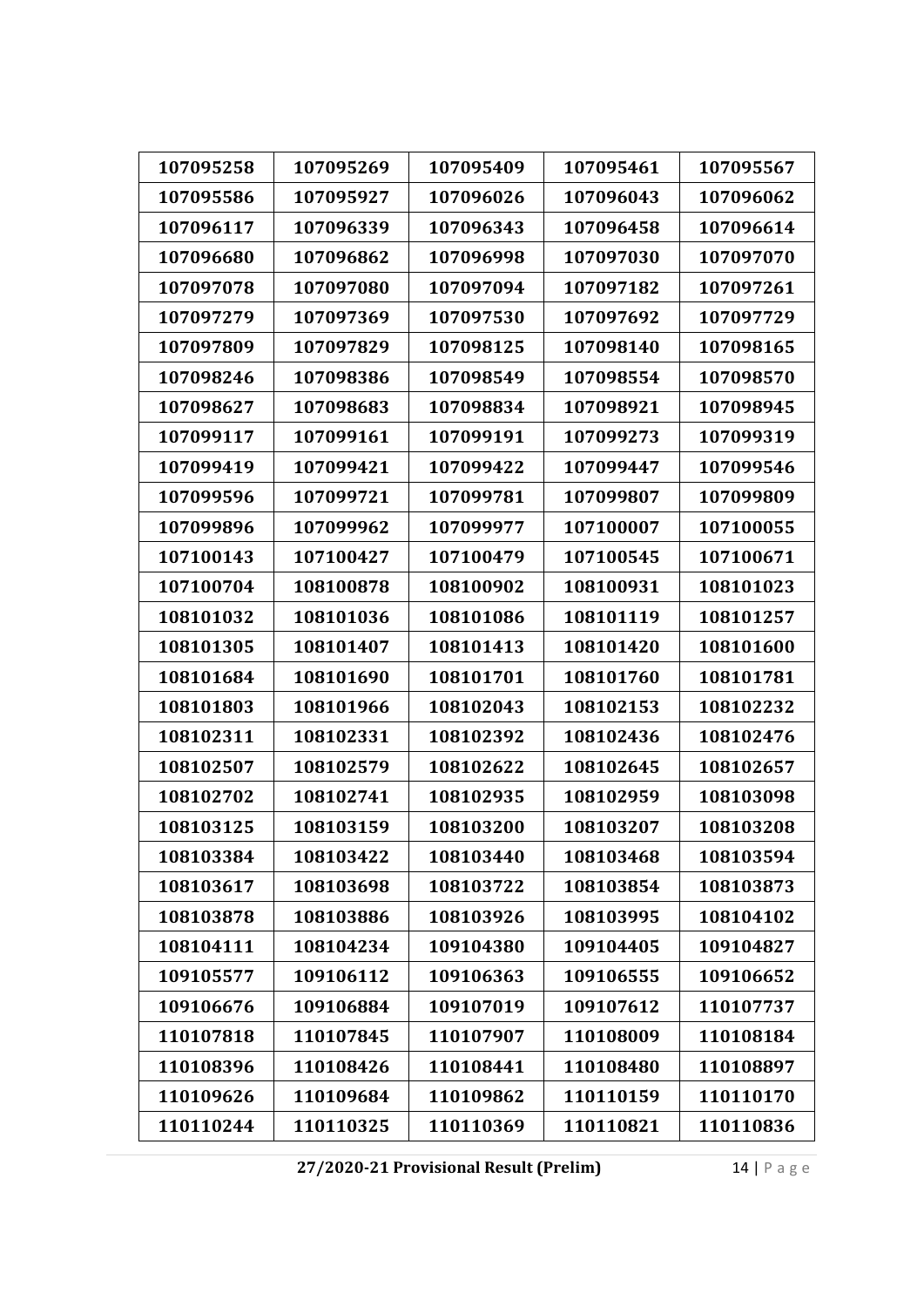| 110110881 | 110111161 | 110111370 | 110111715 | 110111849 |
|-----------|-----------|-----------|-----------|-----------|
| 110111961 | 110112041 | 110112439 | 110112640 | 110112646 |
| 110112904 | 110113026 | 110113152 | 110113362 | 110113999 |
| 110114248 | 110114290 | 110114813 | 110114856 | 110114983 |
| 110115301 | 110115376 | 110115652 | 110115858 | 110115892 |
| 110116069 | 110116476 | 111116881 | 111116949 | 111117325 |
| 111117958 | 111118677 | 112118965 | 112119035 | 112119039 |
| 112119083 | 112119089 | 112119199 | 112119333 | 112119363 |
| 112119366 | 112119519 | 112119608 | 112119725 | 112119877 |
| 112119895 | 112119909 | 112120075 | 112120145 | 112120343 |
| 112120344 | 112120380 | 112120567 | 112120585 | 112120627 |
| 112120709 | 112120769 | 112120770 | 112120834 | 112120914 |
| 112120991 | 112121081 | 112121126 | 112121137 | 112121169 |
| 112121175 | 113121184 | 113121234 | 113121270 | 113121332 |
| 113121339 | 113121358 | 113121390 | 113121435 | 113121448 |
| 113121454 | 113121479 | 113121484 | 113121491 | 113121540 |
| 113121548 | 113121549 | 113121573 | 113121579 | 113121589 |
| 113121601 | 113121607 | 113121621 | 113121641 | 113121663 |
| 113121677 | 113121709 | 113121724 | 113121735 | 113121740 |
| 113121764 | 113121765 | 113121787 | 113121897 | 113121933 |
| 113121934 | 113121935 | 113122011 | 113122054 | 113122066 |
| 113122089 | 113122095 | 113122098 | 113122141 | 113122214 |
| 113122257 | 113122426 | 113122509 | 113122539 | 113122561 |
| 113122587 | 113122600 | 113122601 | 113122610 | 113122614 |
| 113122617 | 113122653 | 113122667 | 113122681 | 113122688 |
| 113122727 | 113122767 | 113122778 | 113122860 | 113122886 |
| 113122890 | 113122907 | 113122918 | 113122944 | 113122948 |
| 113122978 | 113122990 | 113123017 | 113123037 | 113123056 |
| 113123061 | 113123066 | 113123069 | 113123097 | 113123123 |
| 113123132 | 113123136 | 113123157 | 113123161 | 113123199 |
| 113123202 | 113123217 | 113123237 | 113123245 | 113123270 |
| 113123281 | 113123292 | 113123293 | 113123311 | 113123398 |
| 113123409 | 113123427 | 113123451 | 113123509 | 113123579 |

**27/2020‐21 Provisional Result (Prelim)** 15 | Page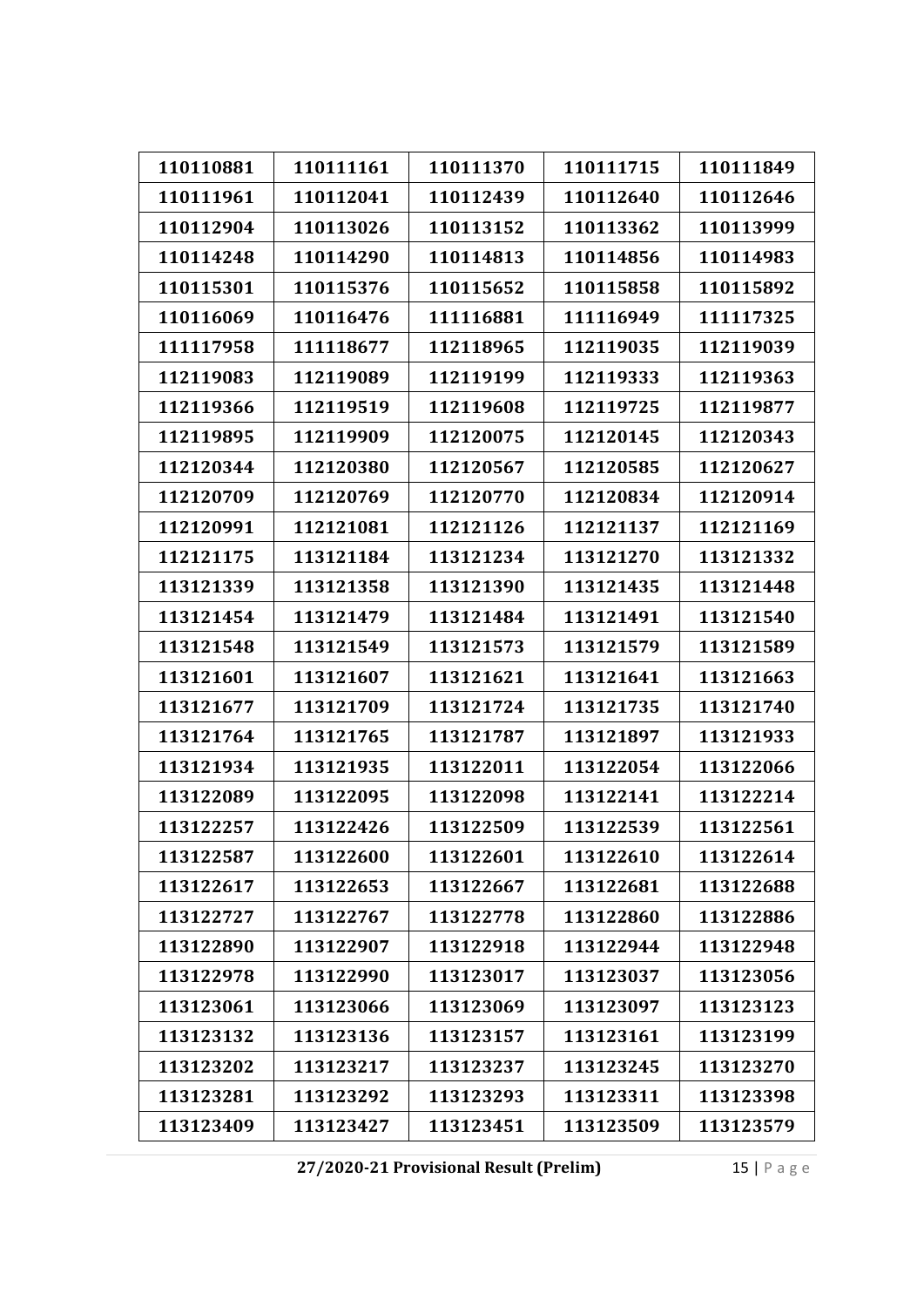| 113123589 | 113123600 | 113123671 | 113123719 | 113123730 |
|-----------|-----------|-----------|-----------|-----------|
| 113123731 | 113123772 | 113123790 | 113123802 | 113123873 |
| 113123894 | 113123897 | 113123939 | 113123942 | 113123963 |
| 113123987 | 113123995 | 113124086 | 113124141 | 113124159 |
| 113124179 | 113124199 | 113124211 | 113124233 | 113124246 |
| 113124261 | 113124277 | 113124291 | 113124331 | 113124337 |
| 113124344 | 113124424 | 113124437 | 113124448 | 113124489 |
| 113124502 | 113124516 | 113124522 | 113124566 | 113124569 |
| 113124589 | 113124622 | 113124628 | 113124647 | 113124701 |
| 113124784 | 113124804 | 113124833 | 113124883 | 113124904 |
| 113124913 | 113124977 | 113124980 | 113125011 | 113125076 |
| 113125092 | 113125099 | 113125114 | 113125141 | 113125150 |
| 113125159 | 113125175 | 113125189 | 113125213 | 113125251 |
| 113125268 | 113125295 | 113125346 | 113125369 | 113125443 |
| 113125445 | 113125485 | 113125486 | 113125496 | 113125497 |
| 113125542 | 113125627 | 113125649 | 113125712 | 113125746 |
| 113125803 | 113125822 | 113125839 | 113125855 | 113125893 |
| 113125912 | 113125917 | 113125930 | 113125941 | 113125943 |
| 113125967 | 113126006 | 113126022 | 113126039 | 113126044 |
| 113126046 | 113126109 | 113126139 | 113126169 | 113126174 |
| 113126198 | 113126226 | 113126275 | 113126420 | 113126454 |
| 113126490 | 113126514 | 113126625 | 113126638 | 113126655 |
| 113126701 | 113126713 | 113126729 | 113126748 | 113126749 |
| 113126760 | 113126804 | 113126844 | 113126854 | 113126938 |
| 113126992 | 113127025 | 113127047 | 113127051 | 113127122 |
| 113127294 | 113127298 | 113127345 | 113127372 | 113127407 |
| 113127432 | 113127487 | 113127537 | 113127544 | 113127550 |
| 113127580 | 113127742 | 113127743 | 113127748 | 113127803 |
| 113127901 | 113127938 | 113127952 | 113127967 | 113128013 |
| 113128028 | 113128033 | 113128063 | 113128071 | 113128089 |
| 113128198 | 113128220 | 113128284 | 113128385 | 113128398 |
| 113128405 | 113128452 | 113128493 | 113128512 | 113128532 |
| 113128533 | 113128567 | 113128610 | 113128658 | 113128700 |

**27/2020‐21 Provisional Result (Prelim)** 16 | Page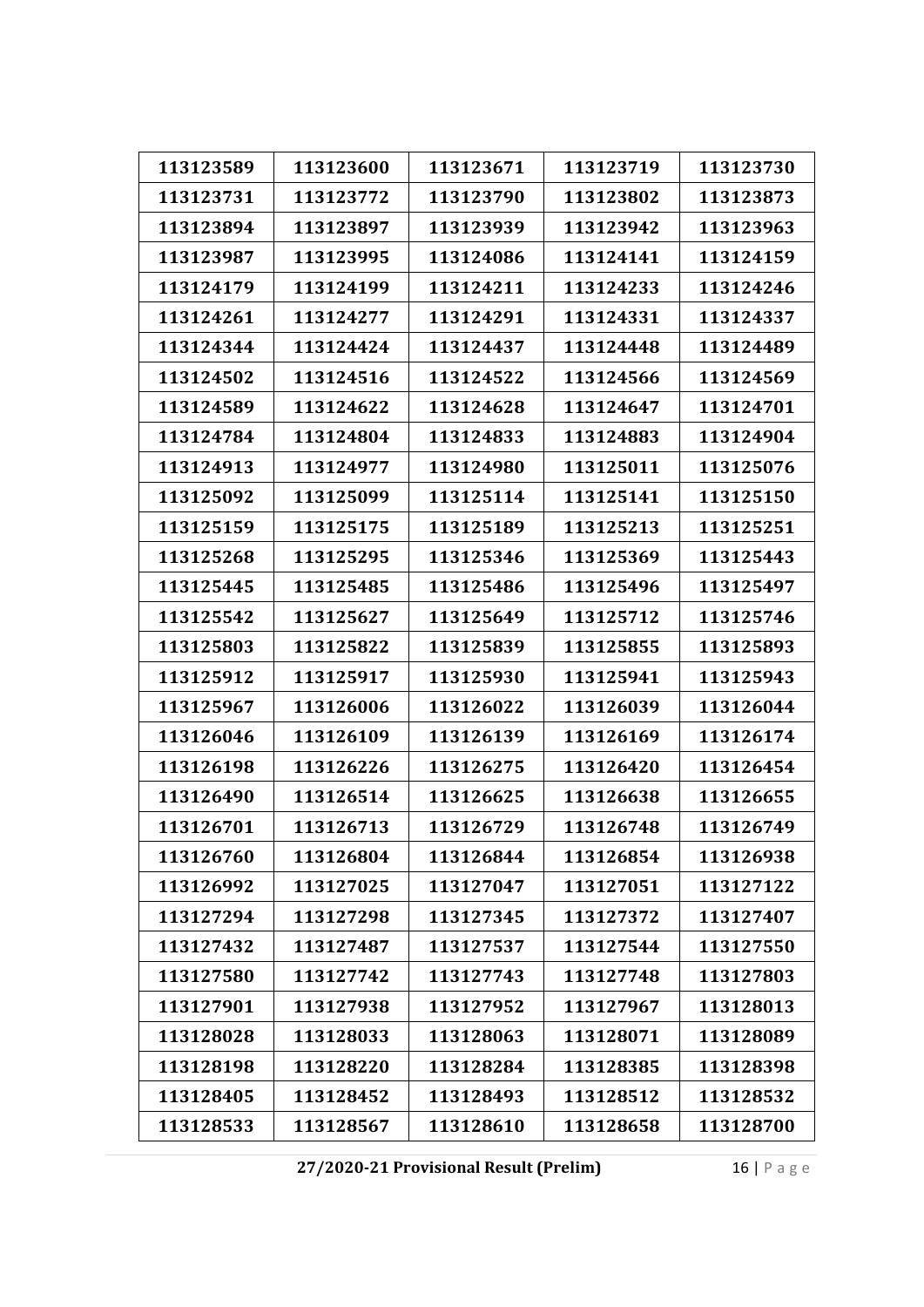| 113128721 | 113128751 | 113128761 | 113128798 | 113128832 |
|-----------|-----------|-----------|-----------|-----------|
| 113128860 | 113128872 | 113128883 | 113128906 | 113128907 |
| 113128958 | 113129002 | 113129047 | 113129050 | 113129066 |
| 113129097 | 113129120 | 113129155 | 113129175 | 113129199 |
| 113129225 | 113129233 | 113129280 | 113129296 | 113129356 |
| 113129418 | 113129516 | 113129544 | 113129547 | 113129548 |
| 113129549 | 113129615 | 113129644 | 113129652 | 113129737 |
| 113129742 | 113129772 | 113129777 | 113129780 | 113129800 |
| 113129808 | 113129865 | 113129867 | 113129916 | 113129919 |
| 113129940 | 113129965 | 113130004 | 113130017 | 113130053 |
| 113130091 | 113130101 | 113130104 | 113130109 | 113130125 |
| 113130170 | 113130315 | 113130322 | 113130351 | 113130355 |
| 113130358 | 113130388 | 113130392 | 113130408 | 113130437 |
| 113130451 | 113130454 | 113130458 | 113130463 | 113130505 |
| 113130545 | 113130583 | 113130647 | 113130775 | 113130811 |
| 113130871 | 113130923 | 113130941 | 113130990 | 113130998 |
| 113131139 | 113131208 | 113131224 | 113131407 | 113131408 |
| 113131430 | 113131437 | 113131446 | 113131455 | 113131457 |
| 113131465 | 113131493 | 113131500 | 113131510 | 113131534 |
| 113131563 | 113131580 | 113131591 | 113131598 | 113131603 |
| 113131640 | 113131672 | 113131676 | 113131702 | 113131804 |
| 113131806 | 113131872 | 113131882 | 113131951 | 113131957 |
| 113131985 | 113131989 | 113132146 | 113132155 | 113132176 |
| 113132182 | 113132188 | 113132190 | 113132220 | 113132250 |
| 113132271 | 113132325 | 113132351 | 113132354 | 113132394 |
| 113132404 | 113132423 | 113132452 | 113132457 | 113132460 |
| 113132497 | 113132520 | 113132526 | 113132539 | 113132661 |
| 113132723 | 113132749 | 113132797 | 113132843 | 113132858 |
| 113132929 | 113132943 | 113132951 | 113132961 | 113133007 |
| 113133052 | 113133076 | 113133132 | 113133139 | 113133160 |
| 113133166 | 113133178 | 113133210 | 113133225 | 113133333 |
| 113133392 | 113133403 | 113133417 | 113133421 | 113133478 |
| 113133494 | 113133563 | 113133592 | 113133611 | 113133639 |

**27/2020‐21 Provisional Result (Prelim)** 17 | Page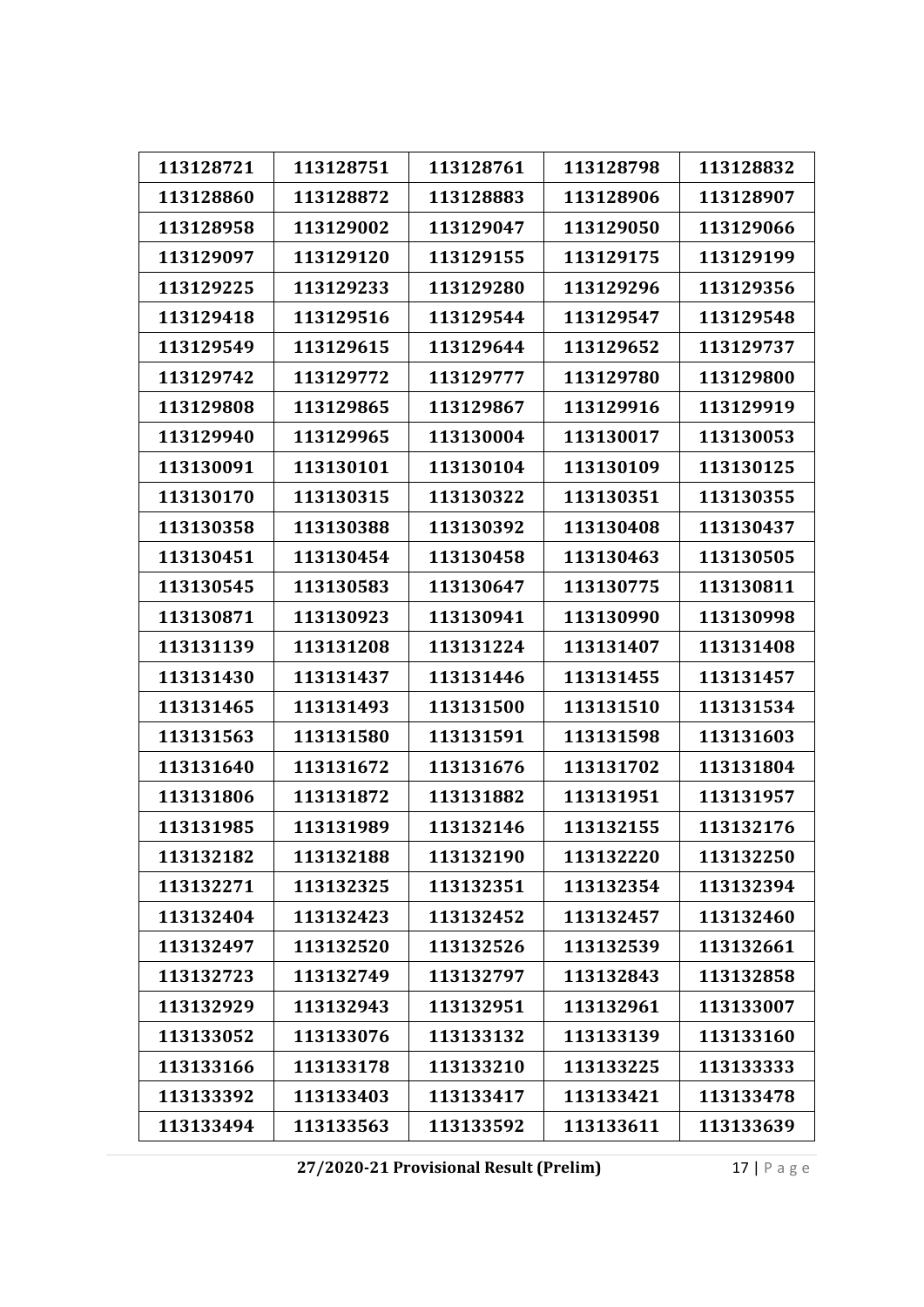| 113133680 | 113133697 | 113133745 | 113133776 | 113133777 |
|-----------|-----------|-----------|-----------|-----------|
| 113133782 | 113133846 | 113133880 | 113133885 | 113133915 |
| 113133936 | 113133948 | 113133991 | 113134026 | 113134066 |
| 113134082 | 113134087 | 113134091 | 113134100 | 113134101 |
| 113134135 | 113134154 | 113134289 | 113134305 | 113134320 |
| 113134327 | 113134415 | 113134434 | 113134438 | 113134449 |
| 113134454 | 113134490 | 113134536 | 113134569 | 113134571 |
| 113134609 | 113134624 | 113134687 | 113134718 | 113134736 |
| 113134762 | 113134838 | 113134863 | 113134904 | 113134905 |
| 113134919 | 113134930 | 113134931 | 113134935 | 113135010 |
| 113135027 | 113135059 | 113135146 | 113135160 | 113135169 |
| 113135179 | 113135185 | 113135189 | 113135195 | 113135216 |
| 113135224 | 113135225 | 113135230 | 113135238 | 113135241 |
| 113135244 | 113135253 | 113135303 | 113135370 | 113135392 |
| 113135433 | 113135434 | 113135462 | 113135492 | 113135517 |
| 113135518 | 113135523 | 113135541 | 113135585 | 113135586 |
| 113135595 | 113135617 | 113135639 | 113135669 | 113135700 |
| 113135907 | 113135926 | 113135938 | 113135940 | 113135969 |
| 113135987 | 113136037 | 113136063 | 113136084 | 113136119 |
| 113136150 | 113136159 | 113136167 | 113136186 | 113136220 |
| 113136235 | 113136288 | 113136290 | 113136349 | 113136388 |
| 113136422 | 113136510 | 113136517 | 113136533 | 113136536 |
| 113136547 | 113136551 | 113136559 | 113136567 | 113136577 |
| 113136611 | 113136629 | 113136639 | 113136687 | 113136690 |
| 113136693 | 113136716 | 113136752 | 113136843 | 113136905 |
| 113136926 | 113136938 | 113136947 | 113136974 | 113137042 |
| 113137053 | 113137057 | 113137085 | 113137137 | 113137154 |
| 113137158 | 113137164 | 113137208 | 113137232 | 113137235 |
| 113137240 | 113137247 | 113137261 | 113137292 | 113137313 |
| 113137325 | 113137355 | 113137376 | 113137401 | 113137428 |
| 113137431 | 113137479 | 113137616 | 113137629 | 113137698 |
| 113137737 | 113137745 | 113137772 | 113137799 | 113137824 |
| 113137842 | 113137916 | 113137935 | 113138011 | 113138083 |

**27/2020‐21 Provisional Result (Prelim)** 18 | Page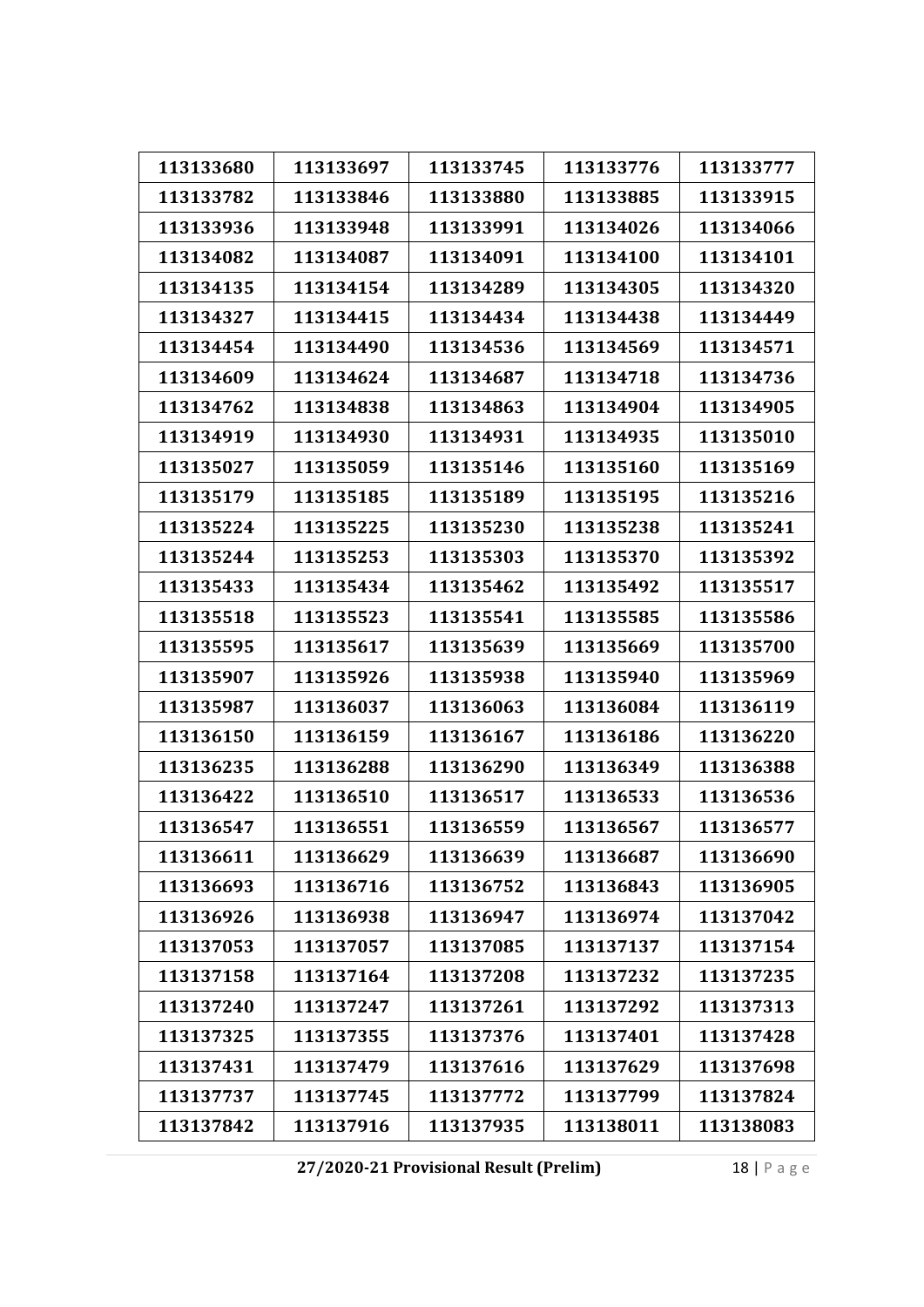| 113138094 | 113138096 | 113138236 | 113138245 | 113138250 |
|-----------|-----------|-----------|-----------|-----------|
| 113138293 | 113138298 | 113138324 | 113138379 | 113138396 |
| 113138404 | 113138413 | 113138432 | 113138453 | 113138454 |
|           |           |           |           |           |
| 113138497 | 113138512 | 113138543 | 113138596 | 113138629 |
| 113138633 | 113138651 | 113138759 | 113138760 | 113138782 |
| 113138786 | 113138791 | 113138816 | 113138833 | 113138839 |
| 113138841 | 113138865 | 113138873 | 113138925 | 113138953 |
| 113138969 | 113138979 | 113139029 | 113139062 | 113139063 |
| 113139110 | 113139145 | 113139168 | 113139180 | 113139188 |
| 113139203 | 113139245 | 113139275 | 113139284 | 113139333 |
| 113139391 | 113139424 | 113139446 | 113139481 | 113139489 |
| 113139493 | 113139506 | 113139539 | 113139551 | 113139562 |
| 113139565 | 113139597 | 113139605 | 113139612 | 113139621 |
| 113139686 | 113139749 | 113139765 | 113139775 | 113139797 |
| 113139806 | 113139939 | 113139965 | 113139982 | 113139985 |
| 114140045 | 114140103 | 114140141 | 114140173 | 114140179 |
| 114140354 | 114140474 | 114140681 | 114140752 | 114140886 |
| 114140935 | 114140947 | 114141085 | 114141090 | 114141125 |
| 114141126 | 114141140 | 114141141 | 114141164 | 114141247 |
| 114141260 | 114141303 | 114141312 | 114141358 | 114141360 |
| 114141391 | 114141523 | 114141533 | 114141603 | 114141686 |
| 114141705 | 114141765 | 114141769 | 114141867 | 114141892 |
| 114141942 | 114141951 | 114142047 | 114142079 | 114142086 |
| 114142095 | 114142235 | 114142306 | 114142322 | 114142378 |
| 114142397 | 114142416 | 114142564 | 114142830 | 114142919 |
| 114143015 | 114143198 | 114143236 | 114143285 | 114143336 |
| 114143351 | 114143444 | 114143451 | 114143466 | 114143479 |
| 114143504 | 114143646 | 114143693 | 114143826 | 114143919 |
| 114144041 | 114144192 | 114144206 | 114144270 | 114144332 |
| 114144362 | 114144560 | 114144603 | 114144640 | 114144722 |
| 114144795 | 114144836 | 114144891 | 114144929 | 114144931 |
| 114144935 | 114144942 | 114145110 | 114145387 | 114145590 |
| 114145669 | 114145855 | 114145862 | 114145898 | 114145949 |

**27/2020‐21 Provisional Result (Prelim)** 19 | Page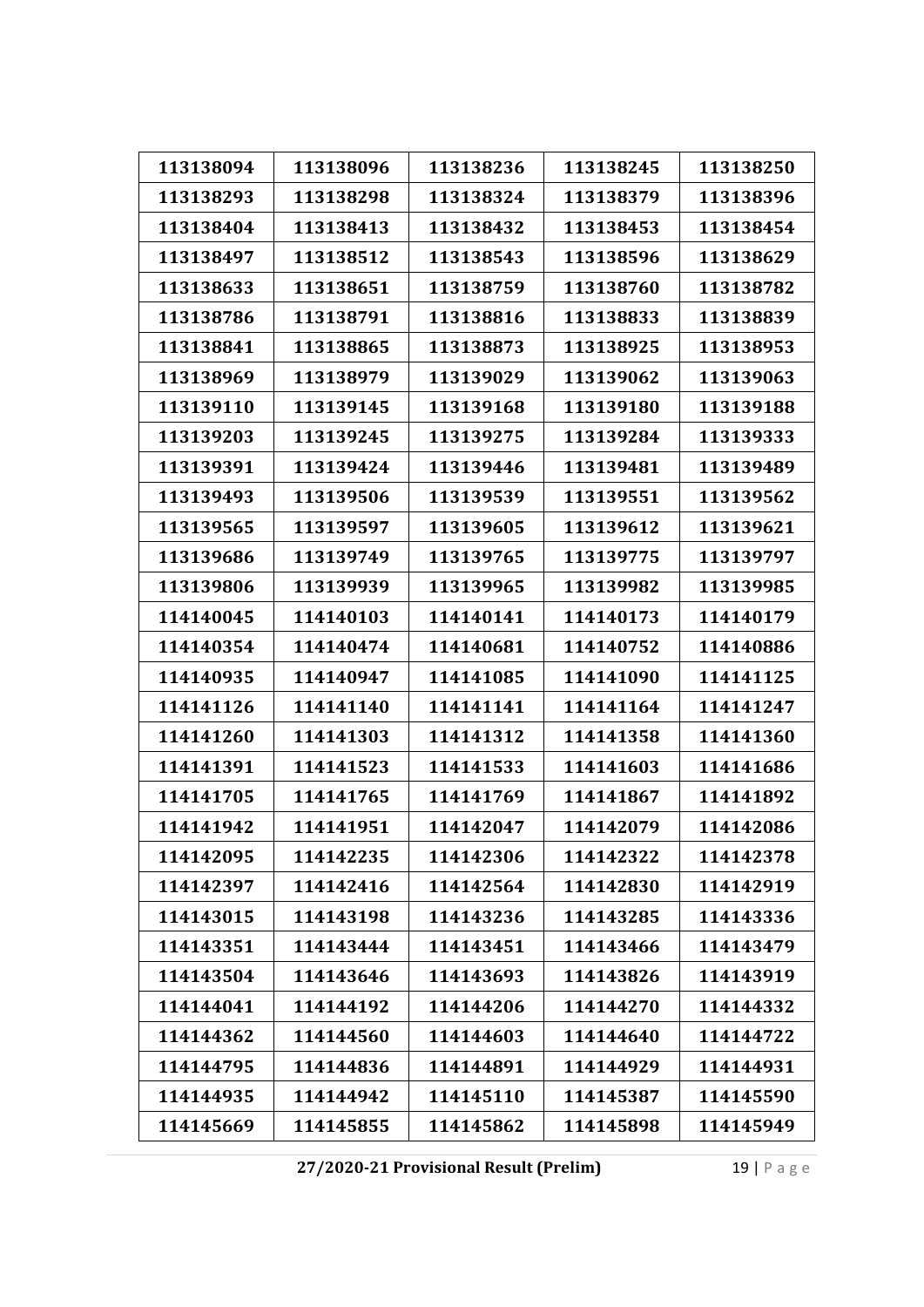| 115146165<br>115146288<br>115146465<br>115146470<br>115146482<br>115146517<br>115146525<br>115146539<br>115146791<br>115146812<br>115146835<br>115146857<br>115146955<br>115146982<br>115147054<br>115147114<br>115147124<br>115147152<br>115147177<br>115147329<br>115147362<br>115147372<br>115147399<br>115147411<br>115147521<br>115147523<br>115147586<br>115147647<br>115147751<br>115147766<br>115148233<br>115147805<br>115147843<br>115147987<br>115148094<br>115148363<br>115148376<br>115148482<br>115148516<br>115148547<br>115148611<br>115148625<br>115148653<br>115148709<br>115148714<br>115148735<br>115148749<br>115148892<br>115149067<br>115149101<br>115149139<br>115149216<br>115149257<br>115149336<br>115149481<br>115149556<br>115149656<br>115149674<br>115149695<br>115149792<br>115149888<br>115150036<br>115150122<br>115150227<br>115150261<br>115150270<br>115150403<br>115150482<br>115150588<br>115150662<br>115150688<br>115150840<br>115150851<br>115150863<br>115150900<br>115151011<br>115151106<br>115151140<br>115151210<br>115151250<br>115151418<br>115151514<br>115151606<br>115151614<br>115151288<br>115151645<br>115151648<br>115151679<br>115151747<br>115151752<br>115151754<br>115151761<br>115151836<br>115151858<br>115151882<br>115151909<br>115151934<br>115151962<br>115152018<br>115152169<br>115152249<br>115152253<br>115152261<br>115152282<br>115152326<br>115152536<br>115152367<br>115152429<br>115152478<br>115152569<br>115152655<br>115152705<br>115152711<br>115152683<br>115152715<br>115152862<br>115152951<br>115152974<br>115153010<br>115153022<br>115153295<br>115153142<br>115153167<br>115153246<br>115153330<br>115153334<br>115153558<br>115153790<br>115153941<br>115153972<br>115154036<br>115154044<br>115154098<br>115154135<br>115154369<br>115154409<br>115154412<br>115154448<br>115154594<br>115154604<br>115154692<br>115154711<br>115154743<br>115154987<br>115155186<br>115155220<br>115155254<br>115155467<br>115155476<br>115155494<br>115155500<br>115155562<br>115155590<br>115155680<br>115155687<br>115155733<br>115155759<br>115155776<br>115155847<br>115155849 |           |           |           |           |           |
|--------------------------------------------------------------------------------------------------------------------------------------------------------------------------------------------------------------------------------------------------------------------------------------------------------------------------------------------------------------------------------------------------------------------------------------------------------------------------------------------------------------------------------------------------------------------------------------------------------------------------------------------------------------------------------------------------------------------------------------------------------------------------------------------------------------------------------------------------------------------------------------------------------------------------------------------------------------------------------------------------------------------------------------------------------------------------------------------------------------------------------------------------------------------------------------------------------------------------------------------------------------------------------------------------------------------------------------------------------------------------------------------------------------------------------------------------------------------------------------------------------------------------------------------------------------------------------------------------------------------------------------------------------------------------------------------------------------------------------------------------------------------------------------------------------------------------------------------------------------------------------------------------------------------------------------------------------------------------------------------------------------------------------------------------------------------------------------------------------------------------------------------------------------|-----------|-----------|-----------|-----------|-----------|
|                                                                                                                                                                                                                                                                                                                                                                                                                                                                                                                                                                                                                                                                                                                                                                                                                                                                                                                                                                                                                                                                                                                                                                                                                                                                                                                                                                                                                                                                                                                                                                                                                                                                                                                                                                                                                                                                                                                                                                                                                                                                                                                                                              |           |           |           |           |           |
|                                                                                                                                                                                                                                                                                                                                                                                                                                                                                                                                                                                                                                                                                                                                                                                                                                                                                                                                                                                                                                                                                                                                                                                                                                                                                                                                                                                                                                                                                                                                                                                                                                                                                                                                                                                                                                                                                                                                                                                                                                                                                                                                                              |           |           |           |           |           |
|                                                                                                                                                                                                                                                                                                                                                                                                                                                                                                                                                                                                                                                                                                                                                                                                                                                                                                                                                                                                                                                                                                                                                                                                                                                                                                                                                                                                                                                                                                                                                                                                                                                                                                                                                                                                                                                                                                                                                                                                                                                                                                                                                              |           |           |           |           |           |
|                                                                                                                                                                                                                                                                                                                                                                                                                                                                                                                                                                                                                                                                                                                                                                                                                                                                                                                                                                                                                                                                                                                                                                                                                                                                                                                                                                                                                                                                                                                                                                                                                                                                                                                                                                                                                                                                                                                                                                                                                                                                                                                                                              |           |           |           |           |           |
|                                                                                                                                                                                                                                                                                                                                                                                                                                                                                                                                                                                                                                                                                                                                                                                                                                                                                                                                                                                                                                                                                                                                                                                                                                                                                                                                                                                                                                                                                                                                                                                                                                                                                                                                                                                                                                                                                                                                                                                                                                                                                                                                                              |           |           |           |           |           |
|                                                                                                                                                                                                                                                                                                                                                                                                                                                                                                                                                                                                                                                                                                                                                                                                                                                                                                                                                                                                                                                                                                                                                                                                                                                                                                                                                                                                                                                                                                                                                                                                                                                                                                                                                                                                                                                                                                                                                                                                                                                                                                                                                              |           |           |           |           |           |
|                                                                                                                                                                                                                                                                                                                                                                                                                                                                                                                                                                                                                                                                                                                                                                                                                                                                                                                                                                                                                                                                                                                                                                                                                                                                                                                                                                                                                                                                                                                                                                                                                                                                                                                                                                                                                                                                                                                                                                                                                                                                                                                                                              |           |           |           |           |           |
|                                                                                                                                                                                                                                                                                                                                                                                                                                                                                                                                                                                                                                                                                                                                                                                                                                                                                                                                                                                                                                                                                                                                                                                                                                                                                                                                                                                                                                                                                                                                                                                                                                                                                                                                                                                                                                                                                                                                                                                                                                                                                                                                                              |           |           |           |           |           |
|                                                                                                                                                                                                                                                                                                                                                                                                                                                                                                                                                                                                                                                                                                                                                                                                                                                                                                                                                                                                                                                                                                                                                                                                                                                                                                                                                                                                                                                                                                                                                                                                                                                                                                                                                                                                                                                                                                                                                                                                                                                                                                                                                              |           |           |           |           |           |
|                                                                                                                                                                                                                                                                                                                                                                                                                                                                                                                                                                                                                                                                                                                                                                                                                                                                                                                                                                                                                                                                                                                                                                                                                                                                                                                                                                                                                                                                                                                                                                                                                                                                                                                                                                                                                                                                                                                                                                                                                                                                                                                                                              |           |           |           |           |           |
|                                                                                                                                                                                                                                                                                                                                                                                                                                                                                                                                                                                                                                                                                                                                                                                                                                                                                                                                                                                                                                                                                                                                                                                                                                                                                                                                                                                                                                                                                                                                                                                                                                                                                                                                                                                                                                                                                                                                                                                                                                                                                                                                                              |           |           |           |           |           |
|                                                                                                                                                                                                                                                                                                                                                                                                                                                                                                                                                                                                                                                                                                                                                                                                                                                                                                                                                                                                                                                                                                                                                                                                                                                                                                                                                                                                                                                                                                                                                                                                                                                                                                                                                                                                                                                                                                                                                                                                                                                                                                                                                              |           |           |           |           |           |
|                                                                                                                                                                                                                                                                                                                                                                                                                                                                                                                                                                                                                                                                                                                                                                                                                                                                                                                                                                                                                                                                                                                                                                                                                                                                                                                                                                                                                                                                                                                                                                                                                                                                                                                                                                                                                                                                                                                                                                                                                                                                                                                                                              |           |           |           |           |           |
|                                                                                                                                                                                                                                                                                                                                                                                                                                                                                                                                                                                                                                                                                                                                                                                                                                                                                                                                                                                                                                                                                                                                                                                                                                                                                                                                                                                                                                                                                                                                                                                                                                                                                                                                                                                                                                                                                                                                                                                                                                                                                                                                                              |           |           |           |           |           |
|                                                                                                                                                                                                                                                                                                                                                                                                                                                                                                                                                                                                                                                                                                                                                                                                                                                                                                                                                                                                                                                                                                                                                                                                                                                                                                                                                                                                                                                                                                                                                                                                                                                                                                                                                                                                                                                                                                                                                                                                                                                                                                                                                              |           |           |           |           |           |
|                                                                                                                                                                                                                                                                                                                                                                                                                                                                                                                                                                                                                                                                                                                                                                                                                                                                                                                                                                                                                                                                                                                                                                                                                                                                                                                                                                                                                                                                                                                                                                                                                                                                                                                                                                                                                                                                                                                                                                                                                                                                                                                                                              |           |           |           |           |           |
|                                                                                                                                                                                                                                                                                                                                                                                                                                                                                                                                                                                                                                                                                                                                                                                                                                                                                                                                                                                                                                                                                                                                                                                                                                                                                                                                                                                                                                                                                                                                                                                                                                                                                                                                                                                                                                                                                                                                                                                                                                                                                                                                                              |           |           |           |           |           |
|                                                                                                                                                                                                                                                                                                                                                                                                                                                                                                                                                                                                                                                                                                                                                                                                                                                                                                                                                                                                                                                                                                                                                                                                                                                                                                                                                                                                                                                                                                                                                                                                                                                                                                                                                                                                                                                                                                                                                                                                                                                                                                                                                              |           |           |           |           |           |
|                                                                                                                                                                                                                                                                                                                                                                                                                                                                                                                                                                                                                                                                                                                                                                                                                                                                                                                                                                                                                                                                                                                                                                                                                                                                                                                                                                                                                                                                                                                                                                                                                                                                                                                                                                                                                                                                                                                                                                                                                                                                                                                                                              |           |           |           |           |           |
|                                                                                                                                                                                                                                                                                                                                                                                                                                                                                                                                                                                                                                                                                                                                                                                                                                                                                                                                                                                                                                                                                                                                                                                                                                                                                                                                                                                                                                                                                                                                                                                                                                                                                                                                                                                                                                                                                                                                                                                                                                                                                                                                                              |           |           |           |           |           |
|                                                                                                                                                                                                                                                                                                                                                                                                                                                                                                                                                                                                                                                                                                                                                                                                                                                                                                                                                                                                                                                                                                                                                                                                                                                                                                                                                                                                                                                                                                                                                                                                                                                                                                                                                                                                                                                                                                                                                                                                                                                                                                                                                              |           |           |           |           |           |
|                                                                                                                                                                                                                                                                                                                                                                                                                                                                                                                                                                                                                                                                                                                                                                                                                                                                                                                                                                                                                                                                                                                                                                                                                                                                                                                                                                                                                                                                                                                                                                                                                                                                                                                                                                                                                                                                                                                                                                                                                                                                                                                                                              |           |           |           |           |           |
|                                                                                                                                                                                                                                                                                                                                                                                                                                                                                                                                                                                                                                                                                                                                                                                                                                                                                                                                                                                                                                                                                                                                                                                                                                                                                                                                                                                                                                                                                                                                                                                                                                                                                                                                                                                                                                                                                                                                                                                                                                                                                                                                                              |           |           |           |           |           |
|                                                                                                                                                                                                                                                                                                                                                                                                                                                                                                                                                                                                                                                                                                                                                                                                                                                                                                                                                                                                                                                                                                                                                                                                                                                                                                                                                                                                                                                                                                                                                                                                                                                                                                                                                                                                                                                                                                                                                                                                                                                                                                                                                              |           |           |           |           |           |
|                                                                                                                                                                                                                                                                                                                                                                                                                                                                                                                                                                                                                                                                                                                                                                                                                                                                                                                                                                                                                                                                                                                                                                                                                                                                                                                                                                                                                                                                                                                                                                                                                                                                                                                                                                                                                                                                                                                                                                                                                                                                                                                                                              |           |           |           |           |           |
|                                                                                                                                                                                                                                                                                                                                                                                                                                                                                                                                                                                                                                                                                                                                                                                                                                                                                                                                                                                                                                                                                                                                                                                                                                                                                                                                                                                                                                                                                                                                                                                                                                                                                                                                                                                                                                                                                                                                                                                                                                                                                                                                                              |           |           |           |           |           |
|                                                                                                                                                                                                                                                                                                                                                                                                                                                                                                                                                                                                                                                                                                                                                                                                                                                                                                                                                                                                                                                                                                                                                                                                                                                                                                                                                                                                                                                                                                                                                                                                                                                                                                                                                                                                                                                                                                                                                                                                                                                                                                                                                              |           |           |           |           |           |
|                                                                                                                                                                                                                                                                                                                                                                                                                                                                                                                                                                                                                                                                                                                                                                                                                                                                                                                                                                                                                                                                                                                                                                                                                                                                                                                                                                                                                                                                                                                                                                                                                                                                                                                                                                                                                                                                                                                                                                                                                                                                                                                                                              |           |           |           |           |           |
|                                                                                                                                                                                                                                                                                                                                                                                                                                                                                                                                                                                                                                                                                                                                                                                                                                                                                                                                                                                                                                                                                                                                                                                                                                                                                                                                                                                                                                                                                                                                                                                                                                                                                                                                                                                                                                                                                                                                                                                                                                                                                                                                                              |           |           |           |           |           |
|                                                                                                                                                                                                                                                                                                                                                                                                                                                                                                                                                                                                                                                                                                                                                                                                                                                                                                                                                                                                                                                                                                                                                                                                                                                                                                                                                                                                                                                                                                                                                                                                                                                                                                                                                                                                                                                                                                                                                                                                                                                                                                                                                              |           |           |           |           |           |
|                                                                                                                                                                                                                                                                                                                                                                                                                                                                                                                                                                                                                                                                                                                                                                                                                                                                                                                                                                                                                                                                                                                                                                                                                                                                                                                                                                                                                                                                                                                                                                                                                                                                                                                                                                                                                                                                                                                                                                                                                                                                                                                                                              |           |           |           |           |           |
|                                                                                                                                                                                                                                                                                                                                                                                                                                                                                                                                                                                                                                                                                                                                                                                                                                                                                                                                                                                                                                                                                                                                                                                                                                                                                                                                                                                                                                                                                                                                                                                                                                                                                                                                                                                                                                                                                                                                                                                                                                                                                                                                                              |           |           |           |           |           |
|                                                                                                                                                                                                                                                                                                                                                                                                                                                                                                                                                                                                                                                                                                                                                                                                                                                                                                                                                                                                                                                                                                                                                                                                                                                                                                                                                                                                                                                                                                                                                                                                                                                                                                                                                                                                                                                                                                                                                                                                                                                                                                                                                              | 115155866 | 115155934 | 115155998 | 115156048 | 115156056 |

**27/2020‐21 Provisional Result (Prelim)** 20 | Page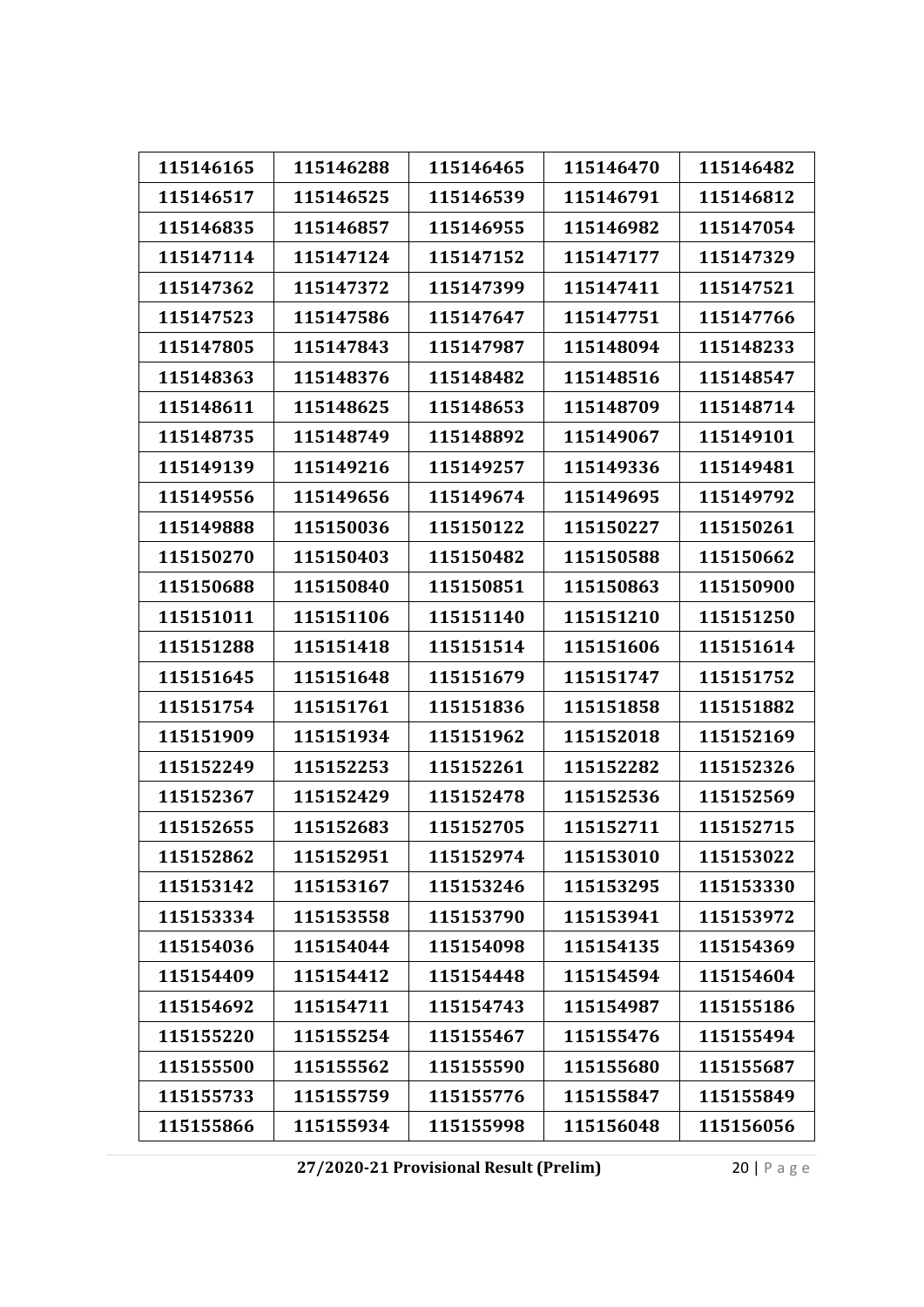| 115156169 | 115156186 | 115156219 | 115156315 | 115156446 |
|-----------|-----------|-----------|-----------|-----------|
| 115156481 | 115156662 | 115156689 | 115156701 | 115156708 |
| 115156725 | 115156759 | 115156761 | 115156893 | 115156965 |
| 115157081 | 115157110 | 115157173 | 115157213 | 115157310 |
| 115157342 | 115157361 | 115157395 | 115157471 | 115157505 |
| 115157756 | 115157866 | 115157947 | 115158074 | 115158078 |
| 115158089 | 115158137 | 115158297 | 115158299 | 115158312 |
| 115158332 | 115158453 | 115158507 | 115158686 | 115158710 |
| 115158785 | 115158817 | 115158885 | 115159221 | 115159285 |
| 115159420 | 115159433 | 115159434 | 115159448 | 115159583 |
| 115159770 | 115159784 | 115160009 | 115160070 | 115160153 |
| 115160208 | 115160343 | 115160396 | 115160439 | 115160500 |
| 115160510 | 115160535 | 115160613 | 115160677 | 115160722 |
| 115160749 | 115160775 | 115160824 | 115160844 | 115161058 |
| 115161083 | 115161110 | 115161119 | 115161156 | 115161190 |
| 115161231 | 115161247 | 115161286 | 115161374 | 115161455 |
| 115161479 | 115161548 | 115161631 | 115161721 | 115161837 |
| 115161855 | 115161923 | 115162000 | 115162051 | 115162103 |
| 116162151 | 116162166 | 116162266 | 116162302 | 116162342 |
| 116162388 | 116162411 | 116162423 | 116162448 | 116162492 |
| 116162555 | 116162615 | 116162637 | 116162641 | 116162697 |
| 116162741 | 116162768 | 116162782 | 116162886 | 116163112 |
| 116163123 | 116163191 | 116163235 | 116163313 | 116163453 |
| 116163560 | 116163669 | 116163699 | 116163707 | 116163756 |
| 116163784 | 116163823 | 116163902 | 116163933 | 116163951 |
| 116163967 | 116164160 | 116164179 | 116164404 | 116164415 |
| 116164509 | 116164576 | 116164653 | 116164783 | 116164996 |
| 116165115 | 116165171 | 116165194 | 116165231 | 116165247 |
| 116165295 | 116165302 | 116165454 | 116165459 | 116165474 |
| 116165652 | 116165726 | 116165811 | 116165840 | 116165847 |
| 116165936 | 116165989 | 116166067 | 116166124 | 116166197 |
| 116166231 | 116166269 | 116166401 | 116166467 | 116166490 |
| 116166560 | 116166632 | 116166633 | 116166696 | 116166727 |

**27/2020‐21 Provisional Result (Prelim)** 21 | Page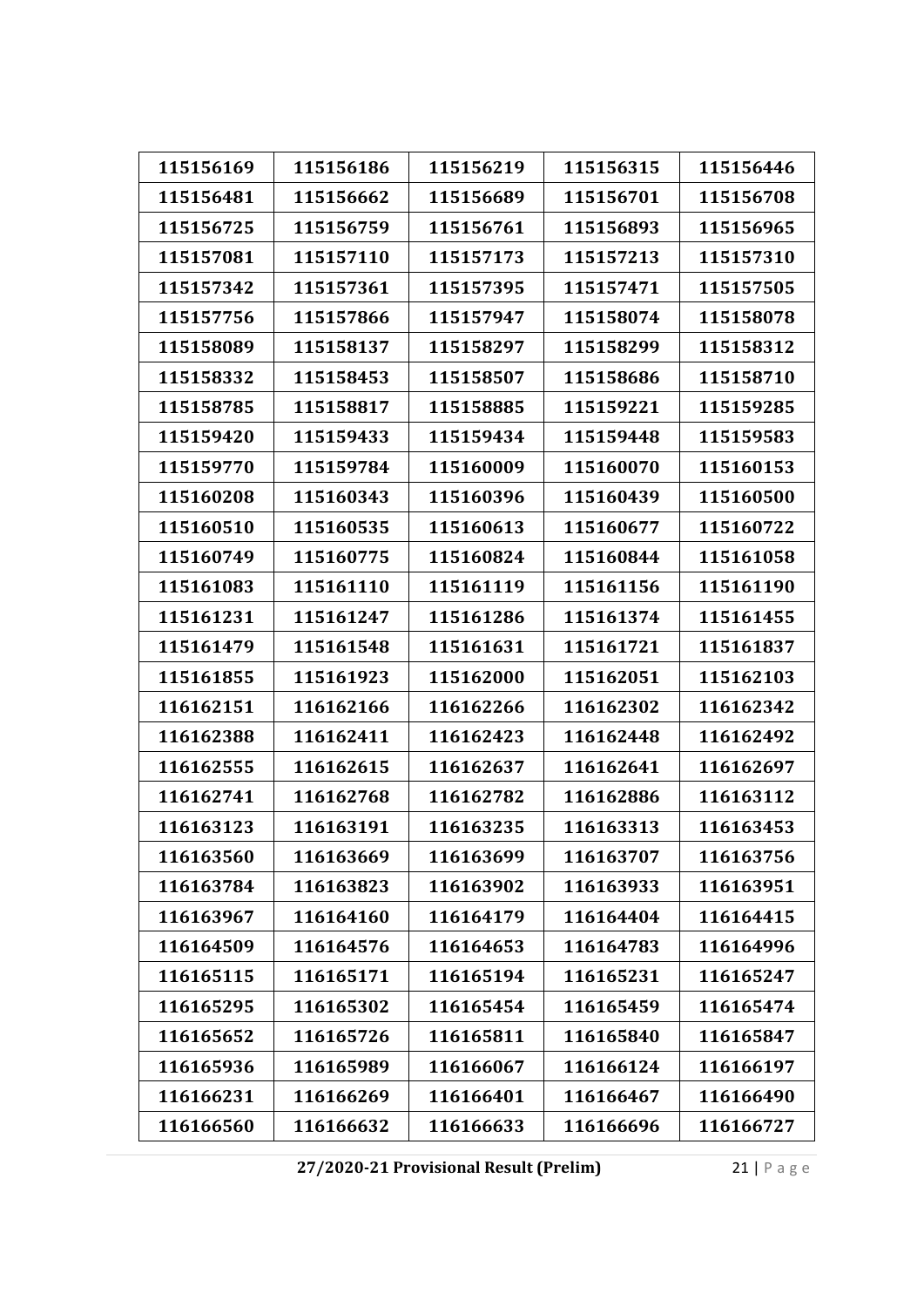| 116166926 | 116166933 | 116166961 | 116167031 | 116167053 |
|-----------|-----------|-----------|-----------|-----------|
| 116167116 | 116167122 | 116167203 | 116167310 | 116167358 |
| 116167360 | 116167392 | 116167406 | 117167510 | 117167567 |
| 117167715 | 117167848 | 117168129 | 117168139 | 117168440 |
| 117168910 | 117168963 | 117168997 | 117169146 | 117169159 |
| 117169183 | 117169287 | 117169480 | 117169591 | 117169664 |
| 117169688 | 117170049 | 117170148 | 117170301 | 117170372 |
| 117170526 | 117170800 | 117170945 | 117171365 | 117171406 |
| 117171489 | 117171538 | 117171579 | 117171592 | 117171820 |
| 117171931 | 117171958 | 117172009 | 117172040 | 117172133 |
| 117172212 | 117172331 | 117172332 | 117172369 | 117172371 |
| 117172395 | 117172698 | 117172802 | 118173250 | 118173348 |
| 118173355 | 118173410 | 118173452 | 118173473 | 118173534 |
| 118173650 | 118173684 | 118173762 | 118173791 | 118173833 |
| 118173869 | 118173914 | 118173930 | 118174080 | 118174083 |
| 118174096 | 118174232 | 118174328 | 118174401 | 118174555 |
| 118174560 | 118174605 | 118174676 | 118174708 | 118174718 |
| 118174775 | 118174809 | 118174988 | 118175025 | 118175123 |
| 118175187 | 118175200 | 118175233 | 118175283 | 118175431 |
| 118175482 | 118175505 | 118175629 | 118175636 | 118175710 |
| 118175789 | 118175805 | 118175832 | 118175864 | 118175898 |
| 118175970 | 118176019 | 118176101 | 118176155 | 118176386 |
| 118176387 | 118176435 | 118176449 | 118176515 | 118176553 |
| 118176592 | 118176601 | 118176617 | 118176632 | 118176678 |
| 118176709 | 118176721 | 118176898 | 118176914 | 118176931 |
| 118177019 | 118177085 | 118177105 | 118177167 | 118177215 |
| 118177299 | 118177359 | 118177422 | 118177430 | 118177584 |
| 118177615 | 118177676 | 118177683 | 118177703 | 118177729 |
| 118177776 | 118177795 | 118177820 | 118177868 | 118177936 |
| 118177987 | 118178122 | 118178141 | 118178198 | 118178207 |
| 118178210 | 118178244 | 118178359 | 118178419 | 118178472 |
| 118178496 | 118178597 | 118178643 | 118178719 | 118178882 |
| 118178955 | 118179014 | 118179026 | 118179077 | 118179124 |

**27/2020‐21 Provisional Result (Prelim)** 22 | Page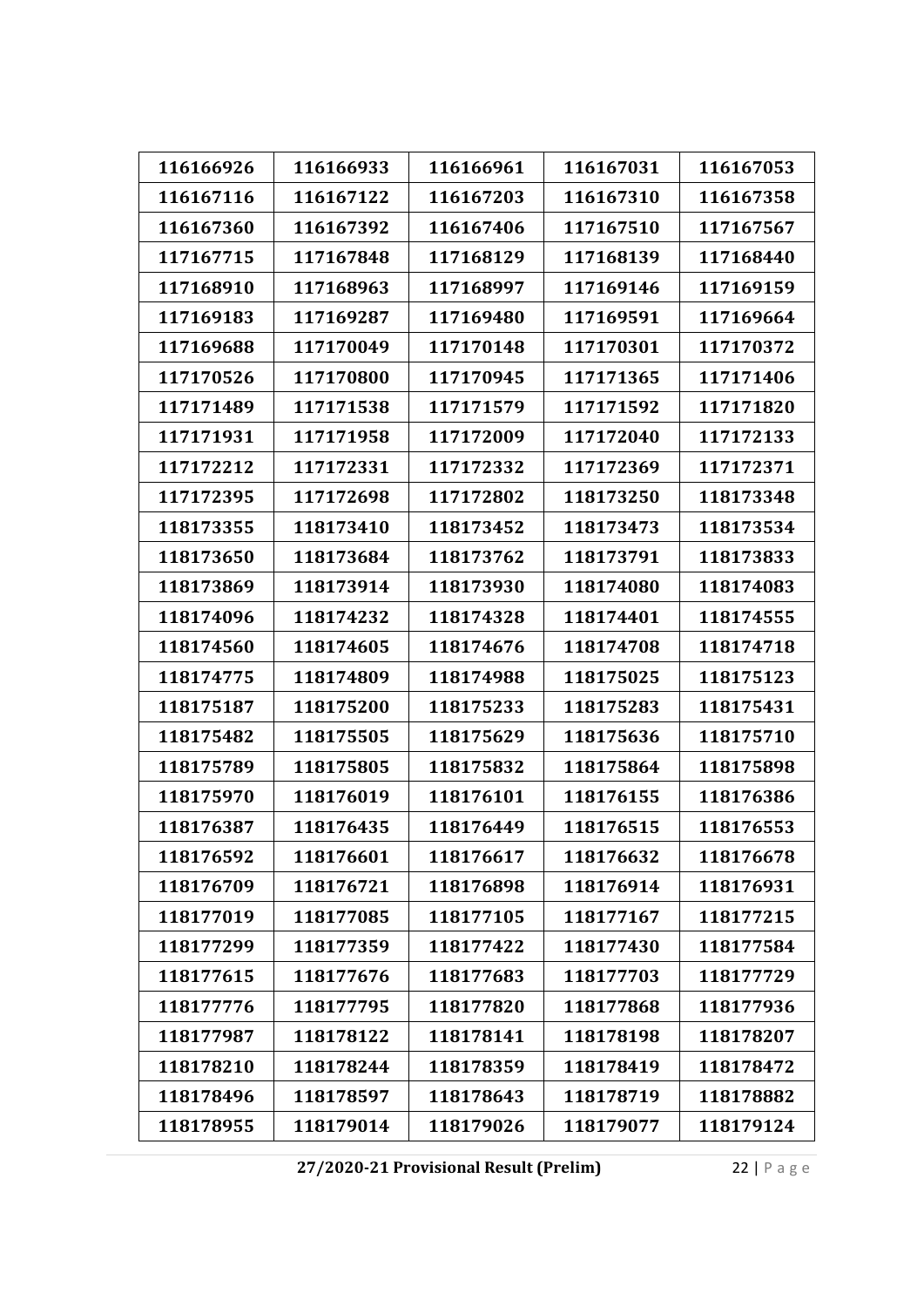| 118179277 | 118179295 | 118179306 | 118179379 | 118179447 |
|-----------|-----------|-----------|-----------|-----------|
| 118179552 | 118179624 | 118179664 | 118179691 | 118179774 |
| 118179798 | 118179809 | 118179829 | 118179918 | 118179952 |
| 118179996 | 118180064 | 118180118 | 118180167 | 118180334 |
| 118180361 | 118180427 | 118180438 | 118180477 | 118180482 |
| 118180501 | 118180551 | 118180602 | 118180610 | 118180622 |
| 118180671 | 118180686 | 118180689 | 118180794 | 118180817 |
| 118180821 | 118180868 | 118180951 | 118181169 | 118181187 |
| 118181245 | 118181256 | 118181316 | 118181320 | 118181356 |
| 118181480 | 118181486 | 118181546 | 118181613 | 118181659 |
| 118181748 | 118181765 | 118181839 | 118181853 | 118181903 |
| 118181945 | 118182062 | 118182065 | 118182086 | 118182197 |
| 118182259 | 118182274 | 118182334 | 118182444 | 118182459 |
| 118182507 | 118182561 | 118182571 | 118182586 | 118182747 |
| 118182771 | 118182821 | 118182902 | 118182944 | 118183009 |
| 118183022 | 118183072 | 118183094 | 118183101 | 118183123 |
| 118183283 | 118183292 | 118183432 | 118183468 | 118183504 |
| 118183584 | 118183599 | 118183610 | 118183687 | 118183712 |
| 118183731 | 118183765 | 118183837 | 118183886 | 118183895 |
| 118183978 | 118184059 | 118184075 | 118184258 | 118184273 |
| 118184302 | 118184367 | 118184408 | 118184515 | 118184589 |
| 118184719 | 118184777 | 118184878 | 118184882 | 118184981 |
| 118184986 | 118185108 | 118185115 | 118185167 | 118185202 |
| 118185215 | 118185292 | 118185306 | 118185320 | 118185476 |
| 118185589 | 118185612 | 118185684 | 118185686 | 118185788 |
| 118185862 | 118185921 | 118185926 | 118185980 | 118185992 |
| 118186005 | 118186018 | 118186058 | 118186242 | 118186282 |
| 118186326 | 118186365 | 118186393 | 118186399 | 118186467 |
| 118186491 | 118186532 | 118186552 | 118186615 | 118186804 |
| 118186834 | 118187042 | 118187063 | 118187113 | 118187131 |
| 118187215 | 118187355 | 118187384 | 118187438 | 118187491 |
| 118187560 | 118187626 | 118187628 | 118187632 | 118187676 |
| 118187734 | 118187779 | 118187785 | 118187823 | 118187830 |

**27/2020‐21 Provisional Result (Prelim)** 23 | Page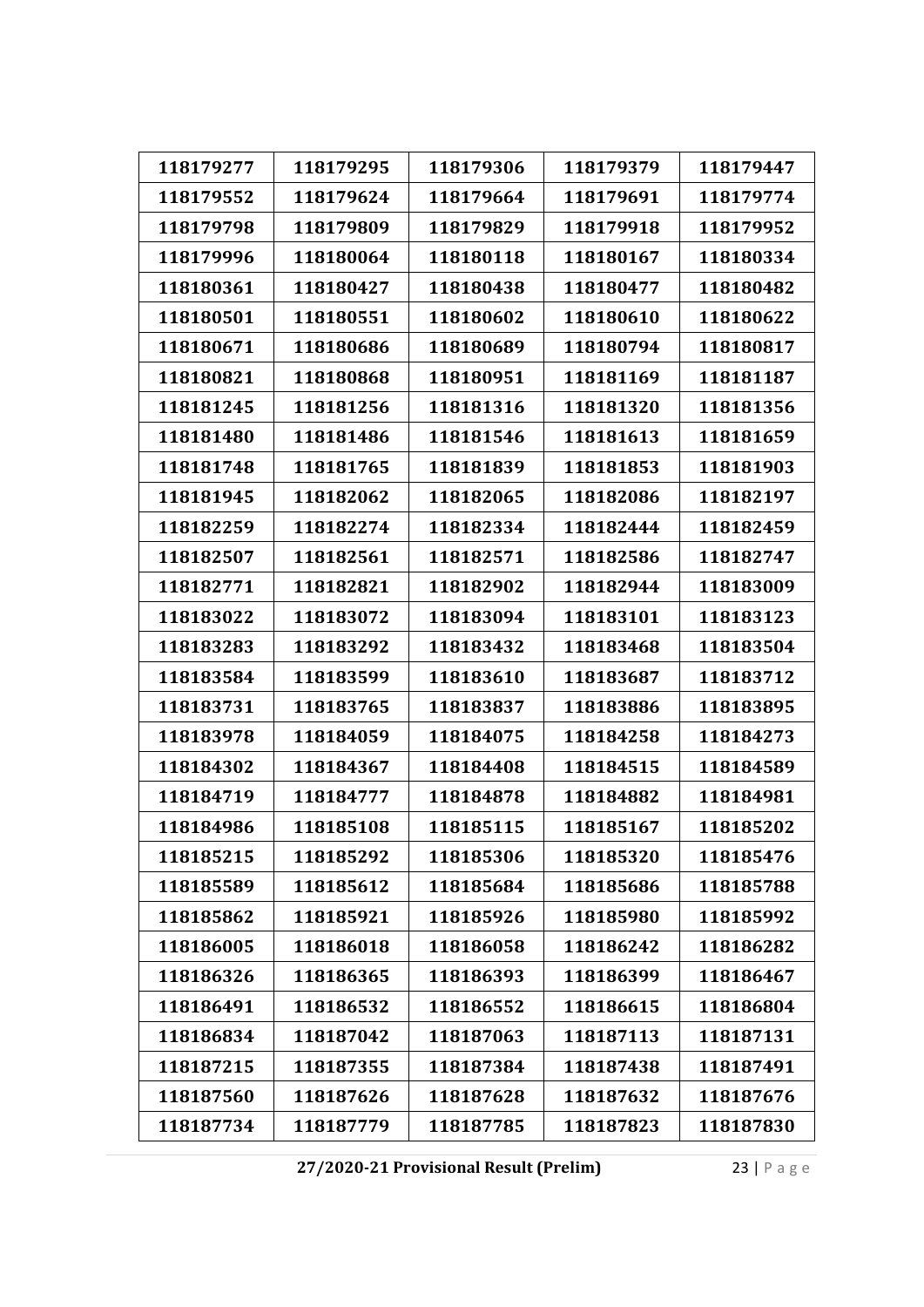| 118187847 | 118188059 | 118188106 | 118188165 | 118188179 |
|-----------|-----------|-----------|-----------|-----------|
| 118188255 | 118188267 | 118188288 | 118188416 | 118188520 |
| 118188525 | 118188539 | 118188678 | 118188738 | 118188743 |
| 118188800 | 118188835 | 118188878 | 118188886 | 118189024 |
|           |           |           |           |           |
| 118189094 | 118189144 | 118189238 | 118189244 | 118189259 |
| 118189269 | 119189936 | 119189938 | 119190022 | 119190234 |
| 119190285 | 119190448 | 119190493 | 119190629 | 119190699 |
| 119190976 | 119191224 | 119191309 | 119191427 | 119191432 |
| 119191593 | 119191804 | 119192098 | 119192235 | 119192415 |
| 119192517 | 119192558 | 119192698 | 119192742 | 119192792 |
| 119192887 | 119193097 | 119193210 | 119193217 | 119193731 |
| 119193742 | 119193842 | 119193962 | 119194167 | 119194226 |
| 119194291 | 120194485 | 120194517 | 120194646 | 120194876 |
| 120194895 | 120194917 | 120194967 | 120194983 | 120194997 |
| 120195099 | 120195115 | 120195118 | 120195161 | 120195234 |
| 120195257 | 120195283 | 120195340 | 120195594 | 120195600 |
| 120195603 | 120195612 | 120195704 | 120195780 | 120195798 |
| 120195803 | 120195837 | 120195850 | 120195900 | 120195931 |
| 120195936 | 120195969 | 120195980 | 120196016 | 120196059 |
| 120196137 | 120196161 | 120196180 | 120196191 | 120196219 |
| 120196220 | 120196225 | 120196227 | 120196273 | 120196303 |
| 120196325 | 120196553 | 120196554 | 120196568 | 120196609 |
| 120196645 | 120196691 | 120196697 | 120196776 | 120196794 |
| 120196906 | 120196925 | 120196933 | 120196992 | 120197014 |
| 120197056 | 120197143 | 120197213 | 120197247 | 120197386 |
| 120197481 | 121197691 | 121197869 | 121197996 | 121198053 |
| 121198144 | 121199431 | 121199843 | 121200244 | 121200246 |
| 121200348 | 121200624 | 122201350 | 122201520 | 122201665 |
| 122201690 | 122201705 | 122201800 | 122201856 | 122201881 |
| 122202094 | 122202246 | 122202309 | 122202439 | 122202559 |
| 122202908 | 122203205 | 122203222 | 122203259 | 122203385 |
| 122203452 | 122203495 | 122203696 | 122203867 | 122203874 |
| 122204332 | 122204356 | 122204525 | 122204621 | 122204854 |

**27/2020‐21 Provisional Result (Prelim)** 24 | Page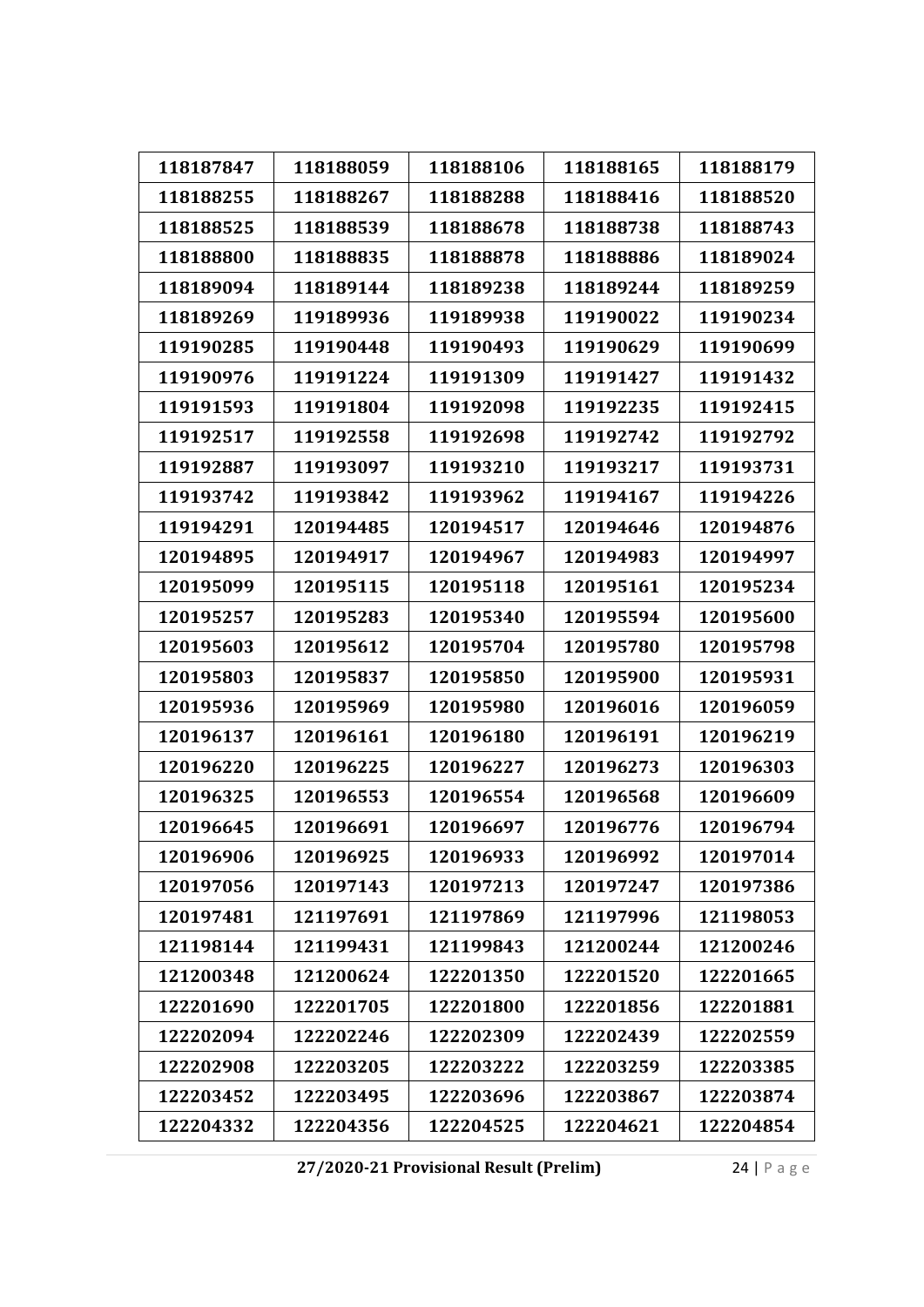| 122204954 | 122205001 | 122205016 | 122205481 | 122205676 |
|-----------|-----------|-----------|-----------|-----------|
| 122205711 | 122205973 | 122205990 | 122206164 | 122206423 |
| 122206588 | 122206774 | 122206949 | 122207171 | 122207183 |
| 122207459 | 122207696 | 122207824 | 122207854 | 122207935 |
| 122208173 | 123208465 | 123208891 | 123208961 | 123208965 |
| 123209109 | 123209385 | 123209682 | 123209837 | 123209977 |
| 123210162 | 123210281 | 123210315 | 123210566 | 123210658 |
| 123210707 | 123210727 | 123210850 | 123211224 | 123211623 |
| 123211642 | 123211886 | 123212199 | 123212262 | 123212384 |
| 123212385 | 123212392 | 123212569 | 123212843 | 123212933 |
| 123213091 | 123213207 | 123213226 | 123213495 | 123213723 |
| 124213962 | 124213976 | 124213992 | 124214102 | 124214108 |
| 124214169 | 124214181 | 124214188 | 124214276 | 124214306 |
| 124214307 | 124214358 | 124214363 | 124214367 | 124214392 |
| 124214437 | 124214450 | 124214501 | 124214512 | 124214703 |
| 124214747 | 124214755 | 124214824 | 124214878 | 124214884 |
| 124215014 | 124215029 | 124215043 | 124215049 | 124215592 |
| 124215659 | 124215663 | 124215667 | 124215672 | 124215686 |
| 124215714 | 124215748 | 124215775 | 124215930 | 124215952 |
| 124215955 | 124216003 | 124216136 | 124216158 | 124216178 |
| 124216242 | 124216271 | 124216306 | 124216368 | 124216377 |
| 124216422 | 124216539 | 124216625 | 124216722 | 124216915 |
| 124217002 | 124217198 | 124217377 | 124217554 | 124217684 |
| 124217708 | 124217736 | 124217785 | 124217846 | 124218101 |
| 124218118 | 124218139 | 124218253 | 124218257 | 124218342 |
| 124218357 | 124218558 | 124218676 | 124218705 | 124218751 |
| 124218786 | 124218787 | 124218820 | 124218861 | 124218930 |
| 124218981 | 124219040 | 124219053 | 124219208 | 124219234 |
| 124219270 | 124219271 | 124219298 | 124219424 | 124219546 |
| 124219804 | 124219880 | 124219895 | 124220074 | 124220097 |
| 124220107 | 124220233 | 124220235 | 124220237 | 124220294 |
| 124220313 | 124220462 | 124220494 | 124220546 | 124220640 |
| 124220706 | 124220804 | 124220885 | 124220921 | 124220988 |

**27/2020‐21 Provisional Result (Prelim)** 25 | Page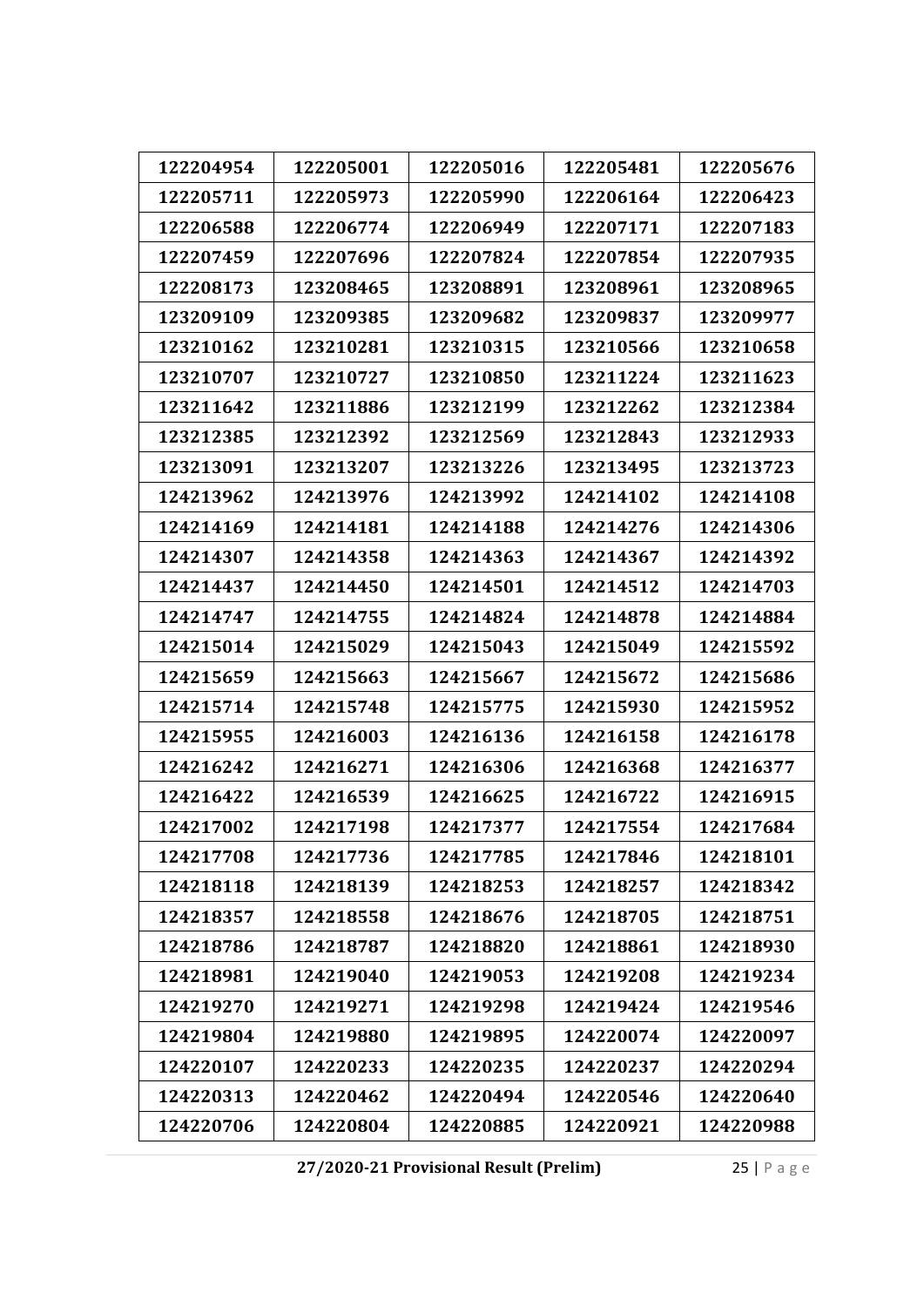| 124221049 | 124221067 | 124221102 | 124221138 | 124221179 |
|-----------|-----------|-----------|-----------|-----------|
| 124221256 | 124221369 | 124221428 | 124221522 | 124221566 |
| 124221722 | 124221726 | 124221789 | 124221857 | 124221906 |
| 124221989 | 124221993 | 124222031 | 124222166 | 124222233 |
| 124222304 | 124222316 | 124222344 | 125222415 | 125222450 |
| 125222522 | 125222535 | 125222558 | 125222588 | 125222602 |
| 125222671 | 125222735 | 125222745 | 125222762 | 125222788 |
| 125222909 | 125223107 | 125223280 | 125223307 | 125223315 |
| 125223406 | 125223426 | 125223539 | 125223574 | 125223585 |
| 125223626 | 125223633 | 125223759 | 125223842 | 125223844 |
| 125223852 | 125224214 | 125224226 | 125224413 | 125224587 |
| 125224940 | 125224988 | 125225081 | 125225157 | 125225306 |
| 126225313 | 126225314 | 126225319 | 126225335 | 126225403 |
| 126225673 | 126225676 | 126225817 | 126225886 | 126225935 |
| 126226004 | 126226090 | 126226180 | 126226198 | 126226205 |
| 126226249 | 126226374 | 126226407 | 126226456 | 126226563 |
| 126226605 | 126226625 | 126226636 | 126226678 | 126226690 |
| 126226757 | 126226760 | 126226826 | 126226852 | 126226891 |
| 126226896 | 126226901 | 126227032 | 126227147 | 126227169 |
| 126227181 | 126227186 | 126227188 | 126227202 | 126227223 |
| 126227288 | 126227327 | 126227328 | 126227330 | 126227344 |
| 126227385 | 126227408 | 126227471 | 126227503 | 126227507 |
| 126227543 | 126227564 | 126227579 | 126227621 | 126227848 |
| 126227954 | 126227958 | 126228002 | 126228033 | 126228038 |
| 126228040 | 126228201 | 126228227 | 126228414 | 126228428 |
| 126228473 | 126228524 | 126228584 | 126228616 | 126228628 |
| 126228643 | 126228663 | 126228730 | 126228752 | 126228756 |
| 126228785 | 126228803 | 126228859 | 126228863 | 126228972 |
| 126228977 | 126228996 | 126229109 | 126229110 | 126229138 |
| 126229169 | 126229298 | 126229371 | 126229409 | 126229472 |
| 126229479 | 126229517 | 126229518 | 126229598 | 126229599 |
| 126229660 | 126229663 | 126229679 | 126229751 | 126229754 |
| 126229796 | 126229831 | 126229846 | 126229874 | 126229892 |
|           |           |           |           |           |

**27/2020‐21 Provisional Result (Prelim)** 26 | Page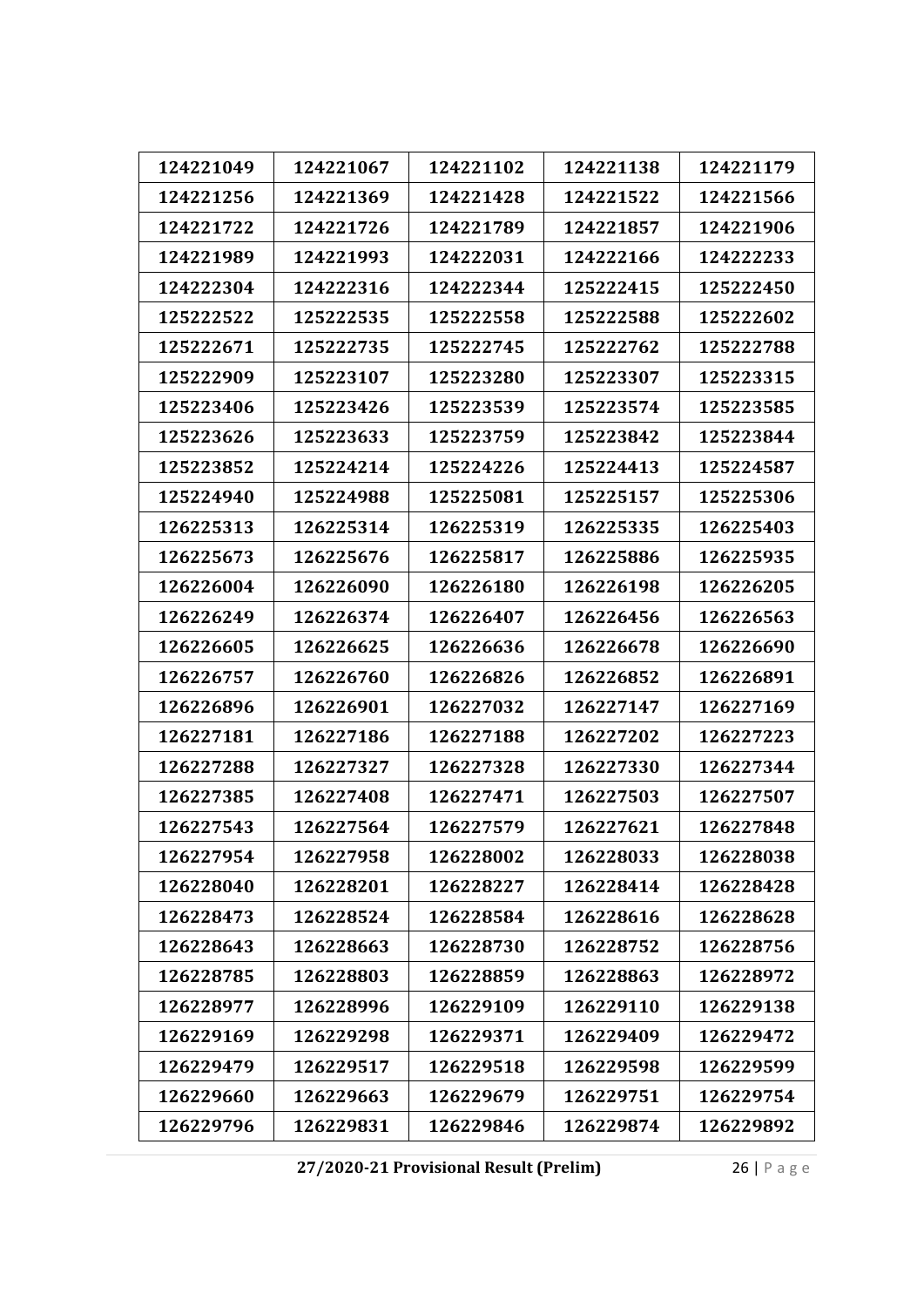| 126230027 | 126230036 | 126230056 | 126230109 | 126230247 |
|-----------|-----------|-----------|-----------|-----------|
| 126230265 | 126230354 | 126230462 | 126230468 | 126230562 |
| 126230570 | 126230602 | 126230612 | 126230613 | 126230621 |
| 126230778 | 126230812 | 126230908 | 126230969 | 126231003 |
| 126231028 | 126231077 | 126231097 | 126231102 | 126231125 |
| 126231146 | 126231182 | 126231185 | 126231190 | 126231393 |
| 126231396 | 126231428 | 126231483 | 126231550 | 126231582 |
| 126231608 | 126231662 | 126231667 | 126231676 | 126231705 |
| 126231712 | 126231787 | 126231798 | 126231948 | 126231989 |
| 126231995 | 126232041 | 126232047 | 126232057 | 126232085 |
| 126232112 | 126232186 | 126232191 | 126232194 | 126232218 |
| 126232236 | 126232267 | 126232311 | 126232373 | 126232385 |
| 126232410 | 126232418 | 126232545 | 126232618 | 126232768 |
| 126232853 | 126232861 | 126232872 | 126232912 | 126233090 |
| 126233192 | 126233220 | 126233247 | 126233327 | 126233368 |
| 126233490 | 126233566 | 126233585 | 126233586 | 126233630 |
| 126233639 | 126233640 | 126233651 | 126233672 | 126233741 |
| 126233839 | 126233871 | 126233896 | 126233951 | 126234023 |
| 126234066 | 126234231 | 126234330 | 126234335 | 126234490 |
| 126234564 | 126234611 | 126234618 | 126234641 | 126234680 |
| 126234691 | 126234700 | 126234738 | 126234779 | 126234806 |
| 126234874 | 126235025 | 126235051 | 126235077 | 126235080 |
| 126235273 | 126235283 | 126235566 | 126235582 | 126235590 |
| 126235651 | 126235668 | 126235785 | 126235789 | 126235813 |
| 126235909 | 126235980 | 126236063 | 126236078 | 126236105 |
| 126236140 | 126236155 | 126236193 | 126236249 | 126236260 |
| 126236307 | 126236347 | 126236381 | 126236428 | 126236464 |
| 126236465 | 126236526 | 126236529 | 126236622 | 126236641 |
| 126236680 | 126236726 | 126236732 | 126236735 | 126236738 |
| 126236772 | 126236803 | 126236844 | 126236985 | 126237002 |
| 126237060 | 126237086 | 126237147 | 126237194 | 126237199 |
| 126237237 | 126237257 | 126237303 | 126237419 | 126237441 |
| 126237445 | 126237468 | 126237471 | 126237475 | 126237479 |

**27/2020‐21 Provisional Result (Prelim)** 27 | Page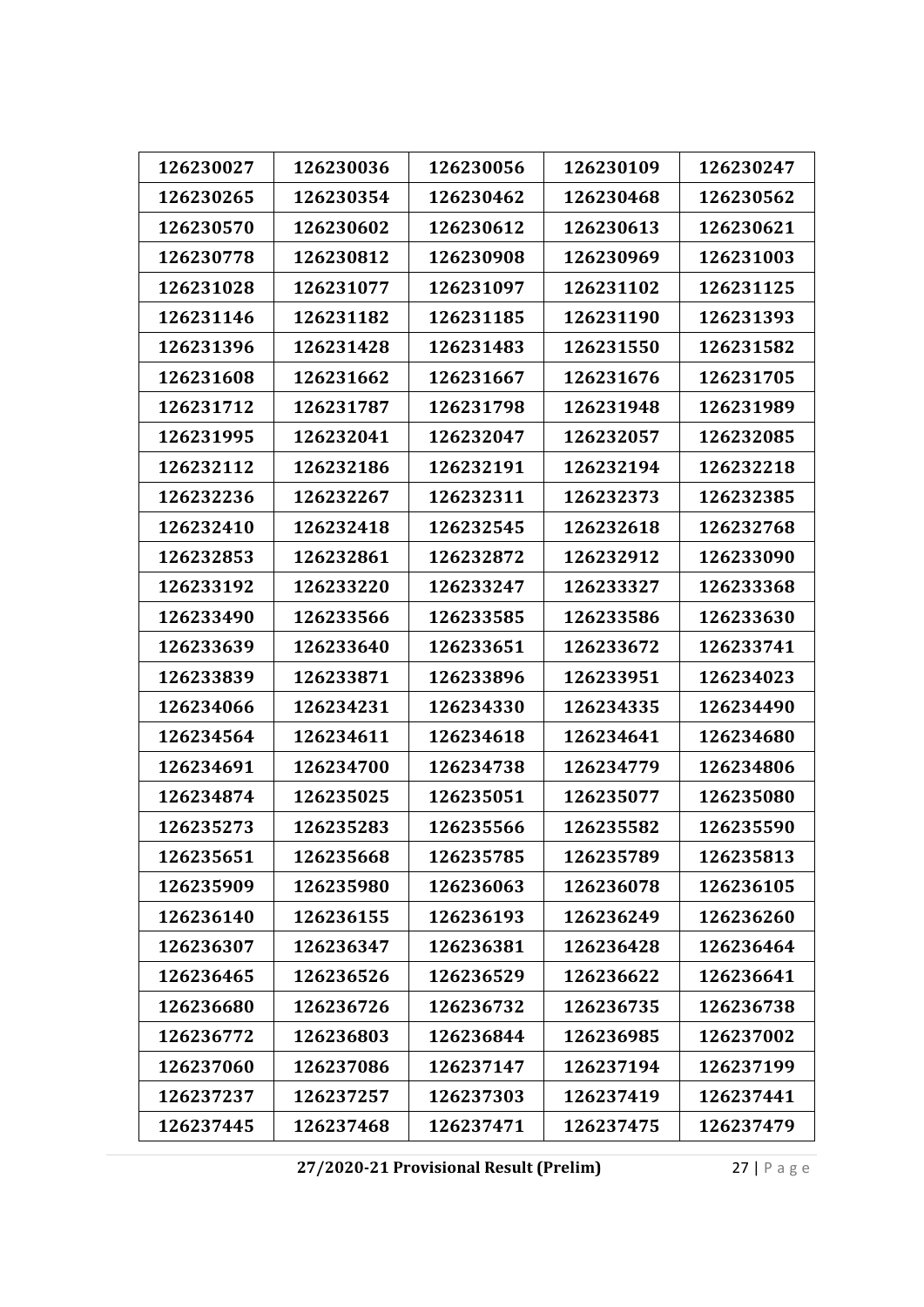| 126237510 | 126237525 | 126237539 | 126237546 | 126237613 |
|-----------|-----------|-----------|-----------|-----------|
| 126237653 | 126237681 | 126237683 | 126237743 | 126237761 |
| 126237780 | 126237795 | 126237865 | 126237901 | 126237936 |
| 126238044 | 126238050 | 126238060 | 126238098 | 126238133 |
| 126238149 | 126238181 | 126238218 | 126238227 | 126238311 |
| 126238389 | 126238400 | 126238423 | 126238455 | 126238481 |
| 126238522 | 126238548 | 126238554 | 126238575 | 126238578 |
| 126238592 | 126238647 | 126238693 | 126238695 | 126238696 |
| 126238759 | 126238772 | 126238811 | 126238819 | 126238845 |
| 126238872 | 126238957 | 126239035 | 126239074 | 126239087 |
| 126239150 | 126239164 | 126239294 | 126239364 | 126239390 |
| 126239459 | 126239532 | 126239535 | 126239546 | 126239554 |
| 126239609 | 126239650 | 126239662 | 126239749 | 126239764 |
| 126239874 | 126239900 | 126239918 | 126239928 | 126239946 |
| 126239956 | 126239979 | 126240206 | 126240220 | 126240255 |
| 126240260 | 126240268 | 126240292 | 126240352 | 126240413 |
| 126240424 | 126240449 | 126240472 | 126240490 | 126240540 |
| 126240542 | 126240625 | 126240719 | 126240736 | 126240748 |
| 127240966 | 127241018 | 127241119 | 127241131 | 127241153 |
| 127241403 | 127241455 | 127241503 | 127241579 | 127241620 |
| 127241635 | 127241704 | 127241743 | 127241901 | 127241946 |
| 127242214 | 127242262 | 127242291 | 127242380 | 127242409 |
| 127242465 | 127242473 | 127242758 | 127242772 | 127242910 |
| 127243024 | 127243027 | 127243111 | 127243278 | 127243284 |
| 127243286 | 127243403 | 127243443 | 127243452 | 127243483 |
| 127243710 | 127243714 | 127243800 | 127243834 | 127243878 |
| 127243882 | 127243933 | 127243947 | 127244328 | 127244479 |
| 127244548 | 127244629 | 127244631 | 127244735 | 127244878 |
| 127245156 | 127245353 | 127245452 | 127245454 | 127245584 |
| 127245614 | 127245642 | 127245651 | 127245734 | 127245744 |
| 127245911 | 127246010 | 127246038 | 127246064 | 127246332 |
| 127246435 | 127246478 | 127246489 | 127246538 | 127246613 |
| 127246715 | 127246836 | 127246868 | 127246932 | 127246983 |
|           |           |           |           |           |

**27/2020‐21 Provisional Result (Prelim)** 28 | Page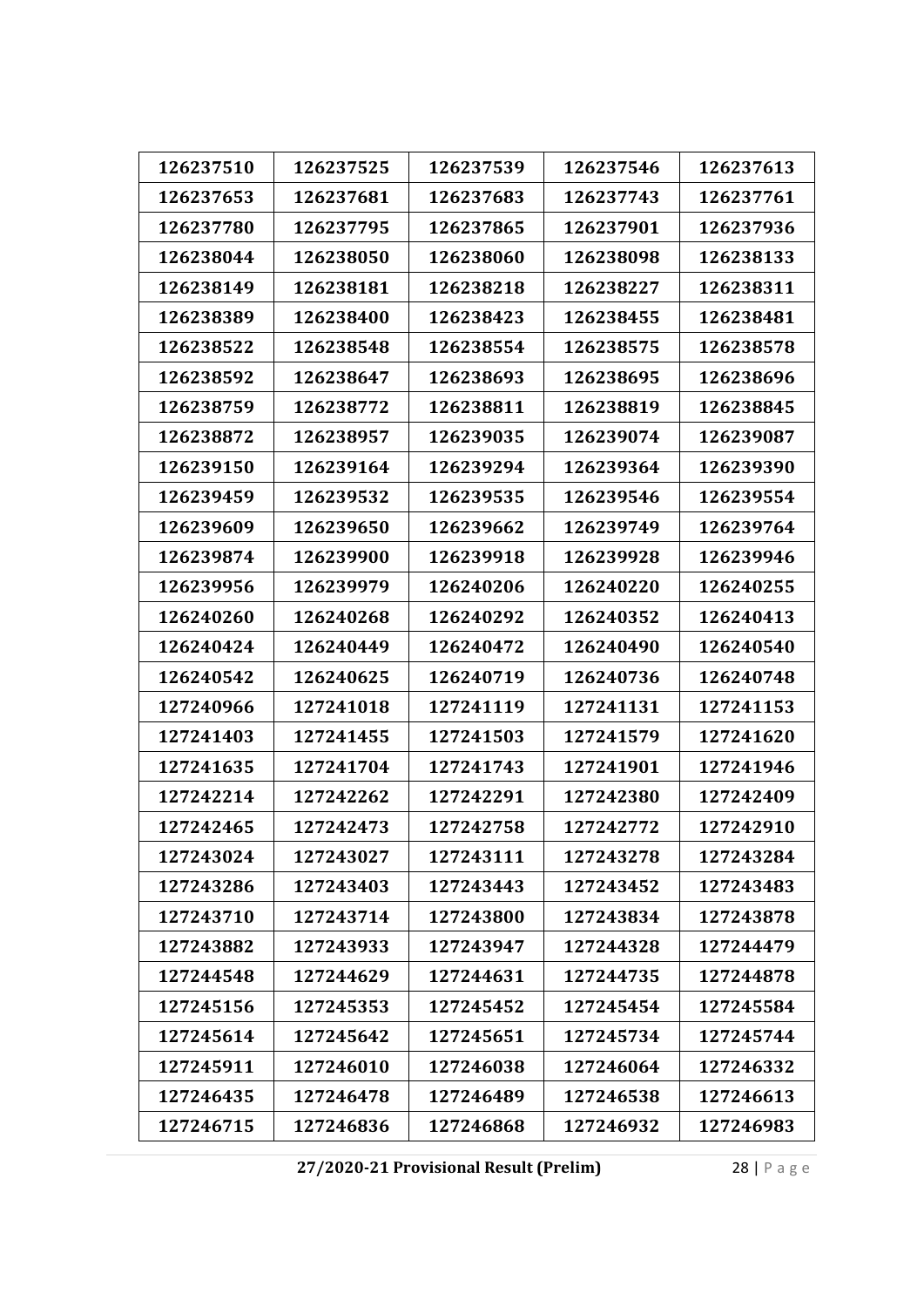| 127247040<br>127247025<br>127247128<br>127247317<br>127247328<br>127247331<br>127247383<br>127247395<br>127247424<br>127247442<br>127247482<br>127247573<br>127247612<br>127247739<br>127247929<br>127248206<br>127248211<br>127248415<br>127248424<br>127248486<br>127248614<br>127248496<br>127248648<br>127248726<br>127248748<br>127248783<br>127248815<br>127248857<br>127248944<br>127248856<br>127248954<br>127249058<br>127249123<br>127249357<br>127249448<br>127249472<br>127249499<br>127249641<br>127249649<br>127249938<br>127249941<br>127250141<br>127250145<br>127250237<br>127250327<br>127250367<br>127250496<br>127250589<br>127250592<br>127250677<br>127250870<br>127250905<br>127250933<br>127250945<br>127251081<br>127251134<br>127251143<br>127251192<br>127251196<br>128251303<br>128251313<br>128251360<br>128251479<br>128251573<br>128251625<br>128251627<br>128251646<br>128251682<br>128251690<br>128251765<br>128251786<br>128251897<br>128251911<br>128252097<br>128252126<br>128252167<br>128252182<br>128252196<br>128252202<br>128252226<br>128252232<br>128252251<br>128252285<br>128252293<br>128252299<br>128252350<br>128252361<br>128252372<br>128252506<br>128252546<br>128252583<br>128252627<br>128252570<br>128252588<br>128252642<br>128252643<br>128252702<br>128253038<br>128253042<br>128252977<br>128253085<br>128253054<br>128253090<br>128253159<br>128253443<br>128253626<br>128253648<br>128253457<br>128253493<br>128253517<br>128253650<br>128253870<br>128253928<br>128253760<br>128253925<br>128254005<br>128254008<br>128254147<br>128254296<br>128254498<br>128254532<br>128254579<br>128254586<br>128254607<br>128254647<br>128254730<br>128254840<br>128254851<br>128254778<br>128254827<br>128254872<br>128254915<br>128254937<br>128255093<br>128255100<br>128255189<br>128255216<br>128255255<br>128255264<br>128255228<br>128255297<br>128255355<br>128255425<br>128255436<br>128255455<br>128255457<br>128255459<br>128255541<br>128255608<br>128255627<br>128255632<br>128255643<br>128255666<br>128255692<br>128255730<br>128255733<br>128255801<br>128255812<br>128255951<br>128255737<br>128255952<br>128255963<br>128256046<br>128256107<br>128256131 |  |  |  |
|-------------------------------------------------------------------------------------------------------------------------------------------------------------------------------------------------------------------------------------------------------------------------------------------------------------------------------------------------------------------------------------------------------------------------------------------------------------------------------------------------------------------------------------------------------------------------------------------------------------------------------------------------------------------------------------------------------------------------------------------------------------------------------------------------------------------------------------------------------------------------------------------------------------------------------------------------------------------------------------------------------------------------------------------------------------------------------------------------------------------------------------------------------------------------------------------------------------------------------------------------------------------------------------------------------------------------------------------------------------------------------------------------------------------------------------------------------------------------------------------------------------------------------------------------------------------------------------------------------------------------------------------------------------------------------------------------------------------------------------------------------------------------------------------------------------------------------------------------------------------------------------------------------------------------------------------------------------------------------------------------------------------------------------------------------------------------------------------------------------------------------------------------------------------------------------------------------------------------------|--|--|--|
|                                                                                                                                                                                                                                                                                                                                                                                                                                                                                                                                                                                                                                                                                                                                                                                                                                                                                                                                                                                                                                                                                                                                                                                                                                                                                                                                                                                                                                                                                                                                                                                                                                                                                                                                                                                                                                                                                                                                                                                                                                                                                                                                                                                                                               |  |  |  |
|                                                                                                                                                                                                                                                                                                                                                                                                                                                                                                                                                                                                                                                                                                                                                                                                                                                                                                                                                                                                                                                                                                                                                                                                                                                                                                                                                                                                                                                                                                                                                                                                                                                                                                                                                                                                                                                                                                                                                                                                                                                                                                                                                                                                                               |  |  |  |
|                                                                                                                                                                                                                                                                                                                                                                                                                                                                                                                                                                                                                                                                                                                                                                                                                                                                                                                                                                                                                                                                                                                                                                                                                                                                                                                                                                                                                                                                                                                                                                                                                                                                                                                                                                                                                                                                                                                                                                                                                                                                                                                                                                                                                               |  |  |  |
|                                                                                                                                                                                                                                                                                                                                                                                                                                                                                                                                                                                                                                                                                                                                                                                                                                                                                                                                                                                                                                                                                                                                                                                                                                                                                                                                                                                                                                                                                                                                                                                                                                                                                                                                                                                                                                                                                                                                                                                                                                                                                                                                                                                                                               |  |  |  |
|                                                                                                                                                                                                                                                                                                                                                                                                                                                                                                                                                                                                                                                                                                                                                                                                                                                                                                                                                                                                                                                                                                                                                                                                                                                                                                                                                                                                                                                                                                                                                                                                                                                                                                                                                                                                                                                                                                                                                                                                                                                                                                                                                                                                                               |  |  |  |
|                                                                                                                                                                                                                                                                                                                                                                                                                                                                                                                                                                                                                                                                                                                                                                                                                                                                                                                                                                                                                                                                                                                                                                                                                                                                                                                                                                                                                                                                                                                                                                                                                                                                                                                                                                                                                                                                                                                                                                                                                                                                                                                                                                                                                               |  |  |  |
|                                                                                                                                                                                                                                                                                                                                                                                                                                                                                                                                                                                                                                                                                                                                                                                                                                                                                                                                                                                                                                                                                                                                                                                                                                                                                                                                                                                                                                                                                                                                                                                                                                                                                                                                                                                                                                                                                                                                                                                                                                                                                                                                                                                                                               |  |  |  |
|                                                                                                                                                                                                                                                                                                                                                                                                                                                                                                                                                                                                                                                                                                                                                                                                                                                                                                                                                                                                                                                                                                                                                                                                                                                                                                                                                                                                                                                                                                                                                                                                                                                                                                                                                                                                                                                                                                                                                                                                                                                                                                                                                                                                                               |  |  |  |
|                                                                                                                                                                                                                                                                                                                                                                                                                                                                                                                                                                                                                                                                                                                                                                                                                                                                                                                                                                                                                                                                                                                                                                                                                                                                                                                                                                                                                                                                                                                                                                                                                                                                                                                                                                                                                                                                                                                                                                                                                                                                                                                                                                                                                               |  |  |  |
|                                                                                                                                                                                                                                                                                                                                                                                                                                                                                                                                                                                                                                                                                                                                                                                                                                                                                                                                                                                                                                                                                                                                                                                                                                                                                                                                                                                                                                                                                                                                                                                                                                                                                                                                                                                                                                                                                                                                                                                                                                                                                                                                                                                                                               |  |  |  |
|                                                                                                                                                                                                                                                                                                                                                                                                                                                                                                                                                                                                                                                                                                                                                                                                                                                                                                                                                                                                                                                                                                                                                                                                                                                                                                                                                                                                                                                                                                                                                                                                                                                                                                                                                                                                                                                                                                                                                                                                                                                                                                                                                                                                                               |  |  |  |
|                                                                                                                                                                                                                                                                                                                                                                                                                                                                                                                                                                                                                                                                                                                                                                                                                                                                                                                                                                                                                                                                                                                                                                                                                                                                                                                                                                                                                                                                                                                                                                                                                                                                                                                                                                                                                                                                                                                                                                                                                                                                                                                                                                                                                               |  |  |  |
|                                                                                                                                                                                                                                                                                                                                                                                                                                                                                                                                                                                                                                                                                                                                                                                                                                                                                                                                                                                                                                                                                                                                                                                                                                                                                                                                                                                                                                                                                                                                                                                                                                                                                                                                                                                                                                                                                                                                                                                                                                                                                                                                                                                                                               |  |  |  |
|                                                                                                                                                                                                                                                                                                                                                                                                                                                                                                                                                                                                                                                                                                                                                                                                                                                                                                                                                                                                                                                                                                                                                                                                                                                                                                                                                                                                                                                                                                                                                                                                                                                                                                                                                                                                                                                                                                                                                                                                                                                                                                                                                                                                                               |  |  |  |
|                                                                                                                                                                                                                                                                                                                                                                                                                                                                                                                                                                                                                                                                                                                                                                                                                                                                                                                                                                                                                                                                                                                                                                                                                                                                                                                                                                                                                                                                                                                                                                                                                                                                                                                                                                                                                                                                                                                                                                                                                                                                                                                                                                                                                               |  |  |  |
|                                                                                                                                                                                                                                                                                                                                                                                                                                                                                                                                                                                                                                                                                                                                                                                                                                                                                                                                                                                                                                                                                                                                                                                                                                                                                                                                                                                                                                                                                                                                                                                                                                                                                                                                                                                                                                                                                                                                                                                                                                                                                                                                                                                                                               |  |  |  |
|                                                                                                                                                                                                                                                                                                                                                                                                                                                                                                                                                                                                                                                                                                                                                                                                                                                                                                                                                                                                                                                                                                                                                                                                                                                                                                                                                                                                                                                                                                                                                                                                                                                                                                                                                                                                                                                                                                                                                                                                                                                                                                                                                                                                                               |  |  |  |
|                                                                                                                                                                                                                                                                                                                                                                                                                                                                                                                                                                                                                                                                                                                                                                                                                                                                                                                                                                                                                                                                                                                                                                                                                                                                                                                                                                                                                                                                                                                                                                                                                                                                                                                                                                                                                                                                                                                                                                                                                                                                                                                                                                                                                               |  |  |  |
|                                                                                                                                                                                                                                                                                                                                                                                                                                                                                                                                                                                                                                                                                                                                                                                                                                                                                                                                                                                                                                                                                                                                                                                                                                                                                                                                                                                                                                                                                                                                                                                                                                                                                                                                                                                                                                                                                                                                                                                                                                                                                                                                                                                                                               |  |  |  |
|                                                                                                                                                                                                                                                                                                                                                                                                                                                                                                                                                                                                                                                                                                                                                                                                                                                                                                                                                                                                                                                                                                                                                                                                                                                                                                                                                                                                                                                                                                                                                                                                                                                                                                                                                                                                                                                                                                                                                                                                                                                                                                                                                                                                                               |  |  |  |
|                                                                                                                                                                                                                                                                                                                                                                                                                                                                                                                                                                                                                                                                                                                                                                                                                                                                                                                                                                                                                                                                                                                                                                                                                                                                                                                                                                                                                                                                                                                                                                                                                                                                                                                                                                                                                                                                                                                                                                                                                                                                                                                                                                                                                               |  |  |  |
|                                                                                                                                                                                                                                                                                                                                                                                                                                                                                                                                                                                                                                                                                                                                                                                                                                                                                                                                                                                                                                                                                                                                                                                                                                                                                                                                                                                                                                                                                                                                                                                                                                                                                                                                                                                                                                                                                                                                                                                                                                                                                                                                                                                                                               |  |  |  |
|                                                                                                                                                                                                                                                                                                                                                                                                                                                                                                                                                                                                                                                                                                                                                                                                                                                                                                                                                                                                                                                                                                                                                                                                                                                                                                                                                                                                                                                                                                                                                                                                                                                                                                                                                                                                                                                                                                                                                                                                                                                                                                                                                                                                                               |  |  |  |
|                                                                                                                                                                                                                                                                                                                                                                                                                                                                                                                                                                                                                                                                                                                                                                                                                                                                                                                                                                                                                                                                                                                                                                                                                                                                                                                                                                                                                                                                                                                                                                                                                                                                                                                                                                                                                                                                                                                                                                                                                                                                                                                                                                                                                               |  |  |  |
|                                                                                                                                                                                                                                                                                                                                                                                                                                                                                                                                                                                                                                                                                                                                                                                                                                                                                                                                                                                                                                                                                                                                                                                                                                                                                                                                                                                                                                                                                                                                                                                                                                                                                                                                                                                                                                                                                                                                                                                                                                                                                                                                                                                                                               |  |  |  |
|                                                                                                                                                                                                                                                                                                                                                                                                                                                                                                                                                                                                                                                                                                                                                                                                                                                                                                                                                                                                                                                                                                                                                                                                                                                                                                                                                                                                                                                                                                                                                                                                                                                                                                                                                                                                                                                                                                                                                                                                                                                                                                                                                                                                                               |  |  |  |
|                                                                                                                                                                                                                                                                                                                                                                                                                                                                                                                                                                                                                                                                                                                                                                                                                                                                                                                                                                                                                                                                                                                                                                                                                                                                                                                                                                                                                                                                                                                                                                                                                                                                                                                                                                                                                                                                                                                                                                                                                                                                                                                                                                                                                               |  |  |  |
|                                                                                                                                                                                                                                                                                                                                                                                                                                                                                                                                                                                                                                                                                                                                                                                                                                                                                                                                                                                                                                                                                                                                                                                                                                                                                                                                                                                                                                                                                                                                                                                                                                                                                                                                                                                                                                                                                                                                                                                                                                                                                                                                                                                                                               |  |  |  |
|                                                                                                                                                                                                                                                                                                                                                                                                                                                                                                                                                                                                                                                                                                                                                                                                                                                                                                                                                                                                                                                                                                                                                                                                                                                                                                                                                                                                                                                                                                                                                                                                                                                                                                                                                                                                                                                                                                                                                                                                                                                                                                                                                                                                                               |  |  |  |
|                                                                                                                                                                                                                                                                                                                                                                                                                                                                                                                                                                                                                                                                                                                                                                                                                                                                                                                                                                                                                                                                                                                                                                                                                                                                                                                                                                                                                                                                                                                                                                                                                                                                                                                                                                                                                                                                                                                                                                                                                                                                                                                                                                                                                               |  |  |  |
|                                                                                                                                                                                                                                                                                                                                                                                                                                                                                                                                                                                                                                                                                                                                                                                                                                                                                                                                                                                                                                                                                                                                                                                                                                                                                                                                                                                                                                                                                                                                                                                                                                                                                                                                                                                                                                                                                                                                                                                                                                                                                                                                                                                                                               |  |  |  |
|                                                                                                                                                                                                                                                                                                                                                                                                                                                                                                                                                                                                                                                                                                                                                                                                                                                                                                                                                                                                                                                                                                                                                                                                                                                                                                                                                                                                                                                                                                                                                                                                                                                                                                                                                                                                                                                                                                                                                                                                                                                                                                                                                                                                                               |  |  |  |
|                                                                                                                                                                                                                                                                                                                                                                                                                                                                                                                                                                                                                                                                                                                                                                                                                                                                                                                                                                                                                                                                                                                                                                                                                                                                                                                                                                                                                                                                                                                                                                                                                                                                                                                                                                                                                                                                                                                                                                                                                                                                                                                                                                                                                               |  |  |  |

**27/2020‐21 Provisional Result (Prelim)** 29 | Page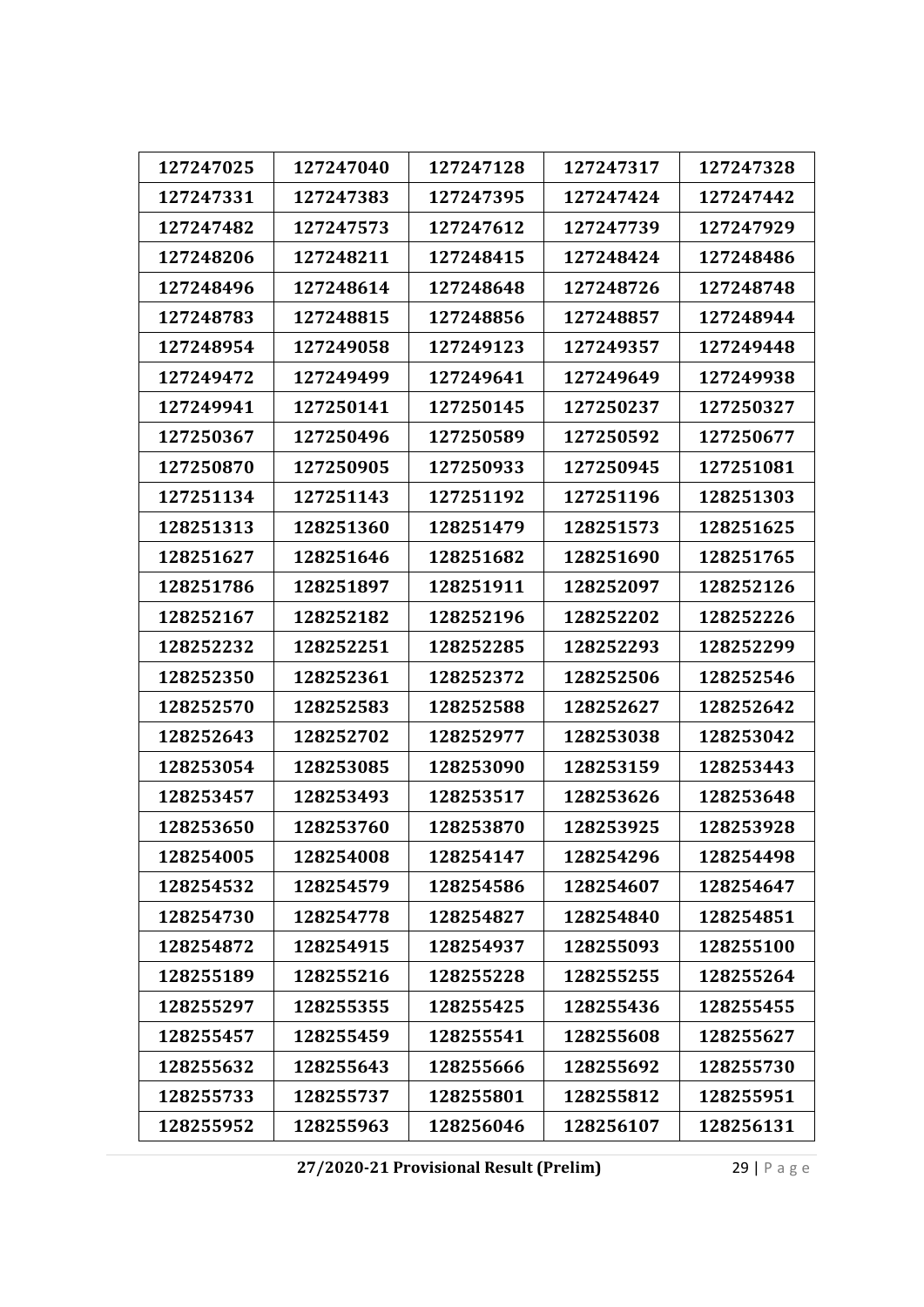| 128256186 | 128256211 | 128256333 | 128256355 | 128256494 |
|-----------|-----------|-----------|-----------|-----------|
| 128256579 | 128256683 | 128256692 | 128256735 | 128256757 |
| 128256851 | 128256946 | 128256979 | 128257010 | 128257125 |
| 128257163 | 128257193 | 128257224 | 128257262 | 128257420 |
| 128257610 | 128257642 | 128257643 | 128257651 | 128257663 |
| 128257729 | 128257828 | 128257892 | 128257932 | 128257933 |
| 128257947 | 128258008 | 128258009 | 128258012 | 128258040 |
| 128258047 | 128258074 | 128258099 | 128258165 | 128258179 |
| 128258183 | 128258266 | 128258423 | 128258553 | 128258629 |
| 128258637 | 128258647 | 128258692 | 128258752 | 128258755 |
| 128258849 | 128258860 | 128258965 | 128259009 | 128259032 |
| 128259122 | 128259179 | 128259181 | 128259192 | 128259200 |
| 128259253 | 128259286 | 128259311 | 128259326 | 128259359 |
| 128259414 | 128259512 | 128259517 | 128259528 | 128259695 |
| 128259795 | 128259799 | 128259828 | 128259883 | 128259934 |
| 128259973 | 128260008 | 128260009 | 128260096 | 128260105 |
| 128260130 | 128260133 | 128260194 | 128260259 | 128260278 |
| 128260290 | 128260359 | 128260378 | 128260429 | 128260438 |
| 128260448 | 128260492 | 128260600 | 128260601 | 128260618 |
| 128260702 | 128260741 | 128260783 | 128260896 | 128260968 |
| 128260970 | 128261006 | 128261032 | 128261049 | 128261294 |
| 128261310 | 128261371 | 128261512 | 128261592 | 128261645 |
| 128261666 | 128261678 | 128261724 | 128261739 | 128261798 |
| 128261809 | 128261951 | 128262037 | 128262080 | 128262142 |
| 128262225 | 128262236 | 128262265 | 128262282 | 128262320 |
| 128262381 | 128262446 | 128262457 | 128262479 | 128262503 |
| 128262519 | 128262550 | 128262552 | 128262563 | 128262566 |
| 128262596 | 128262645 | 128262683 | 128262734 | 128262774 |
| 128262829 | 128262852 | 128262860 | 128262939 | 128263010 |
| 128263102 | 128263106 | 128263151 | 128263161 | 128263272 |
| 128263284 | 128263299 | 128263374 | 128263376 | 128263455 |
| 128263520 | 128263526 | 128263536 | 128263662 | 128263683 |
| 128263723 | 128263729 | 128263753 | 128263778 | 128263791 |

**27/2020‐21 Provisional Result (Prelim)** 30 | Page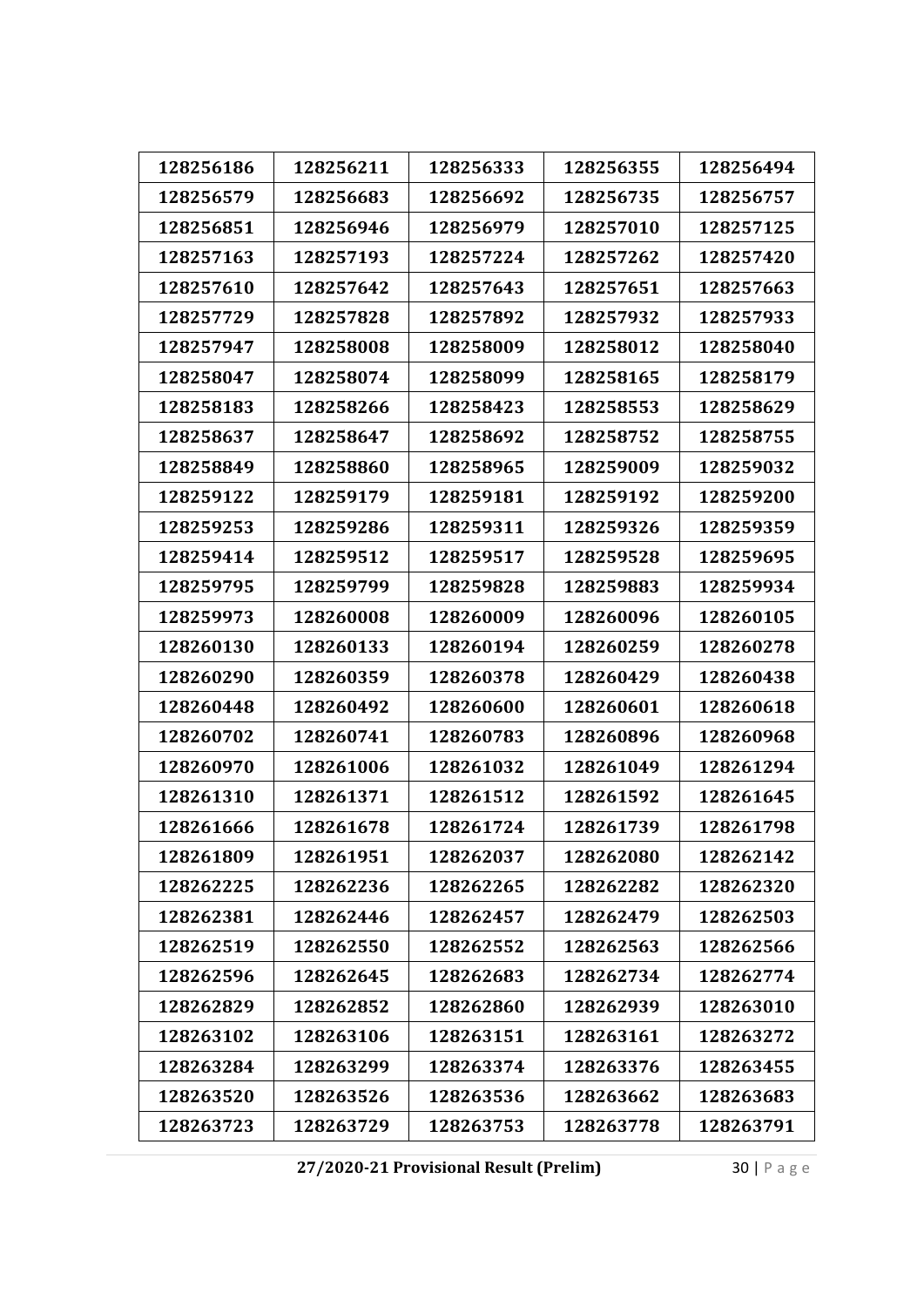| 128263815 | 128263837 | 128263933 | 128263998 | 128264079 |
|-----------|-----------|-----------|-----------|-----------|
| 128264087 | 128264166 | 128264233 | 128264282 | 128264408 |
| 128264422 | 128264442 | 128264504 | 128264533 | 128264542 |
| 128264546 | 128264571 | 128264616 | 128264629 | 128264655 |
| 128264684 | 128264811 | 128264845 | 128264890 | 128264895 |
| 128264906 | 128264956 | 128264957 | 128264979 | 128264995 |
| 128265003 | 128265022 | 128265200 | 128265329 | 128265334 |
| 128265371 | 128265425 | 128265440 | 128265467 | 128265479 |
| 128265480 | 128265561 | 128265631 | 128265686 | 128265918 |
| 128265946 | 128265963 | 128265969 | 128266018 | 128266047 |
| 128266049 | 128266059 | 128266074 | 128266117 | 128266120 |
| 128266122 | 128266401 | 128266428 | 128266432 | 128266450 |
| 128266569 | 128266599 | 128266654 | 128266690 | 128266844 |
| 128266857 | 128266945 | 128266978 | 128266991 | 128267012 |
| 128267121 | 128267167 | 128267304 | 128267313 | 128267337 |
| 128267377 | 128267396 | 128267486 | 128267491 | 128267534 |
| 128267554 | 128267586 | 128267731 | 128267739 | 128267757 |
| 128267840 | 128267853 | 128267867 | 128267980 | 128267985 |
| 128268132 | 128268228 | 128268299 | 128268322 | 128268363 |
| 128268373 | 128268380 | 128268436 | 128268452 | 128268584 |
| 128268600 | 128268660 | 128268681 | 128268703 | 128268708 |
| 128268760 | 128268807 | 128268865 | 128268867 | 128268920 |
| 128269017 | 128269045 | 128269104 | 128269260 | 128269325 |
| 128269362 | 128269394 | 128269402 | 128269477 | 128269479 |
| 128269517 | 128269653 | 128269695 | 128269775 | 128269779 |
| 128269799 | 128269840 | 128269939 | 128269951 | 128269952 |
| 128269956 | 128269991 | 128270021 | 128270040 | 128270083 |
| 128270114 | 128270137 | 128270149 | 129270315 | 129270320 |
| 129270380 | 129270422 | 129270634 | 129270791 | 129270815 |
| 129270964 | 129270971 | 129271022 | 129271040 | 129271048 |
| 129271099 | 129271126 | 129271154 | 129271346 | 129271401 |
| 129271407 | 129271454 | 129271474 | 129271588 | 129271600 |
| 129271621 | 129271642 | 129271890 | 129271923 | 129271941 |

**27/2020‐21 Provisional Result (Prelim)** 31 | Page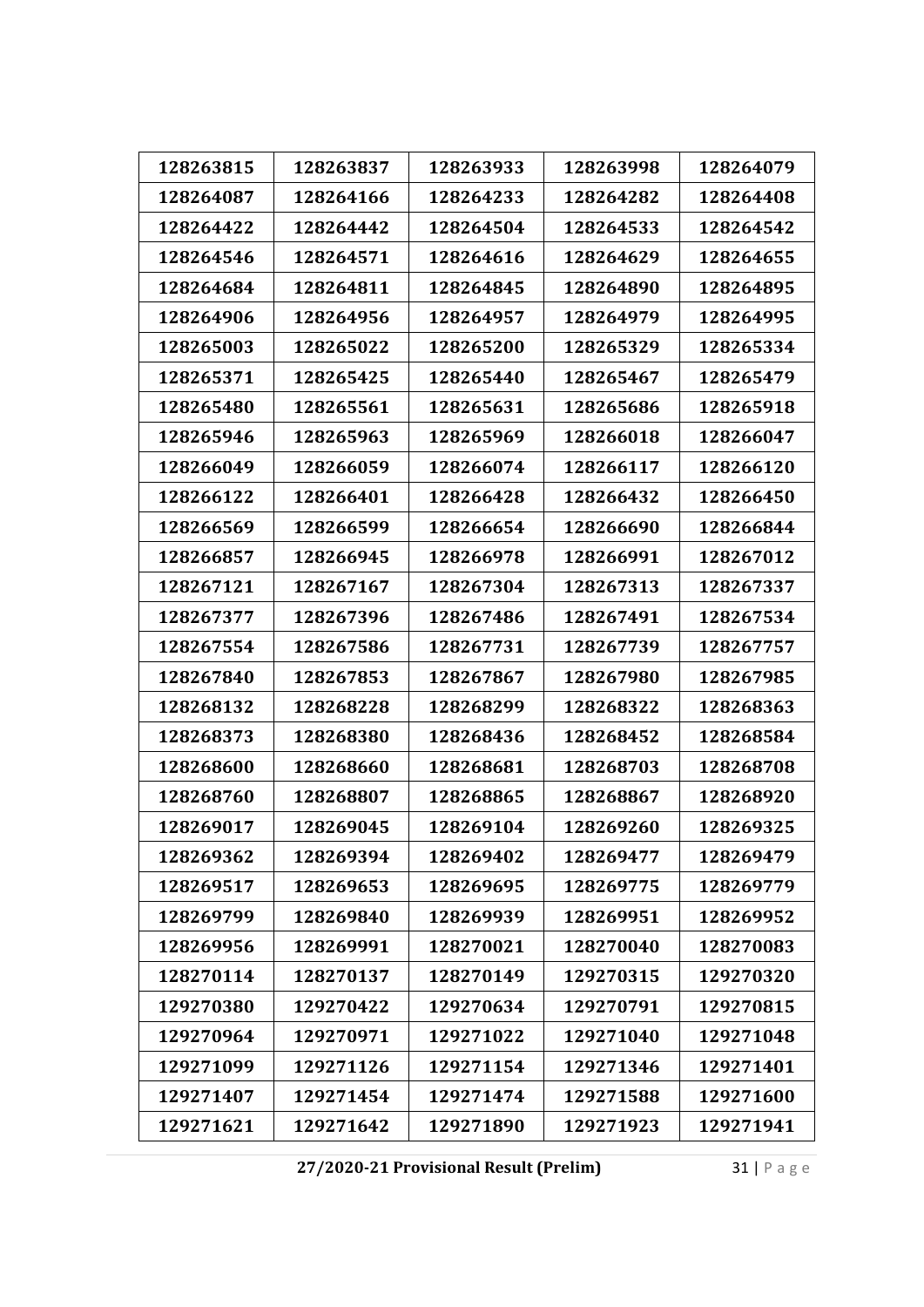| 129272041<br>129272098<br>129272134<br>129272207<br>129272211<br>129272249<br>129272260<br>129272306<br>129272212<br>129272268<br>129272378<br>129272461<br>129272511<br>129272522<br>129272589<br>129272596<br>129272646<br>129272719<br>129272738<br>129272751<br>129272973<br>129272996<br>129273042<br>129273111<br>129273196<br>129273250<br>129273440<br>129273239<br>129273302<br>129273578<br>129273734<br>129273745<br>129273753<br>129273836<br>129273867<br>129274022<br>129274031<br>129274149<br>129274216<br>129274407<br>129274454<br>129274458<br>129274465<br>129274503<br>129274689<br>129274959<br>129275004<br>129274884<br>129274966<br>129275062<br>129275109<br>129275133<br>129275170<br>129275304<br>129275314<br>129275380<br>129275382<br>129275419<br>129275565<br>129275572<br>129275681<br>129275697<br>129275721<br>129275986<br>129276035<br>129276051<br>129276130<br>129276163<br>129276243<br>129276295<br>129276319<br>129276372<br>129276468<br>129276517<br>129276529<br>129276544<br>129276581<br>129276623<br>129276641<br>129276653<br>129276766<br>129276853<br>129276950<br>129277038<br>129277102<br>129277123<br>129277227<br>129277272<br>129277305<br>129277328<br>129277346<br>129277378<br>129277550<br>129277558<br>129277621<br>129277626<br>129277702<br>129277933<br>129277997<br>129278003<br>129278077<br>129278107<br>129278120<br>129278150<br>129278203<br>129278469<br>129278546<br>129278602<br>129278527<br>129278535<br>130279296<br>130279559<br>130279066<br>130280456<br>130280604<br>130281661<br>130280841<br>130281247<br>130281275<br>130281821<br>130281929<br>130281990<br>130282582<br>130282627<br>130282637<br>130282721<br>130282810<br>130283078<br>130283494<br>130283629<br>130283995<br>130284013<br>130285400<br>130285704<br>130285949<br>130286158<br>130286284<br>130286631<br>131287513<br>131287524<br>131288939<br>131287575<br>131287712<br>131288235<br>131288890<br>131289077<br>131289096<br>131289178<br>131289327<br>131289368<br>131289445<br>131289541<br>131289643<br>131289897<br>131290048<br>131290235<br>131290289<br>131290306<br>131290378<br>131290383<br>131290402<br>131290483<br>131290531<br>131290625<br>131290695 |  |  |  |
|-------------------------------------------------------------------------------------------------------------------------------------------------------------------------------------------------------------------------------------------------------------------------------------------------------------------------------------------------------------------------------------------------------------------------------------------------------------------------------------------------------------------------------------------------------------------------------------------------------------------------------------------------------------------------------------------------------------------------------------------------------------------------------------------------------------------------------------------------------------------------------------------------------------------------------------------------------------------------------------------------------------------------------------------------------------------------------------------------------------------------------------------------------------------------------------------------------------------------------------------------------------------------------------------------------------------------------------------------------------------------------------------------------------------------------------------------------------------------------------------------------------------------------------------------------------------------------------------------------------------------------------------------------------------------------------------------------------------------------------------------------------------------------------------------------------------------------------------------------------------------------------------------------------------------------------------------------------------------------------------------------------------------------------------------------------------------------------------------------------------------------------------------------------------------------------------------------------------------------|--|--|--|
|                                                                                                                                                                                                                                                                                                                                                                                                                                                                                                                                                                                                                                                                                                                                                                                                                                                                                                                                                                                                                                                                                                                                                                                                                                                                                                                                                                                                                                                                                                                                                                                                                                                                                                                                                                                                                                                                                                                                                                                                                                                                                                                                                                                                                               |  |  |  |
|                                                                                                                                                                                                                                                                                                                                                                                                                                                                                                                                                                                                                                                                                                                                                                                                                                                                                                                                                                                                                                                                                                                                                                                                                                                                                                                                                                                                                                                                                                                                                                                                                                                                                                                                                                                                                                                                                                                                                                                                                                                                                                                                                                                                                               |  |  |  |
|                                                                                                                                                                                                                                                                                                                                                                                                                                                                                                                                                                                                                                                                                                                                                                                                                                                                                                                                                                                                                                                                                                                                                                                                                                                                                                                                                                                                                                                                                                                                                                                                                                                                                                                                                                                                                                                                                                                                                                                                                                                                                                                                                                                                                               |  |  |  |
|                                                                                                                                                                                                                                                                                                                                                                                                                                                                                                                                                                                                                                                                                                                                                                                                                                                                                                                                                                                                                                                                                                                                                                                                                                                                                                                                                                                                                                                                                                                                                                                                                                                                                                                                                                                                                                                                                                                                                                                                                                                                                                                                                                                                                               |  |  |  |
|                                                                                                                                                                                                                                                                                                                                                                                                                                                                                                                                                                                                                                                                                                                                                                                                                                                                                                                                                                                                                                                                                                                                                                                                                                                                                                                                                                                                                                                                                                                                                                                                                                                                                                                                                                                                                                                                                                                                                                                                                                                                                                                                                                                                                               |  |  |  |
|                                                                                                                                                                                                                                                                                                                                                                                                                                                                                                                                                                                                                                                                                                                                                                                                                                                                                                                                                                                                                                                                                                                                                                                                                                                                                                                                                                                                                                                                                                                                                                                                                                                                                                                                                                                                                                                                                                                                                                                                                                                                                                                                                                                                                               |  |  |  |
|                                                                                                                                                                                                                                                                                                                                                                                                                                                                                                                                                                                                                                                                                                                                                                                                                                                                                                                                                                                                                                                                                                                                                                                                                                                                                                                                                                                                                                                                                                                                                                                                                                                                                                                                                                                                                                                                                                                                                                                                                                                                                                                                                                                                                               |  |  |  |
|                                                                                                                                                                                                                                                                                                                                                                                                                                                                                                                                                                                                                                                                                                                                                                                                                                                                                                                                                                                                                                                                                                                                                                                                                                                                                                                                                                                                                                                                                                                                                                                                                                                                                                                                                                                                                                                                                                                                                                                                                                                                                                                                                                                                                               |  |  |  |
|                                                                                                                                                                                                                                                                                                                                                                                                                                                                                                                                                                                                                                                                                                                                                                                                                                                                                                                                                                                                                                                                                                                                                                                                                                                                                                                                                                                                                                                                                                                                                                                                                                                                                                                                                                                                                                                                                                                                                                                                                                                                                                                                                                                                                               |  |  |  |
|                                                                                                                                                                                                                                                                                                                                                                                                                                                                                                                                                                                                                                                                                                                                                                                                                                                                                                                                                                                                                                                                                                                                                                                                                                                                                                                                                                                                                                                                                                                                                                                                                                                                                                                                                                                                                                                                                                                                                                                                                                                                                                                                                                                                                               |  |  |  |
|                                                                                                                                                                                                                                                                                                                                                                                                                                                                                                                                                                                                                                                                                                                                                                                                                                                                                                                                                                                                                                                                                                                                                                                                                                                                                                                                                                                                                                                                                                                                                                                                                                                                                                                                                                                                                                                                                                                                                                                                                                                                                                                                                                                                                               |  |  |  |
|                                                                                                                                                                                                                                                                                                                                                                                                                                                                                                                                                                                                                                                                                                                                                                                                                                                                                                                                                                                                                                                                                                                                                                                                                                                                                                                                                                                                                                                                                                                                                                                                                                                                                                                                                                                                                                                                                                                                                                                                                                                                                                                                                                                                                               |  |  |  |
|                                                                                                                                                                                                                                                                                                                                                                                                                                                                                                                                                                                                                                                                                                                                                                                                                                                                                                                                                                                                                                                                                                                                                                                                                                                                                                                                                                                                                                                                                                                                                                                                                                                                                                                                                                                                                                                                                                                                                                                                                                                                                                                                                                                                                               |  |  |  |
|                                                                                                                                                                                                                                                                                                                                                                                                                                                                                                                                                                                                                                                                                                                                                                                                                                                                                                                                                                                                                                                                                                                                                                                                                                                                                                                                                                                                                                                                                                                                                                                                                                                                                                                                                                                                                                                                                                                                                                                                                                                                                                                                                                                                                               |  |  |  |
|                                                                                                                                                                                                                                                                                                                                                                                                                                                                                                                                                                                                                                                                                                                                                                                                                                                                                                                                                                                                                                                                                                                                                                                                                                                                                                                                                                                                                                                                                                                                                                                                                                                                                                                                                                                                                                                                                                                                                                                                                                                                                                                                                                                                                               |  |  |  |
|                                                                                                                                                                                                                                                                                                                                                                                                                                                                                                                                                                                                                                                                                                                                                                                                                                                                                                                                                                                                                                                                                                                                                                                                                                                                                                                                                                                                                                                                                                                                                                                                                                                                                                                                                                                                                                                                                                                                                                                                                                                                                                                                                                                                                               |  |  |  |
|                                                                                                                                                                                                                                                                                                                                                                                                                                                                                                                                                                                                                                                                                                                                                                                                                                                                                                                                                                                                                                                                                                                                                                                                                                                                                                                                                                                                                                                                                                                                                                                                                                                                                                                                                                                                                                                                                                                                                                                                                                                                                                                                                                                                                               |  |  |  |
|                                                                                                                                                                                                                                                                                                                                                                                                                                                                                                                                                                                                                                                                                                                                                                                                                                                                                                                                                                                                                                                                                                                                                                                                                                                                                                                                                                                                                                                                                                                                                                                                                                                                                                                                                                                                                                                                                                                                                                                                                                                                                                                                                                                                                               |  |  |  |
|                                                                                                                                                                                                                                                                                                                                                                                                                                                                                                                                                                                                                                                                                                                                                                                                                                                                                                                                                                                                                                                                                                                                                                                                                                                                                                                                                                                                                                                                                                                                                                                                                                                                                                                                                                                                                                                                                                                                                                                                                                                                                                                                                                                                                               |  |  |  |
|                                                                                                                                                                                                                                                                                                                                                                                                                                                                                                                                                                                                                                                                                                                                                                                                                                                                                                                                                                                                                                                                                                                                                                                                                                                                                                                                                                                                                                                                                                                                                                                                                                                                                                                                                                                                                                                                                                                                                                                                                                                                                                                                                                                                                               |  |  |  |
|                                                                                                                                                                                                                                                                                                                                                                                                                                                                                                                                                                                                                                                                                                                                                                                                                                                                                                                                                                                                                                                                                                                                                                                                                                                                                                                                                                                                                                                                                                                                                                                                                                                                                                                                                                                                                                                                                                                                                                                                                                                                                                                                                                                                                               |  |  |  |
|                                                                                                                                                                                                                                                                                                                                                                                                                                                                                                                                                                                                                                                                                                                                                                                                                                                                                                                                                                                                                                                                                                                                                                                                                                                                                                                                                                                                                                                                                                                                                                                                                                                                                                                                                                                                                                                                                                                                                                                                                                                                                                                                                                                                                               |  |  |  |
|                                                                                                                                                                                                                                                                                                                                                                                                                                                                                                                                                                                                                                                                                                                                                                                                                                                                                                                                                                                                                                                                                                                                                                                                                                                                                                                                                                                                                                                                                                                                                                                                                                                                                                                                                                                                                                                                                                                                                                                                                                                                                                                                                                                                                               |  |  |  |
|                                                                                                                                                                                                                                                                                                                                                                                                                                                                                                                                                                                                                                                                                                                                                                                                                                                                                                                                                                                                                                                                                                                                                                                                                                                                                                                                                                                                                                                                                                                                                                                                                                                                                                                                                                                                                                                                                                                                                                                                                                                                                                                                                                                                                               |  |  |  |
|                                                                                                                                                                                                                                                                                                                                                                                                                                                                                                                                                                                                                                                                                                                                                                                                                                                                                                                                                                                                                                                                                                                                                                                                                                                                                                                                                                                                                                                                                                                                                                                                                                                                                                                                                                                                                                                                                                                                                                                                                                                                                                                                                                                                                               |  |  |  |
|                                                                                                                                                                                                                                                                                                                                                                                                                                                                                                                                                                                                                                                                                                                                                                                                                                                                                                                                                                                                                                                                                                                                                                                                                                                                                                                                                                                                                                                                                                                                                                                                                                                                                                                                                                                                                                                                                                                                                                                                                                                                                                                                                                                                                               |  |  |  |
|                                                                                                                                                                                                                                                                                                                                                                                                                                                                                                                                                                                                                                                                                                                                                                                                                                                                                                                                                                                                                                                                                                                                                                                                                                                                                                                                                                                                                                                                                                                                                                                                                                                                                                                                                                                                                                                                                                                                                                                                                                                                                                                                                                                                                               |  |  |  |
|                                                                                                                                                                                                                                                                                                                                                                                                                                                                                                                                                                                                                                                                                                                                                                                                                                                                                                                                                                                                                                                                                                                                                                                                                                                                                                                                                                                                                                                                                                                                                                                                                                                                                                                                                                                                                                                                                                                                                                                                                                                                                                                                                                                                                               |  |  |  |
|                                                                                                                                                                                                                                                                                                                                                                                                                                                                                                                                                                                                                                                                                                                                                                                                                                                                                                                                                                                                                                                                                                                                                                                                                                                                                                                                                                                                                                                                                                                                                                                                                                                                                                                                                                                                                                                                                                                                                                                                                                                                                                                                                                                                                               |  |  |  |
|                                                                                                                                                                                                                                                                                                                                                                                                                                                                                                                                                                                                                                                                                                                                                                                                                                                                                                                                                                                                                                                                                                                                                                                                                                                                                                                                                                                                                                                                                                                                                                                                                                                                                                                                                                                                                                                                                                                                                                                                                                                                                                                                                                                                                               |  |  |  |
|                                                                                                                                                                                                                                                                                                                                                                                                                                                                                                                                                                                                                                                                                                                                                                                                                                                                                                                                                                                                                                                                                                                                                                                                                                                                                                                                                                                                                                                                                                                                                                                                                                                                                                                                                                                                                                                                                                                                                                                                                                                                                                                                                                                                                               |  |  |  |
|                                                                                                                                                                                                                                                                                                                                                                                                                                                                                                                                                                                                                                                                                                                                                                                                                                                                                                                                                                                                                                                                                                                                                                                                                                                                                                                                                                                                                                                                                                                                                                                                                                                                                                                                                                                                                                                                                                                                                                                                                                                                                                                                                                                                                               |  |  |  |
|                                                                                                                                                                                                                                                                                                                                                                                                                                                                                                                                                                                                                                                                                                                                                                                                                                                                                                                                                                                                                                                                                                                                                                                                                                                                                                                                                                                                                                                                                                                                                                                                                                                                                                                                                                                                                                                                                                                                                                                                                                                                                                                                                                                                                               |  |  |  |

**27/2020‐21 Provisional Result (Prelim)** 32 | Page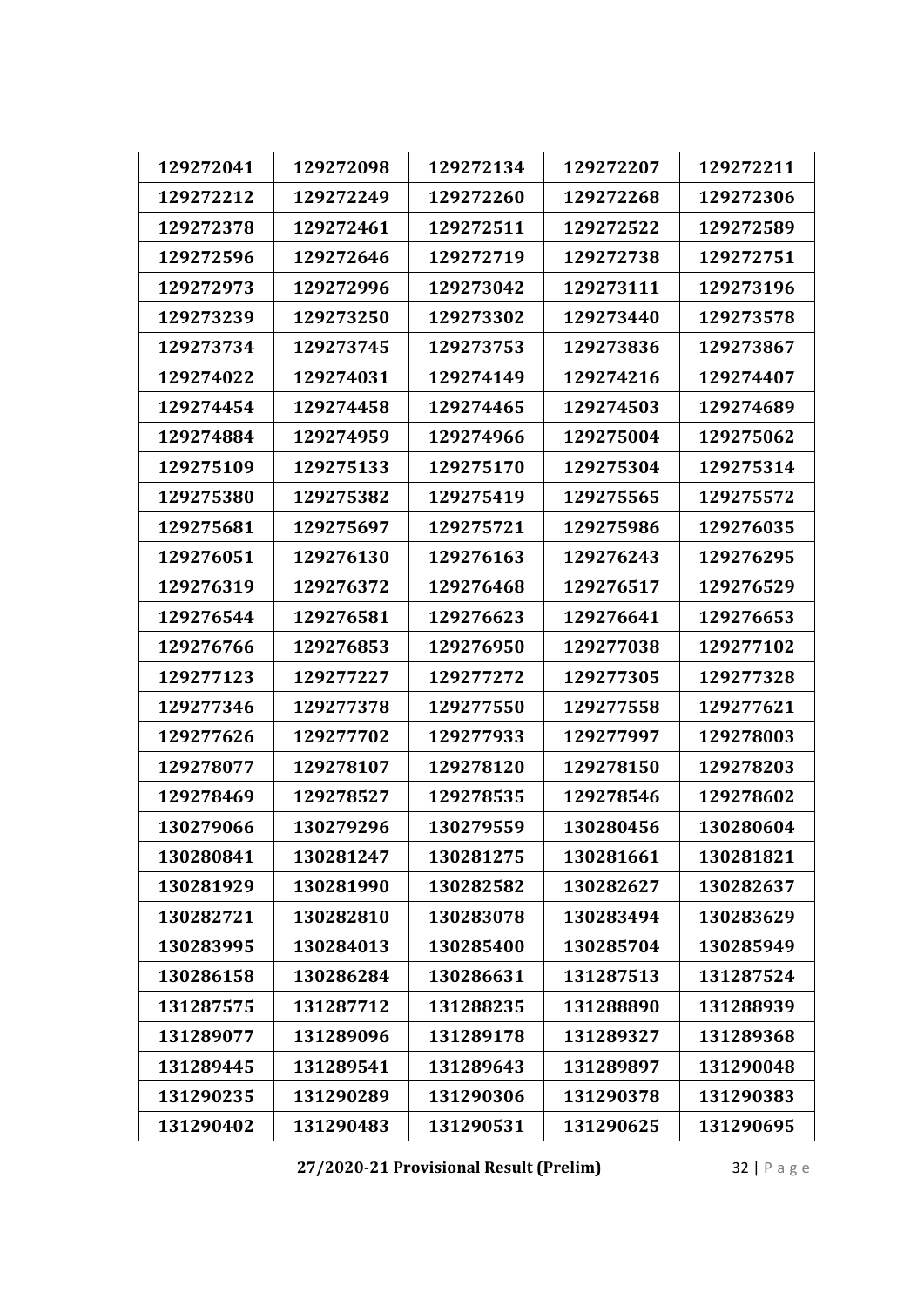| 131290708 | 131290780 | 131290833 | 131291060      | 131291188 |
|-----------|-----------|-----------|----------------|-----------|
| 131291391 | 131291394 | 131291414 | 131291481      | 131291789 |
| 131291807 | 131291825 | 131291959 | 131291994      | 131292013 |
| 131292105 | 131292216 | 131292611 | 131292658      | 131292687 |
| 131292737 | 131292774 | 131292887 | 131292930      | 131293036 |
| 131293056 | 131293066 | 131293069 | 131293090      | 131293122 |
| 131293301 | 131293312 | 131293335 | 131293339      | 131293366 |
| 131293544 | 131293611 | 131293668 | 131293757      | 131293821 |
| 131293841 | 131293852 | 131293991 | 131294031      | 131294083 |
| 131294111 | 131294146 | 131294244 | 131294246      | 131294292 |
| 131294390 | 131294643 | 131294646 | 131294836      | 131294892 |
| 131295050 | 131295078 | 131295101 | 131295130      | 131295212 |
| 131295407 | 131295430 | 131295605 | 131295735      | 131295811 |
| 131295976 | 131296334 | 131296373 | 131296471      | 131296563 |
| 131296705 | 131296718 | 131296794 | 131296875      | 131296915 |
| 132297949 | 132298053 | 132298102 | 132298486      | 132298799 |
| 132299422 | 132299701 | 132299989 | 132300130      | 132300143 |
| 132300219 | 132300608 | 132300723 | 132300904      | 132301013 |
| 132301163 | 132301718 | 132301871 | 132302021      | 132302139 |
| 132302352 | 132303011 |           | $TOTAL = 4942$ |           |

- \* All Candidates can view their obtained marks from **25.09.2021, 16:00 hours** onwards by using his/her credentials on web-link to be displayed on Commission's website : https://gpsc.gujarat.gov.in
- 4. Candidature of the following candidates have been cancelled by the Commission due to the reason mentioned against each roll Number.

| Sr. No. | Roll No.  | Remark#                                                                       |
|---------|-----------|-------------------------------------------------------------------------------|
|         | 131289683 | Candidate carried mobile & used it in<br>examination hall during examination. |
| 2#      | 128255596 | Candidate carried Bluetooth device in<br>examination hall during examination. |